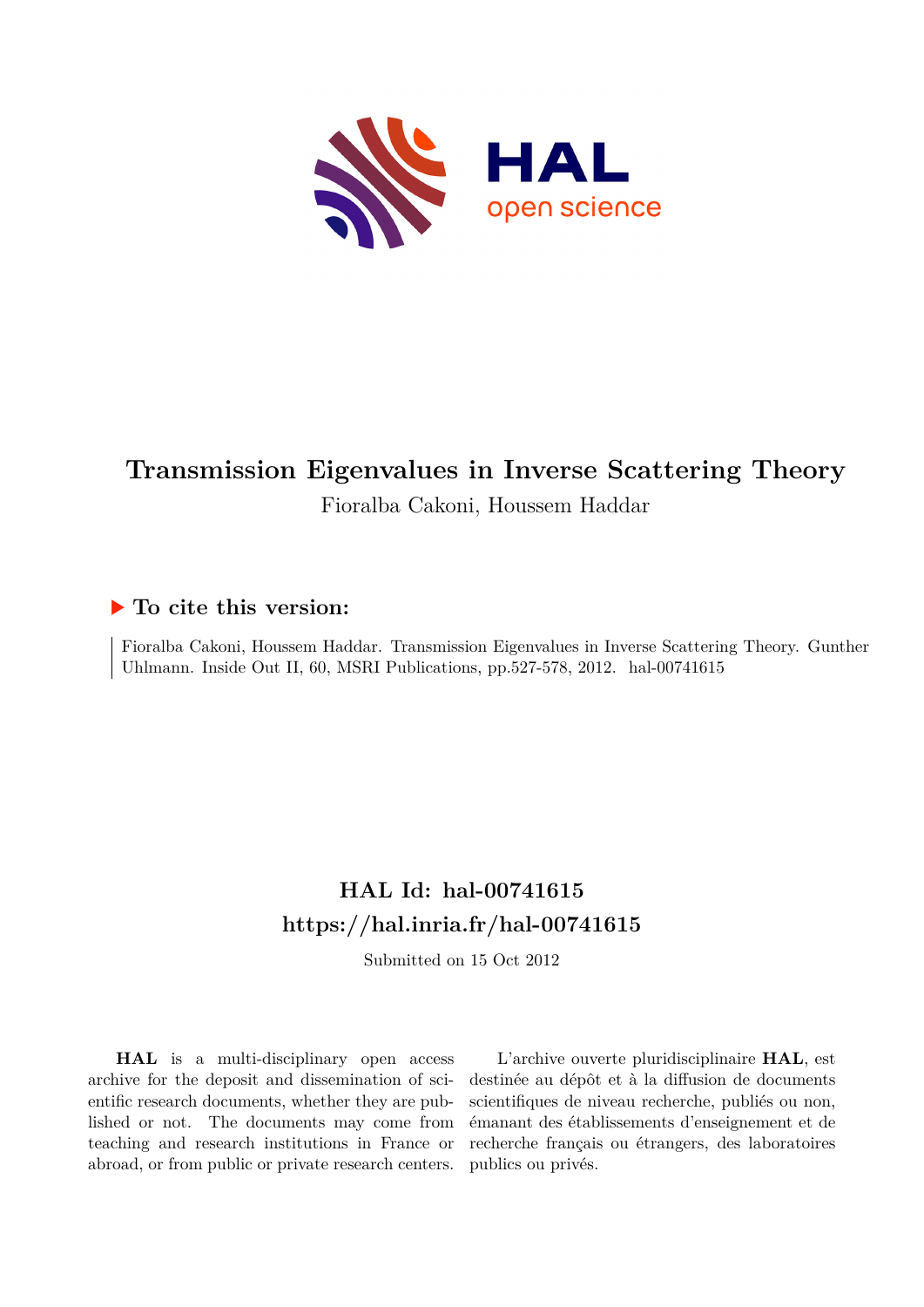## Transmission Eigenvalues in Inverse Scattering Theory

Fioralba Cakoni<sup>∗</sup> Houssem Haddar †

January 11, 2012

### 1 Introduction

The interior transmission problem arises in inverse scattering theory for inhomogeneous media. It is a boundary value problem for a coupled set of equations defined on the support of the scattering object and was first introduced by Colton and Monk [28] and Kirsch [44]. Of particular interest is the eigenvalue problem associated with this boundary value problem, referred to as the transmission eigenvalue problem and, more specifically, the corresponding eigenvalues which are called transmission eigenvalues. The transmission eigenvalue problem is a nonlinear and non-selfadjoint eigenvalue problem that is not covered by the standard theory of eigenvalue problems for elliptic equations. For a long time research on the transmission eigenvalue problem mainly focussed on showing that transmission eigenvalues form at most a discrete set and we refer the reader to the survey paper [31] for the state of the art on this question up to 2007. From a practical point of view the question of discreteness was important to answer, since sampling methods for reconstructing the support of an inhomogeneous medium [9], [46] fail if the interrogating frequency corresponds to a transmission eigenvalue. On the other hand, due to the non-selfadjointness of the transmission eigenvalue problem, the existence of transmission eigenvalues for non-spherically stratified media remained open for more than 20 years until Sylvester and Päivärinta [50] showed the existence of at least one transmission eigenvalue provided that the contrast in the medium is large enough. The story of the existence of transmission eigenvalues was completed by Cakoni, Gintides and Haddar [19] where the

<sup>∗</sup>Department of Mathematical Sciences, University of Delaware, Newark, Delaware 19716 (cakoni@math.udel.edu).

<sup>†</sup> INRIA Saclay Ile de France/CMAP Ecole Polytechnique, Route de Saclay, 91128 Palaiseau Cedex, France (haddar@cmap.polytechnique.fr).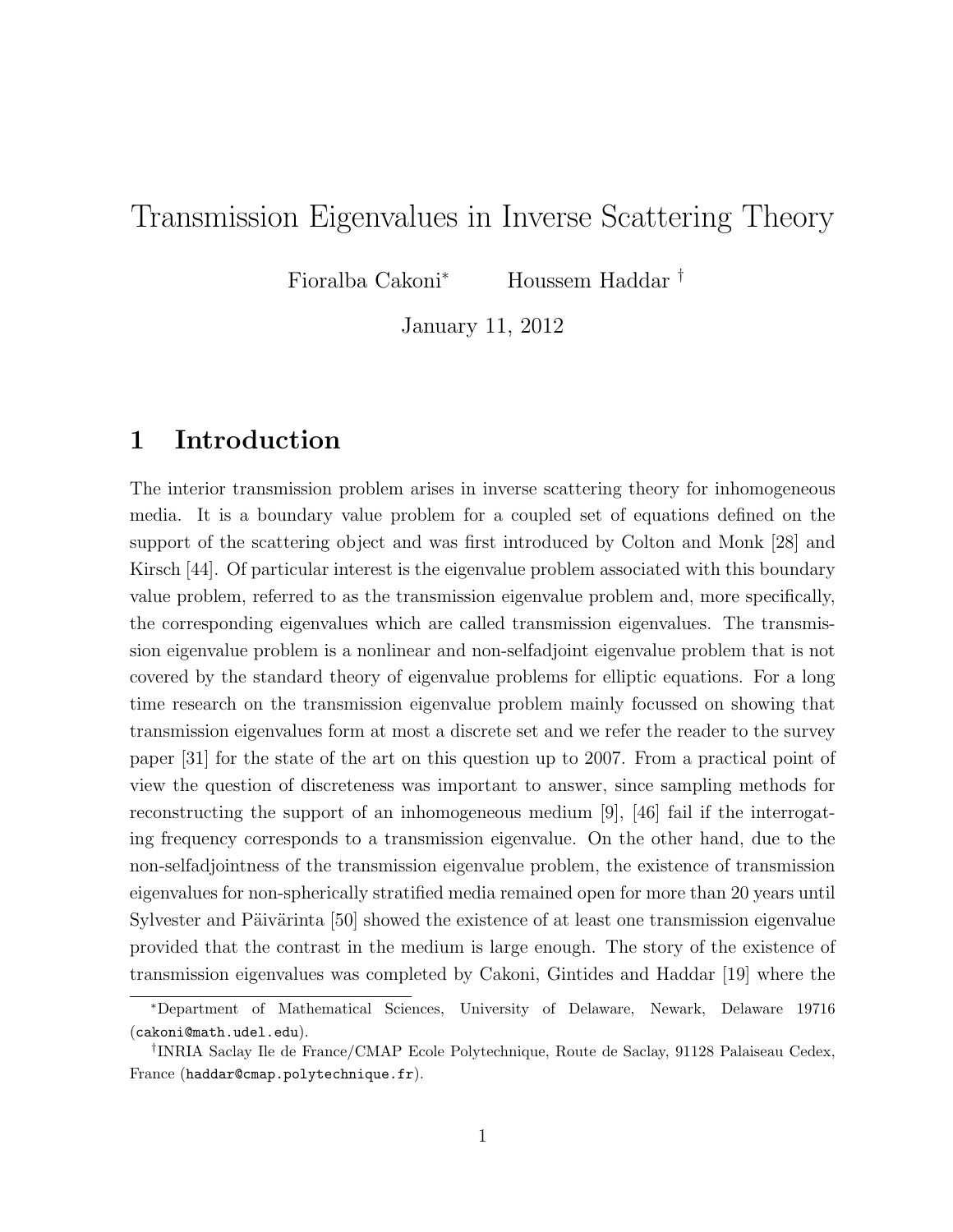existence of an infinite set of transmission eigenvalue was proven only under the assumption that the contrast in the medium does not change sign and is bounded away from zero. In addition, estimates on the first transmission eigenvalue were provided. It was then showed by Cakoni, Colton and Haddar [15] that transmission eigenvalues could be determined from the scattering data and since they provide information about material properties of the scattering object can play an important role in a variety of problems in target identification.

Since [50] appeared, the interest in transmission eigenvalues has increased, resulting in a number of important advancements in this area (throughout this paper the reader can find specific references from the vast available literature on the subject). Arguably, the transmission eigenvalue problem is one of today's central research subjects in inverse scattering theory with many open problems and potential applications. This survey aims to present the state of the art of research on the transmission eigenvalue problem focussing on three main topics, namely the discreteness of transmission eigenvalues, the existence of transmission eigenvalues and estimates on transmission eigenvalues, in particular, Faber-Krahn type inequalities. We begin our presentation by showing how transmission eigenvalue problem appears in scattering theory and how transmission eigenvalues are determined from the scattering data. Then we discuss the simple case of a spherically stratified medium where it is possible to obtain explicit expressions for transmission eigenvalues based on the theory of entire functions. In this case it is also possible to obtain a partial solution to the inverse spectral problem for transmission eigenvalues. We then proceed to discuss the general case of non-spherically stratified inhomogeneous media. As representative of the transmission eigenvalue problem we consider the scalar case for two types of problems namely the physical parameters of the inhomogeneous medium are represented by a function appearing only in the lower order term of the partial differential equation, or the physical parameters of the inhomogeneous medium are presented by a (possibly matrix-valued) function in the main differential operator. Each of these problems employs different type of mathematical techniques. We conclude our presentation with a list of open problems that in our opinion merit investigation.

# 2 Transmission Eigenvalues and the Scattering Problem

To understand how transmission eigenvalues appear in inverse scattering theory we consider the direct scattering problem for an inhomogeneous medium of bounded support.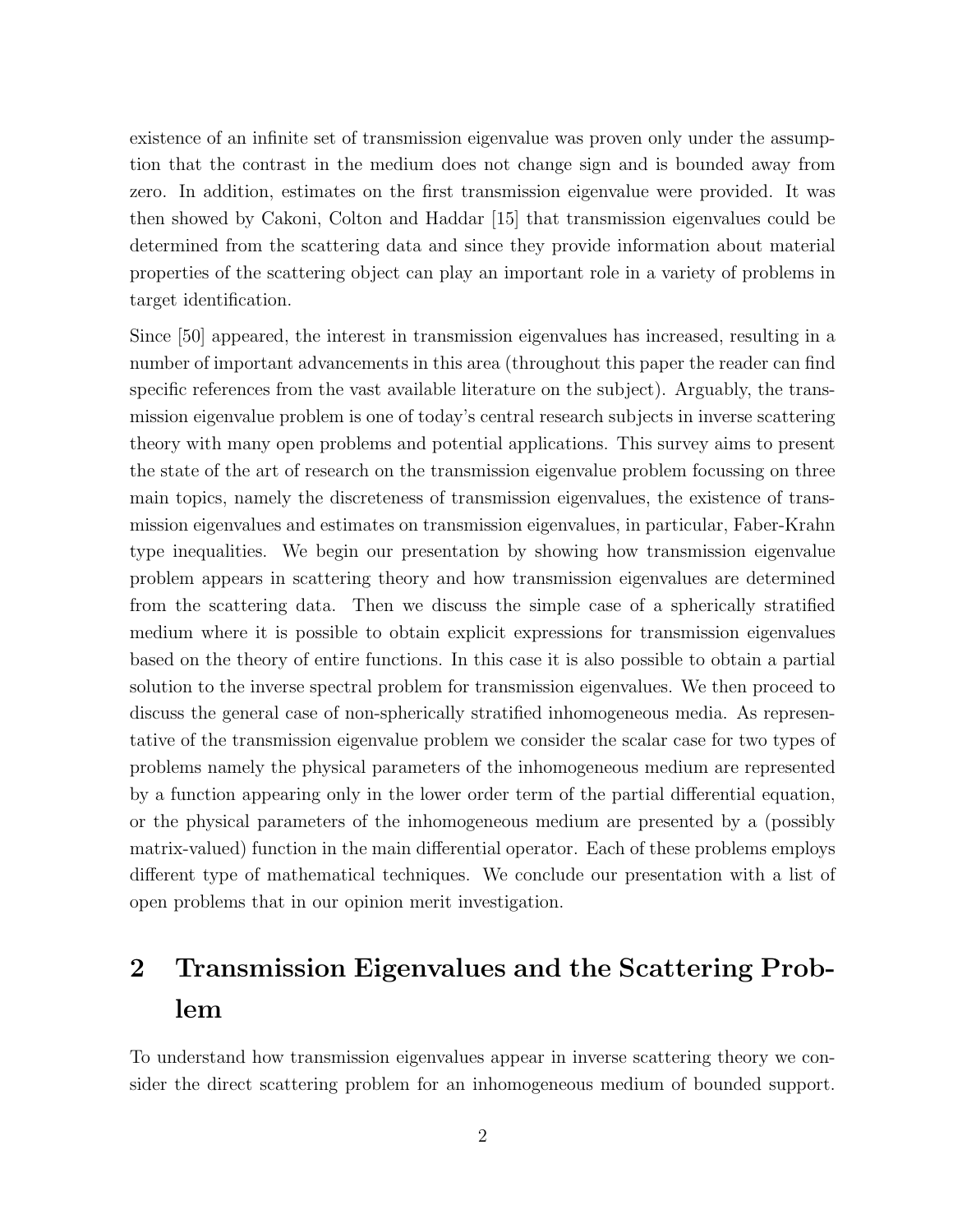More specifically, we assume that the support  $D \subset \mathbb{R}^d$ ,  $d = 2, 3$  of the inhomogeneous medium is a bounded connected region with piece-wise smooth boundary  $\partial D$ . We denote by  $\nu$  the outward normal vector  $\nu$  to the boundary  $\partial D$ . The physical parameters in the medium are represented by a  $d \times d$  matrix valued function A with  $L^{\infty}(D)$  entries and by a bounded function  $n \in L^{\infty}(D)$ . From physical consideration we assume that A is a symmetric matrix such that  $\bar{\xi} \cdot \Im(A(x))\xi \leq 0$  for all  $\xi \in \mathbb{C}^d$  and  $\Im(n(x)) \geq 0$  for almost all  $x \in D$ . The scattering problem for an incident wave  $u^i$  which is assumed to satisfy the Helmhotz equation  $\Delta u^i + k^2 u^i = 0$  in  $\mathbb{R}^d$  (possibly except for a point outside D in the case of point source incident fields) reads: Find the total field  $u := u^i + u^s$  that satisfies

> $\Delta u + k^2 u = 0$  in R  $\overline{D}$  (1)

$$
\nabla \cdot A(x)\nabla u + k^2 n(x)u = 0 \qquad \text{in } D \tag{2}
$$

 $u^+ = u$ on  $\partial D$  (3)

$$
\left(\frac{\partial u}{\partial \nu}\right)^{+} = \left(\frac{\partial u}{\partial \nu_{A}}\right)^{-} \qquad \text{on } \partial D \tag{4}
$$

$$
\lim_{r \to \infty} r^{\frac{d-1}{2}} \left( \frac{\partial u^s}{\partial r} - i k u^s \right) = 0 \tag{5}
$$

where  $k > 0$  is the wave number,  $r = |x|$ ,  $u<sup>s</sup>$  is the scattered field and the Sommerfeld radiation condition (5) is assumed to hold uniformly in  $\hat{x} = x/|x|$ . Here for a generic function f we denote  $f^{\pm} = \lim_{h \to 0} f(x \pm h\nu)$  for  $h > 0$  and  $x \in \partial D$  and

$$
\frac{\partial u}{\partial \nu_A} := \nu \cdot A(x) \nabla u, \ \ x \in \partial D.
$$

It is well-known that this problem has a unique solution  $u \in H^1_{loc}(\mathbb{R}^d)$  provided that  $\overline{\xi} \cdot \Re(A(x))\xi \ge \alpha |\xi|^2 > 0$  for all  $\xi \in \mathbb{C}^d$  and almost all  $x \in D$ . The direct scattering problem in  $\mathbb{R}^3$  models for example the scattering of time harmonic acoustic waves of frequency  $\omega$  by an inhomogeneous medium with spatially-varying sound speed and density and  $k = \omega/c_0$  where  $c_0$  is the background sound speed. In  $\mathbb{R}^2$ , (1)-(5) could be considered as the mathematical model of the scattering of time harmonic electromagnetic waves of frequency  $\omega$  by an infinitely long cylinder such that either the magnetic field or the electric field is polarized parallel to the axis of the cylinder. Here  $D$  is the cross section of the cylinder where  $A$  and  $n$  are related to relative electric permittivity and magnetic permeability in the medium and  $k = \omega/\sqrt{\epsilon_0 \mu_0}$  where  $\epsilon_0$  and  $\mu_0$  are the constant electric permittivity and magnetic permeability of the background, respectively [26].

The transmission eigenvalue problem is related to non-scattering incident fields. Indeed, if  $u^i$  is such that  $u^s = 0$  then  $w := u|_D$  and  $v := u^i|_D$  satisfy the following homogenous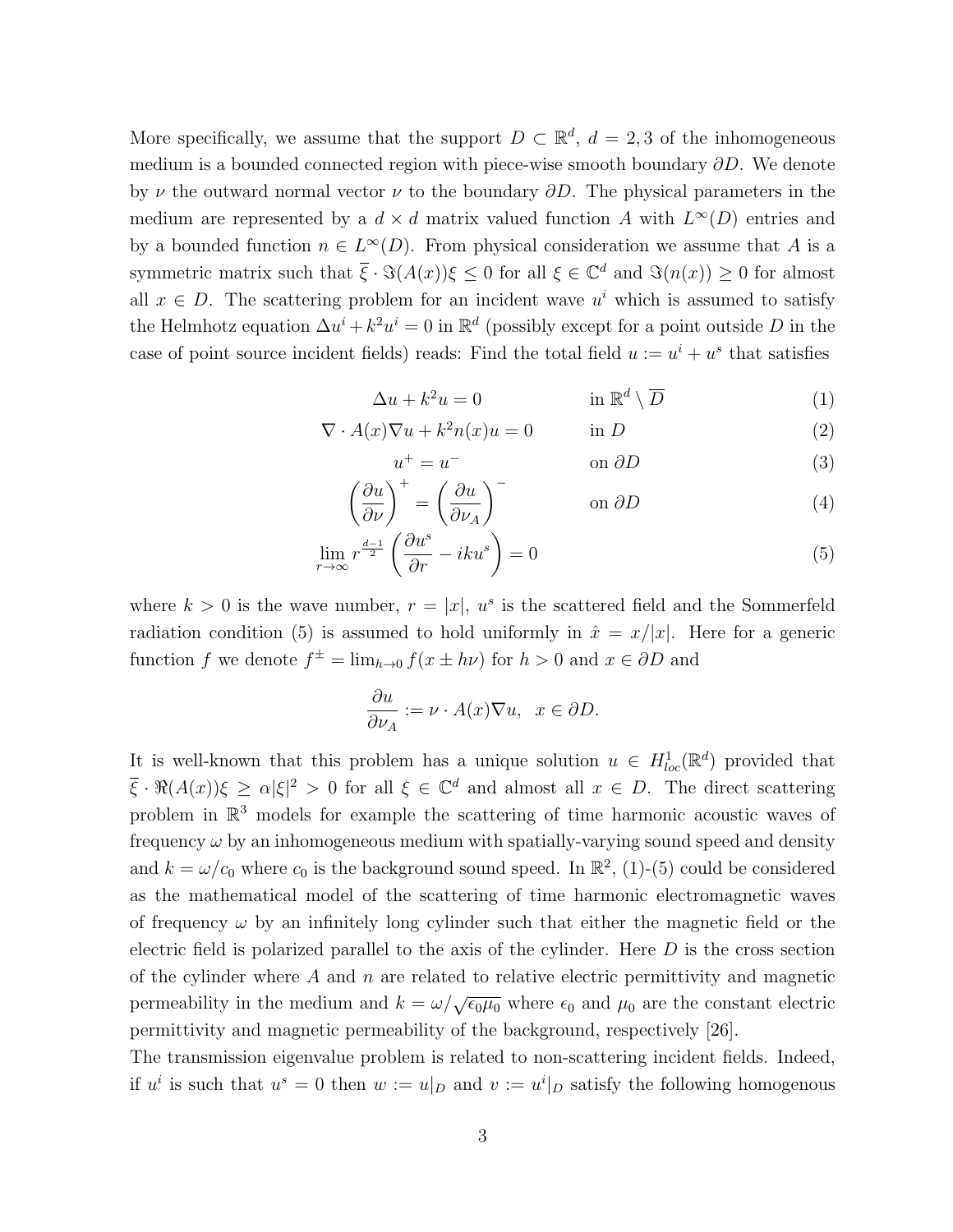problem

$$
\nabla \cdot A(x)\nabla w + k^2 n w = 0 \qquad \text{in } D \tag{6}
$$

$$
\Delta v + k^2 v = 0 \qquad \text{in } D \tag{7}
$$

$$
w = v \qquad \text{on } \partial D \tag{8}
$$

$$
\frac{\partial w}{\partial \nu_A} = \frac{\partial v}{\partial \nu} \qquad \text{on } \partial D. \tag{9}
$$

Conversely, if  $(6)-(9)$  has a nontrivial solution w and v and v can be extended outside D as a solution to the Helmholtz equation, then if this extended  $v$  is considered as the incident field the corresponding scattered field is  $u^s = 0$ . As will be seen later in this paper, there are values of k for which under some assumptions on A and n, the homogeneous problem  $(6)-(9)$  has non-trivial solutions. The homogeneous problem  $(6)-(9)$  is referred to as the *transmission eigenvalue problem*, whereas the values of  $k$  for which the transmission eigenvalue problem has nontrivial solutions are called transmission eigenvalues. (In next sections we will give a more rigorous definition of the transmission eigenvalue problem and corresponding eigenvalues.) As will be shown in the following sections, under further assumptions on the functions A and n,  $(6)-(9)$  satisfies the Fredholm property for  $w \in$  $H^1(D)$ ,  $v \in H^1(D)$  if  $A \neq I$  and for  $w \in L^2(D)$ ,  $v \in L^2(D)$  such that  $w - v \in H^2(D)$  if  $A = I$ .

Even at a transmission eigenvalue, it is not possible in general to construct an incident wave that does not scatter. This is because, in general it is not possible to extend  $v$ outside D in such away that the extended v satisfies the Helmholtz equation in all of  $\mathbb{R}^d$ . Nevertheless, it is already known [27], [32], [58], that solutions to the Helmholtz equation in  $D$  can be approximated by entire solutions in appropriate norms. In particular let  $\mathcal{X}(D) := H^1(D)$  if  $A \neq I$  and  $\mathcal{X}(D) := L^2(D)$  if  $A = I$ . Then if  $v_g$  is a Herglotz wave function defined by

$$
v_g(x) := \int_{\Omega} g(d)e^{ikx \cdot d} ds(d), \qquad g \in L^2(\Omega), \ \ x \in \mathbb{R}^d, \ d = 2, 3 \tag{10}
$$

where  $\Omega$  is the unit  $(d-1)$ -sphere  $\Omega := \{x \in \mathbb{R}^d : |x| = 1\}$  and k is a transmission eigenvalue with the corresponding nontrivial solution v, w, then for a given  $\epsilon > 0$ , there is a  $v_{g_{\epsilon}}$  that approximates v with discrepancy  $\epsilon$  in the  $\mathcal{X}(D)$ -norm and the scattered field corresponding to this  $v_{g_{\epsilon}}$  as incident field is roughly speaking  $\epsilon$ -small.

The above analysis suggests that it possible to determine the transmission eigenvalues from the scattering data. To fix our ideas let us assume that the incident field is a plane wave given by  $u^i := e^{ikx \cdot d}$ , where  $d \in \Omega$  is the incident direction. The corresponding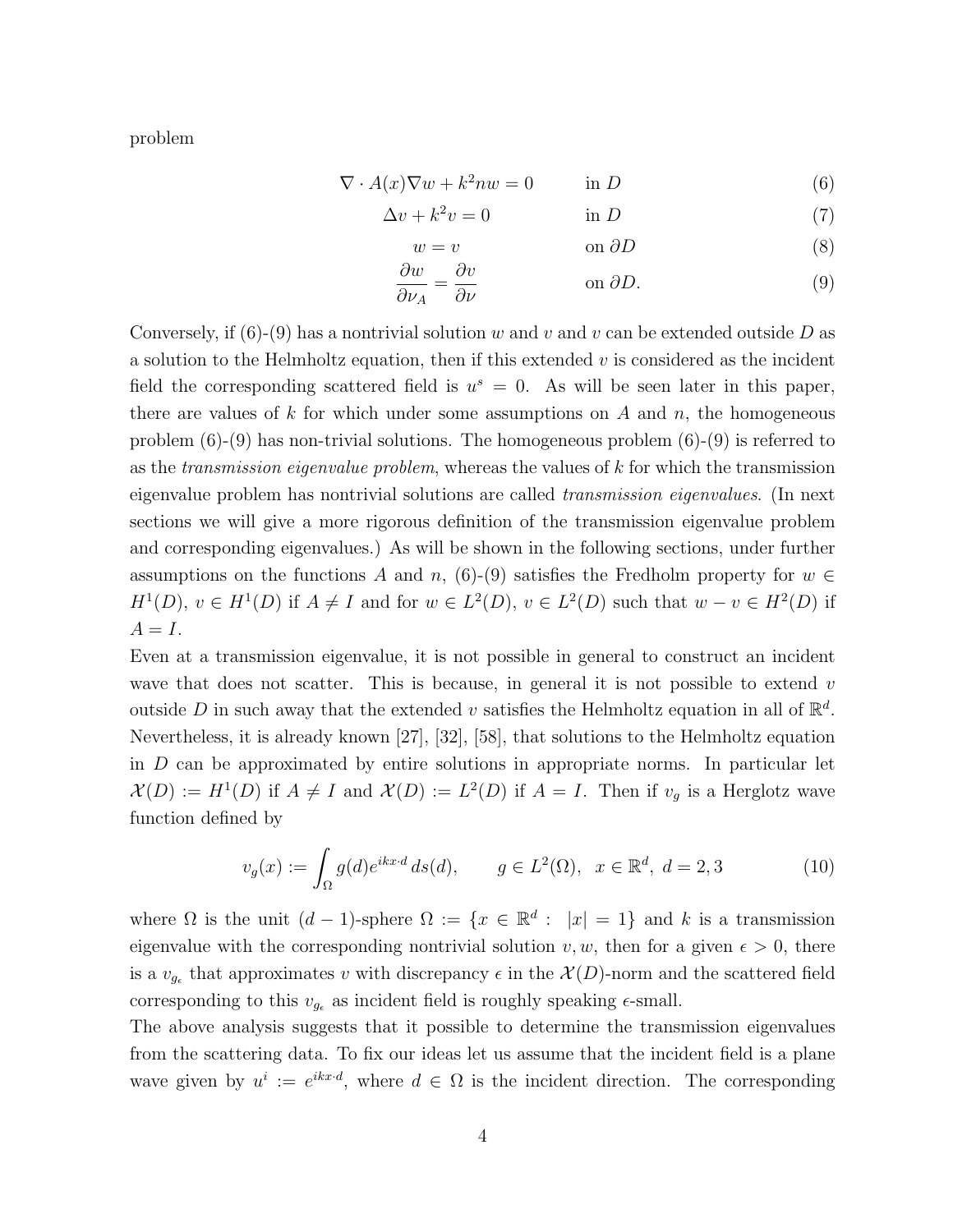scattered field has the asymptotic behavior [26]

$$
u^{s}(x) = \frac{e^{ikr}}{r^{\frac{d-1}{2}}} u_{\infty}(\hat{x}, d, k) + O\left(\frac{1}{r^{\frac{d+1}{2}}}\right) \quad \text{in } \mathbb{R}^{d}, d = 2, 3.
$$
 (11)

as  $r \to \infty$  uniformly in  $\hat{x} = x/r$ ,  $r = |x|$  where  $u_{\infty}$  is known as the *far field pattern* which is a function of the observation direction  $\hat{x} \in \Omega$  and also depends on the incident direction d and the wave number k. We can now define the far field operator  $F_k : L^2(\Omega) \to L^2(\Omega)$ by

$$
(F_k g)(\hat{x}) := \int_{\Omega} u_{\infty}(\hat{x}, d, k) g(d) ds(d).
$$
 (12)

Note that the far field operator  $F := F_k$  is related to the scattering operator S defined in [48] by  $S = I + \frac{ik}{2\pi}$  $\frac{ik}{2\pi}F$  in  $\mathbb{R}^3$  and by  $S = I + \frac{ik}{\sqrt{2\pi k}}F$  in  $\mathbb{R}^2$ . To characterize the injectivity of the far field operator we first observe that by linearity  $(Fg)(.)$  is the far field pattern corresponding to the scattered field due to the Herglotz wave function  $(10)$  with kernel g as incident field. Thus the above discussion on non-scattering incident waves together with the fact that the L<sup>2</sup>-adjoint F<sup>\*</sup> of F is given by  $(F^*g)(\hat{x}) = \overline{(Fh)(-\hat{x})}$  with  $h(d) := \overline{g(-d)}$ yield the following theorem [9], [26]:

**Theorem 2.1** The far field operator  $F: L^2(\Omega) \to L^2(\Omega)$  corresponding to the scattering problem (1)-(5) is injective and has dense range if and only if  $k^2$  is not a transmission eigenvalue of  $(6)-(9)$  such that the function v of the corresponding nontrivial solution to  $(6)-(9)$  has the form of a Herglotz wave function (10).

Note that the relation between the far field operator and scattering operator says that the far field operator F not being injective is equivalent to the scattering operator S having one as an eigenvalue.

Next we show that it is possible to determine the real transmission eigenvalues from the scattering data. To fix our ideas we consider far field scattering data, i.e. we assume a knowledge of  $u_{\infty}(\hat{x}, d, k)$  for  $\hat{x}, d \in \Omega$  and  $k \in \mathbb{R}_+$  which implies a knowledge of the far field operator  $F := F_k$  for a range of wave numbers k. Thus we can introduce the far field equation

$$
(Fg)(\hat{x}) = \Phi_{\infty}(\hat{x}, z)
$$
\n(13)

where  $\Phi_{\infty}(\hat{x}, z)$  is the far field pattern of the fundamental solution  $\Phi(x, z)$  of the Helmholz equation given by

$$
\Phi(x, z) := \frac{e^{ik|x-z|}}{4\pi|x-z|} \quad \text{in } \mathbb{R}^3 \qquad \text{and} \qquad \Phi(x, z) := \frac{i}{4} H_0^{(1)}(k|x-z|) \quad \text{in } \mathbb{R}^2 \tag{14}
$$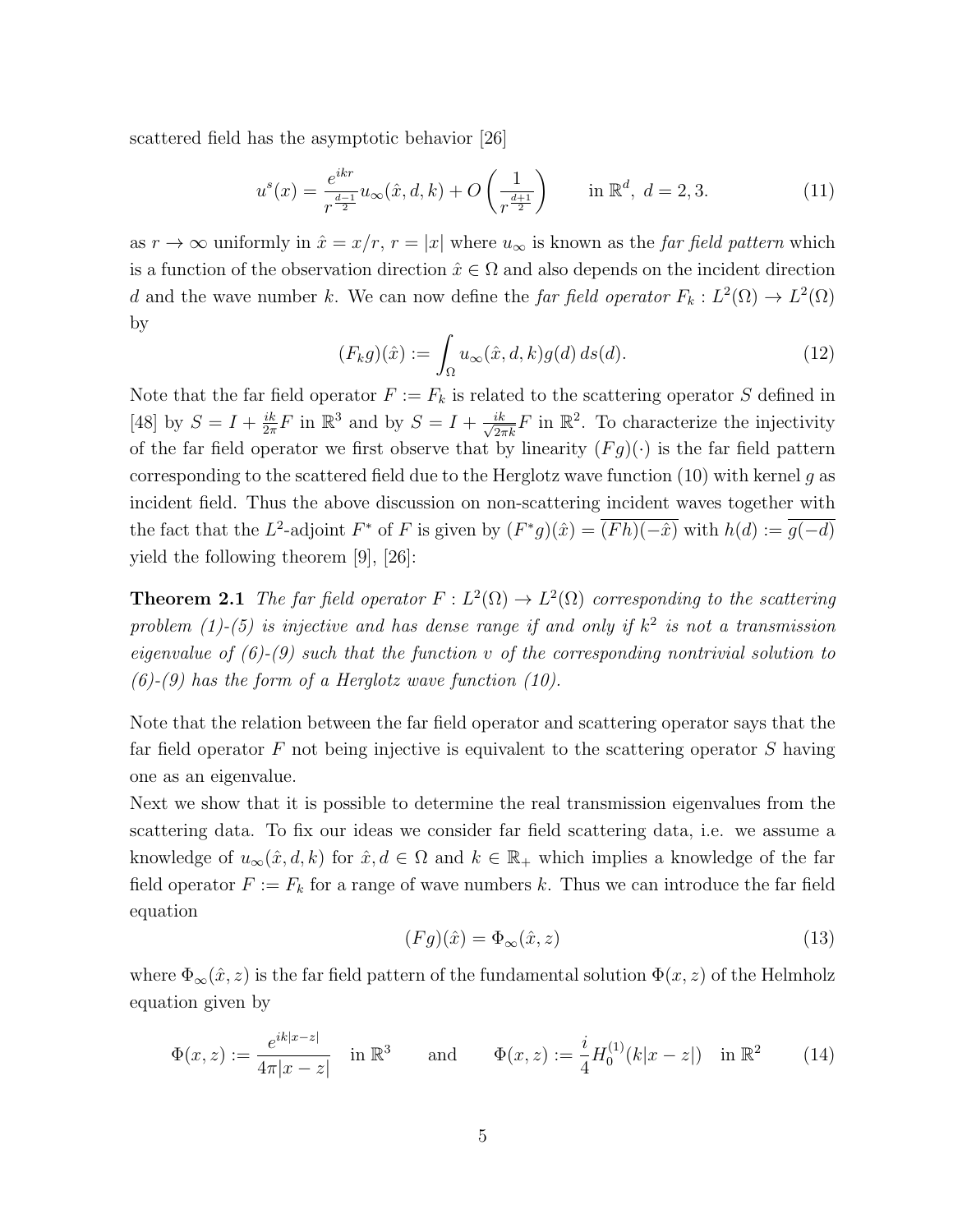and  $H_0^{(1)}$  $_{0}^{(1)}$  is the Hankel function of order zero. By a linearity argument, using Rellich's lemma and the denseness of the Herglotz wave functions in the space of  $\mathcal{X}(D)$ -solutions to the Helmholtz equation, it is easy to prove the following result (see e.g. [9]).

**Theorem 2.2** Assume that  $z \in D$  and k is not a transmission eigenvalue. Then for any given  $\epsilon > 0$  there exists  $g_{z,\epsilon}$  such that

$$
||Fg_{z,\epsilon} - \Phi_{\infty}(\cdot, z)||_{L^2(\Omega)}^2 < \epsilon
$$

and the corresponding Herglotz wave function  $v_{g_{z,\epsilon}}$  satisfies

$$
\lim_{\epsilon \to 0} ||v_{g_{z,\epsilon}}||_{\mathcal{X}(D)} = ||v_z||_{\mathcal{X}(D)}
$$

where  $(w_z, v_z)$  is the unique solution of the non-homogenous interior transmission problem

$$
\nabla \cdot A(x)\nabla w_z + k^2 n w_z = 0 \qquad in \ D \tag{15}
$$

$$
\Delta v_z + k^2 v_z = 0 \qquad \qquad in \ D \tag{16}
$$

$$
w_z - v_z = \Phi(\cdot, z) \qquad \text{on } \partial D \tag{17}
$$

$$
\frac{\partial w_z}{\partial \nu_A} - \frac{\partial v_z}{\partial \nu} = \frac{\partial \Phi(\cdot, z)}{\partial \nu} \qquad on \, \partial D. \tag{18}
$$

On the other hand, if k is a transmission eigenvalue, again by linearity argument and applying the Fredholm alternative to the interior transmission problem (15)-(18) it is possible to show the following theorem:

**Theorem 2.3** Assume k is a transmission eigenvalue, and for a given  $\epsilon > 0$  let  $g_{z,\epsilon}$  be such that

$$
||F g_{z,\epsilon} - \Phi_{\infty}(\cdot, z)||_{L^2(\Omega)}^2 \le \epsilon
$$
\n(19)

with  $v_{g_{z,\epsilon}}$  the corresponding Herglotz wave function. Then, for all  $z \in D$ , except for a possibly nowhere dense subset,  $||v_{g_{z,\epsilon}}||_{\mathcal{X}(D)}$  can not be bounded as  $\epsilon \to 0$ .

For a proof of Theorem 2.3 for the case of  $A = I$  we refer the reader to [15]. Theorem 2.2 and Theorem 2.3, roughly speaking, state that if D is known and  $||v_{g_{z,\epsilon}}||_{X(D)}$  is plotted against k for a range of wave numbers  $[k_0, k_1]$ , the transmission eigenvalues should appear as peaks in the graph. We remark that for some special situations (e.g. if  $D$  is a disk centered at the origin,  $A = I$ ,  $z = 0$  and n constant)  $g_{z,\epsilon}$  satisfying (19) may not exist. However it is reasonable to assume that (19) always holds for the noisy far field operator  $F^{\delta}$  given by

$$
(F^{\delta}g)(\hat{x}) := \int_{\Omega} u_{\infty}^{\delta}(\hat{x}, d, k) g(d) ds(d),
$$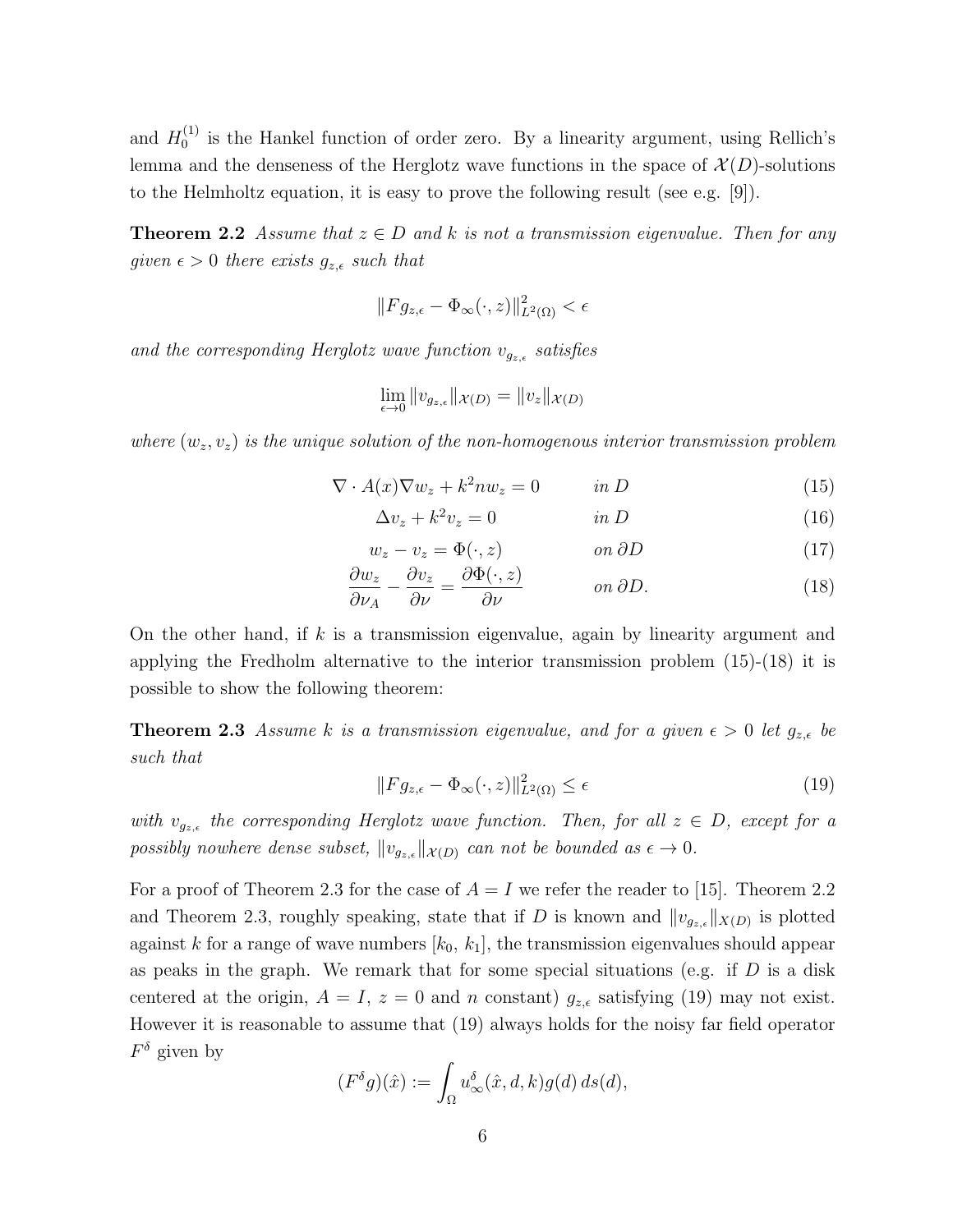where  $u_{\infty}^{\delta}(\hat{x}, d, k)$  denotes the noisy measurement with noise level  $\delta > 0$  (see Appendix in [15]). Nevertheless, in practice, we have access only to the noisy far field operator  $F_{\delta}$ . Due to the ill-posedness of the far field equation (note that  $F$  is a compact operator), one looks for the Tikhonov regularized solution  $g_{z,\alpha}^{\delta}$  of the far field equation defined as the unique minimizer of the Tikhonov functional [26]

$$
||F^{\delta}g - \Phi_{\infty}(\cdot, z)||_{L^{2}(\Omega)}^{2} + \alpha ||g||_{L^{2}(\Omega)}^{2}
$$

where the positive number  $\alpha := \alpha(\delta)$  is the Tikhonov regularization parameter satisfying  $\alpha(\delta) \to 0$  as  $\delta \to 0$ . In [2] and [3] it is proven for the case of  $A = I$  that Theorem 2.2 is also valid if the approximate solution  $g_{z,\epsilon}$  is replaced by the regularized solution  $g_{z,\alpha}^{\delta}$  and the noise level tends to zero. We remark that since the proof of such result relies on the validity of the factorization method (i.e if  $F$  is normal, see [46] for details), in general for many scattering problems, Theorem 2.2 can only be proven for the approximate solution to the far field equation. On the other hand, Theorem 2.3 remains valid for the regularized solution  $g_{z,\alpha}^{\delta}$  as the noise level  $\delta \to 0$  (see [15] for the proof).

# 3 The Transmission Eigenvalue Problem for Isotropic Media

We start our discussion of the transmission eigenvalue problem with the case of isotropic media, i.e. when  $A = I$ . The transmission eigenvalue problem corresponding to the scattering problem for isotropic media reads: Find  $v \in L^2(D)$  and  $w \in L^2(D)$  such that  $w - v \in H^2(D)$  satisfying

$$
\Delta w + k^2 n(x)w = 0 \qquad \text{in } D \tag{20}
$$

$$
\Delta v + k^2 v = 0 \qquad \text{in } D \tag{21}
$$

$$
w = v \qquad \text{on } \partial D \tag{22}
$$

$$
\frac{\partial w}{\partial \nu} = \frac{\partial v}{\partial \nu} \qquad \text{on } \partial D. \tag{23}
$$

As will become clear later, the above function spaces provide the appropriate framework for the study of this eigenvalue problem which turns out to be non-selfadjoint. Note that since the difference between two equations in  $D$  occurs in the lower order term and only Cauchy data for the difference is available, it is not possible to have any control on the regularity of each field w and v and assuming (20) and (21) in the  $L^2(D)$  (distributional)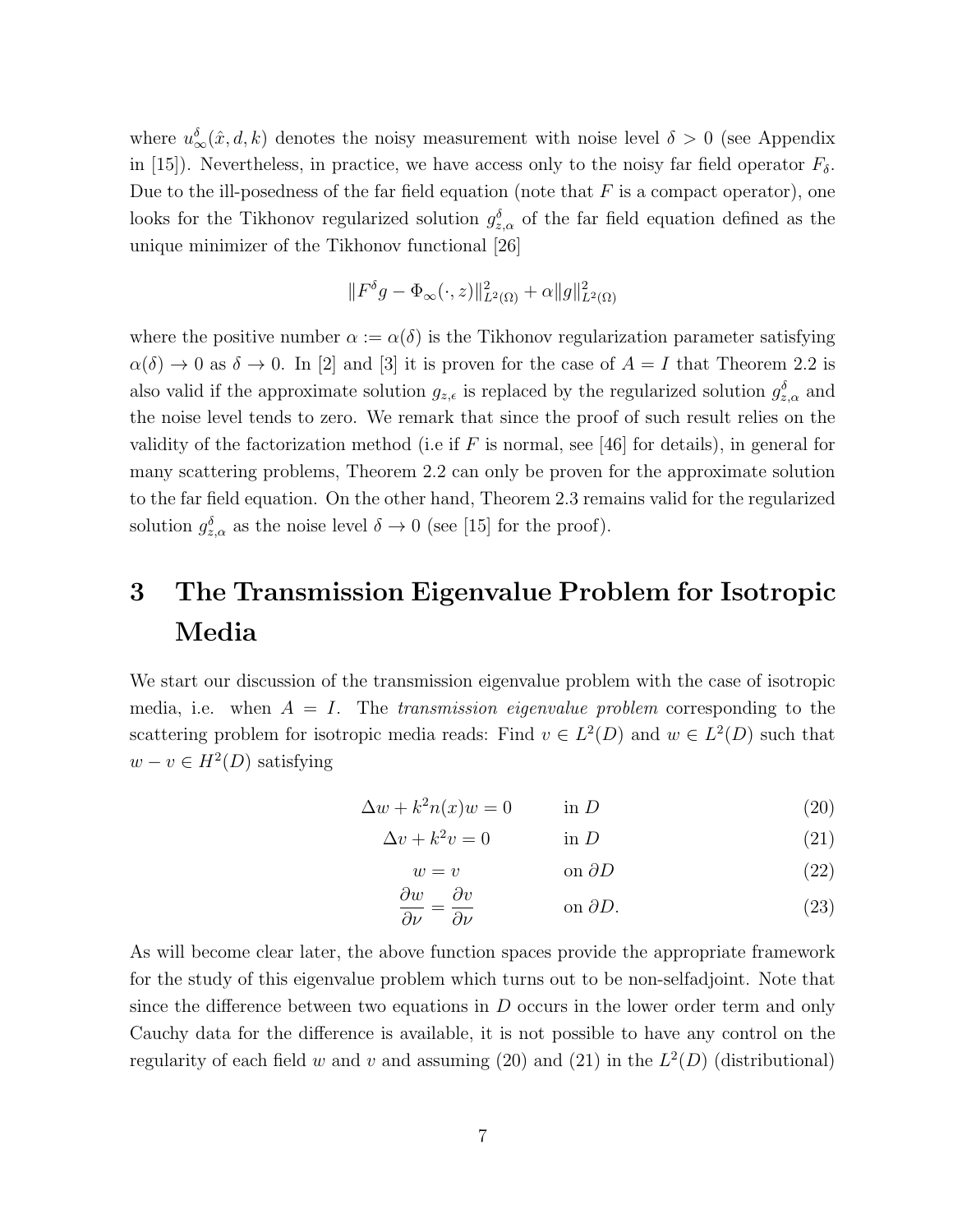sense is the best one can hope. Let us denote by

$$
H_0^2(D) := \left\{ u \in H^2(D) : \text{ such that } u = 0 \text{ and } \frac{\partial u}{\partial \nu} = 0 \text{ on } \partial D \right\}.
$$

**Definition 3.1** Values of  $k \in \mathbb{C}$  for which (20)-(23) has nontrivial solution  $v \in L^2(D)$ and  $w \in L^2(D)$  such that  $w - v \in H_0^2(D)$  are called transmission eigenvalues.

Note that if  $n(x) \equiv 1$  every  $k \in \mathbb{C}$  is a transmission eigenvalues, since in this trivial case there is no inhomogeneity and any incident field does not scatterer.

#### 3.1 Spherically stratified media

To shed light into the structure of the eigenvalue problem (20)-(23), we start our discussion with the special case of a spherically stratified medium where  $D$  is a ball of radius  $a$  and  $n(x) := n(r)$  is spherically stratified. It is possible to obtain explicit formulas for the solution of this problem by separation of variables and using tools from the theory of entire functions. This allows the possibility to obtain sharper results than are currently available for the general non-spherically stratified case. In particular, it is possible to solve the inverse spectral problem for transmission eigenvalues, prove that complex transmission eigenvalues can exist for non-absorbing media and show that real transmission eigenvalues may exist under some conditions for the case of absorbing media, all of which problems are still open in the general case.

Throughout this section we assume that  $\Im(n(r)) = 0$  and (unless otherwise specified). Setting  $B := \{x \in \mathbb{R}^3 : |x| < a\}$  the transmission eigenvalue problem for spherically stratified medium is:

$$
\Delta w + k^2 n(r)w = 0 \qquad \text{in } B \tag{24}
$$

$$
\Delta v + k^2 v = 0 \qquad \text{in } B \tag{25}
$$

$$
w = v \qquad \qquad \text{in } \partial B \tag{26}
$$

$$
\frac{\partial w}{\partial r} = \frac{\partial v}{\partial r} \qquad \text{on } \partial B. \tag{27}
$$

Let us assume that  $n(r) \in C^2[0, a]$  (unless otherwise specified). The main concern here is to show the existence of real and complex transmission eigenvalues and solve the inverse spectral problem. To this end, introducing spherical coordinates  $(r, \theta, \varphi)$  we look for solutions of  $(24)-(27)$  in the form

$$
v(r, \theta) = a_{\ell} j_{\ell}(kr) P_{\ell}(\cos \theta), \quad \text{and} \quad w(r, \theta) = b_{\ell} y_{\ell}(r) P_{\ell}(\cos \theta)
$$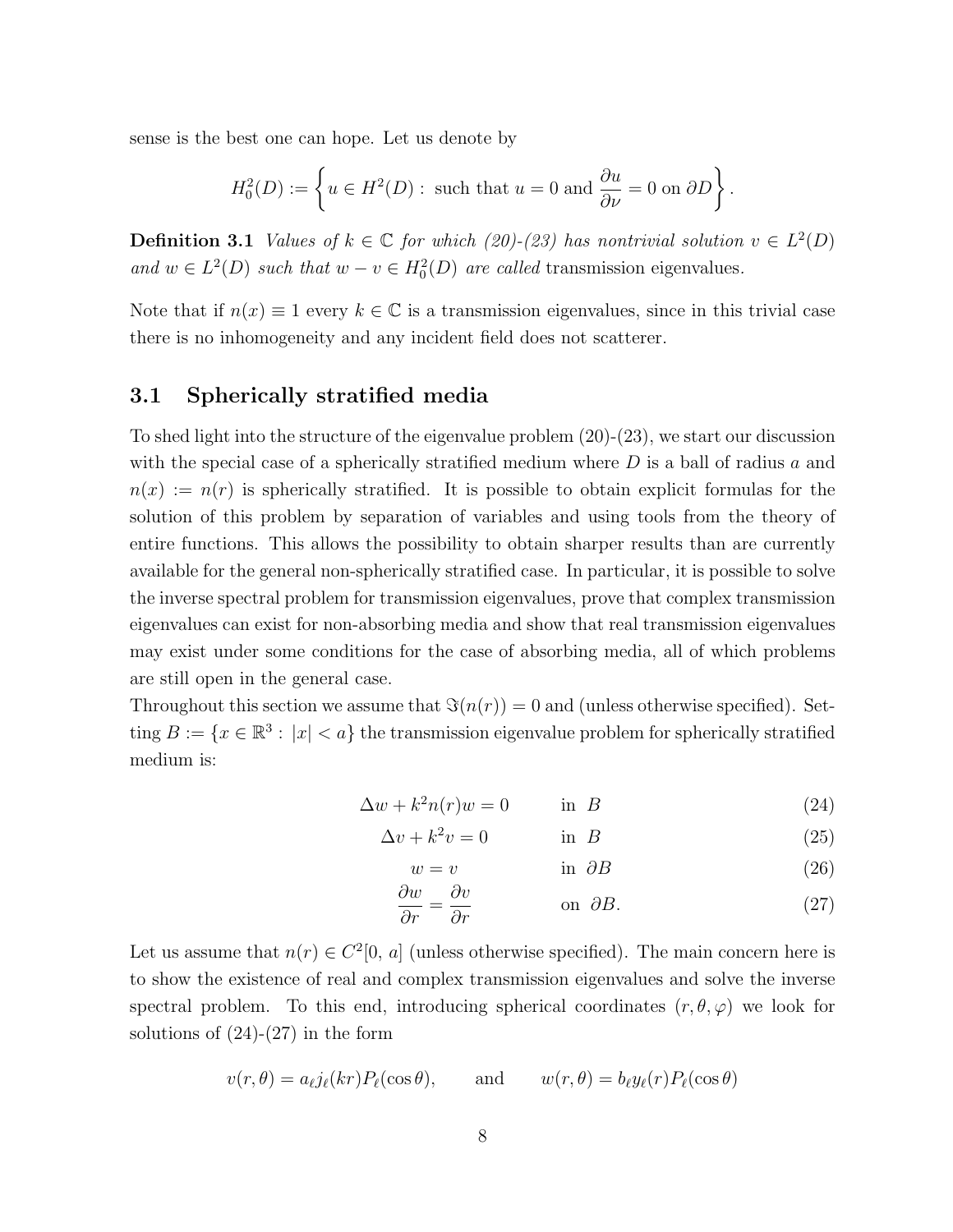where  $P_\ell$  is Legendre's polynomial,  $j_\ell$  is a spherical Bessel function,  $a_\ell$  and  $b_\ell$  are constants and  $y_{\ell}$  is a solution of

$$
y'' + \frac{2}{r}y' + \left(k^2n(r) - \frac{\ell(\ell+1)}{r^2}\right)y_{\ell} = 0
$$

for  $r > 0$  such that  $y_{\ell}(r)$  behaves like  $j_{\ell}(kr)$  as  $r \to 0$ , i.e.

$$
\lim_{r \to 0} r^{-\ell} y_{\ell}(r) = \frac{\sqrt{\pi} k^{\ell}}{2^{\ell+1} \Gamma(\ell + 3/2)}.
$$

From [25], pp. 261-264, in particular Theorem 9.9, we can deduce that k is a (possibly complex) transmission eigenvalue if and only if

$$
d_{\ell}(k) = \det \begin{pmatrix} y_{\ell}(a) & -j_{\ell}(ka) \\ y'_{\ell}(a) & -kj'_{\ell}(ka) \end{pmatrix} = 0.
$$
 (28)

Setting  $m := 1 - n$ , from [24] (see also [10]) we can represent  $y_{\ell}(r)$  in the form

$$
y_{\ell}(r) = j_{\ell}(kr) + \int_0^r G(r, s, k) j_{\ell}(ks) ds \qquad (29)
$$

where  $G(r, s, k)$  satisfies the Goursat problem

$$
r^2 \left[ \frac{\partial^2 G}{\partial r^2} + \frac{2}{r} \frac{\partial G}{\partial r} + k^2 n(r) G \right] = s^2 \left[ \frac{\partial^2 G}{\partial s^2} + \frac{2}{s} \frac{\partial G}{\partial s} + k^2 G \right]
$$
(30)

$$
G(r,r,k) = \frac{k^2}{2r} \int_0^r \rho \, m(\rho) d\rho, \qquad G(r,s,k) = O\left((rs)^{1/2}\right). \tag{31}
$$

It is shown in [24] that (30)-(31) can be solved by iteration and the solution G is an even function of  $k$  and an entire function of exponential type satisfying

$$
G(r, s, k) = \frac{k^2}{2\sqrt{rs}} \int_0^{\sqrt{rs}} \rho \, m(\rho) \, d\rho \left(1 + O(k^2)\right). \tag{32}
$$

Hence for fixed  $r > 0$ ,  $y_{\ell}$  and spherical Bessel functions are entire function of k of finite type and bounded for k on the positive real axis, and thus  $d_{\ell}(k)$  also has this property. Furthermore, by the series expansion of  $j_{\ell}$  [26], we see that  $d_{\ell}(k)$  is an even function of k and  $d_{\ell}(0) = 0$ . Consequently, if  $d_{\ell}(k)$  does not have a countably infinite number of zeros it must be identically zero. It is easy to show now that  $d_{\ell}(k)$  is not identically zero for every  $\ell$  unless  $n(r)$  is identically equal to 1. Indeed, assume that  $d_{\ell}(k)$  is identically zero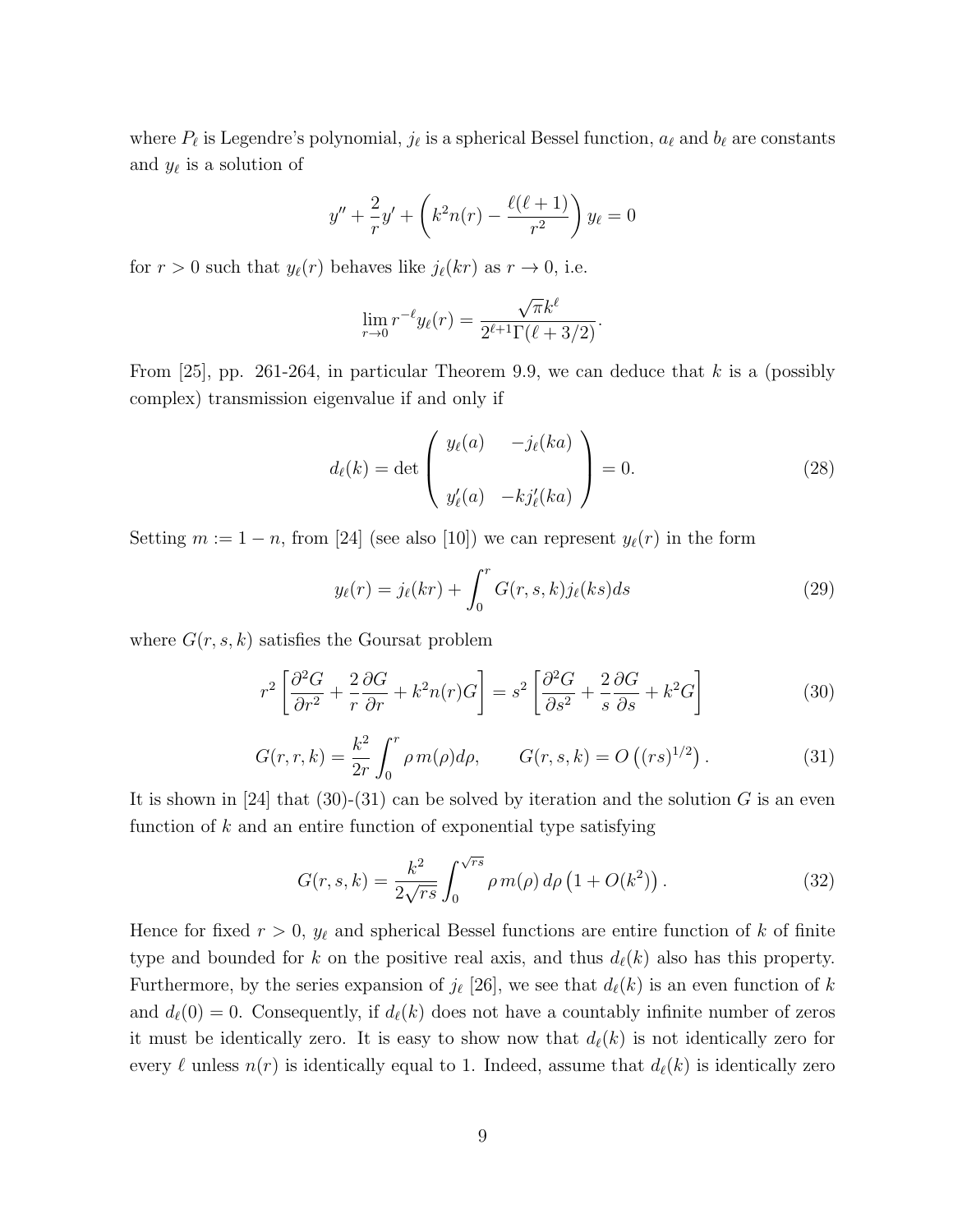for every non-negative integer  $\ell$ . Noticing that  $j_{\ell}(kr)Y_{\ell}^{m}(\hat{x})$  is a Herglotz wave function, it follows from the proof of Theorem 8.16 in [26] that

$$
\int_0^a j_\ell(k\rho) y_\ell(\rho) \rho^2 m(\rho) d\rho = 0
$$

for all k where  $m(r) := 1 - n(r)$ . Hence, using the Taylor series expansion of  $j_{\ell}(k\rho)$  and (29) we see that

$$
\int_0^a \rho^{2\ell+2} m(\rho) \, d\rho = 0 \tag{33}
$$

for all non-negative integers  $\ell$ . By Muntz's theorem [35], we now have  $m(r) = 0$ , i.e.  $n(r) = 1$ . Note that from (33) it is easy to see that none of the integrals (33) can become zero if  $m(r) \geq 0$  or  $m(r) \leq 0$  (not identically zero) which implies that in these cases the transmission eigenvalues form a discrete set as a countable union of countably many zeros of  $d_{\ell}(k)$ . Nothing can be said about discreteness of transmission eigenvalues if our only assumption is that  $n(r)$  is not identically equal to one. However, if B is a ball in  $\mathbb{R}^3$ ,  $n \in C^2[0, a]$  and  $n(a) \neq 1$ , transmission eigenvalues form at most discrete set and there exist infinitely many transmission eigenvalues corresponding to spherically symmetric eigenfunctions.

**Theorem 3.1** Assume that  $n \in C^2[0, a]$ ,  $\Im(n(r)) = 0$  and either  $n(a) \neq 1$  or  $n(a) = 1$  $and \frac{1}{x}$ a  $\int_a^a$ 0  $\sqrt{n(\rho)}d\rho \neq 1$ . Then there exists an infinite discrete set of transmission eigenvalues for (24)-(27) with spherically symmetric eigenfunctions. Furthermore the set of all transmission eigenvalues is discrete.

**Proof:** To show existence, we restrict ourself to spherically symmetric solutions to  $(24)$ -(27), and look for solutions of the form.

$$
v(r) = a_0 j_0(kr) \qquad \text{and} \qquad w(r) = b_0 \frac{y(r)}{r}
$$

where

$$
y'' + k^2 n(r)y = 0, \t y(0) = 0, \t y'(0) = 1.
$$

Using the Liouville transformation

$$
z(\xi) := [n(r)]^{\frac{1}{4}} y(r)
$$
 where  $\xi(r) := \int_0^r [n(\rho)]^{\frac{1}{2}} d\rho$ 

we arrive at the following initial value problem for  $z(\xi)$ 

$$
z'' + [k2 - p(\xi)]z = 0, \quad z(0) = 0, \quad z'(0) = [n(0)]^{-\frac{1}{4}}
$$
(34)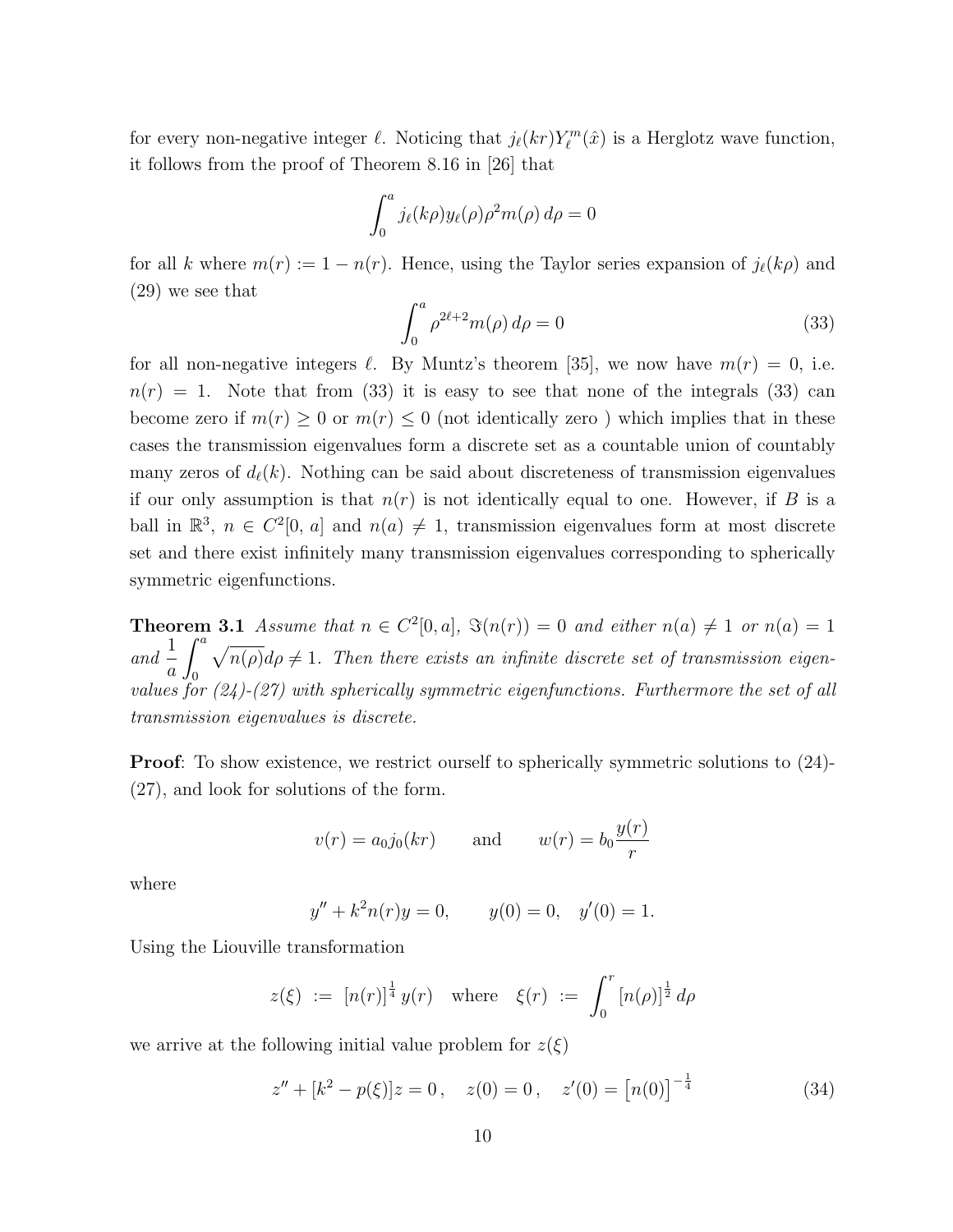where

$$
p(\xi) := \frac{n''(r)}{4[n(r)]^2} - \frac{5}{16} \frac{[n'(r)]^2}{[n(r)]^3}.
$$

Now exactly in the same way as in [26], [31], by writing (34) as a Volterra integral equation and using the methods of successive approximations, we obtain the following asymptotic behavior for y

$$
y(r) = \frac{1}{k [n(0) n(r)]^{1/4}} \sin \left( k \int_0^r [n(\rho)]^{1/2} d\rho \right) + \mathcal{O}\left(\frac{1}{k^2}\right) \text{ and}
$$
  

$$
y'(r) = \left[ \frac{n(r)}{n(0)} \right]^{1/4} \cos \left( k \int_0^r [n(\rho)]^{1/2} d\rho \right) + \mathcal{O}\left(\frac{1}{k}\right)
$$

uniformly on [0, a]. Applying the boundary conditions (26), (27) on  $\partial B$ , we see that a nontrivial solution to  $(24)-(27)$  exists if and only if

$$
d_0(k) = \det \begin{pmatrix} \frac{y(a)}{a} & -j_0(ka) \\ \frac{d}{dr} \left(\frac{y(r)}{r}\right)_{r=a} & -kj'_0(ka) \end{pmatrix} = 0.
$$
 (35)

.

Since  $j_0(kr) = \sin kr / kr$ , from the above asymptotic behavior of  $y(r)$  we have that

$$
d_0(k) = \frac{1}{ka^2} \left[ A \sin(k\delta a) \cos(ka) - B \cos(k\delta a) \sin(ka) \right] + \mathcal{O}\left(\frac{1}{k^2}\right) \tag{36}
$$

where

$$
\delta = \frac{1}{a} \int_0^a \sqrt{n(\rho)} d\rho,
$$
\n $A = \frac{1}{[n(0)n(a)]^{1/4}},$ \n $B = \left[\frac{n(a)}{n(0)}\right]^{1/4}$ 

If  $n(a) = 1$ , since  $\delta \neq 1$  the first term in (36) is a periodic function if  $\delta$  is rational and almost-periodic (see [31]) if  $\delta$  is irrational, and in either case takes both positive and negative values. This means that for large enough  $k, d_0(k)$  has infinitely many real zeros which proves the existence of infinitely many real transmission eigenvalues. Now if  $n(a) \neq 1$  then  $A \neq B$  and the above argument holds independent of the value of  $\delta$ .

Concerning the discreteness of transmission eigenvalues, we first observe that similar asymptotic expression to (36) holds for all the determinants  $d_{\ell}(k)$  [26]. Hence the above argument shows that  $d_{\ell}(k) \neq 0$  and hence they have countably many zeros, which shows that transmission eigenvalues are discrete.

Next we are interested in the inverse spectral problem for the transmission eigenvalue problem (24)-(27). The question we ask is under what conditions do transmission eigenvalues uniquely determine  $n(r)$ . This question was partially answered in [52], [53] under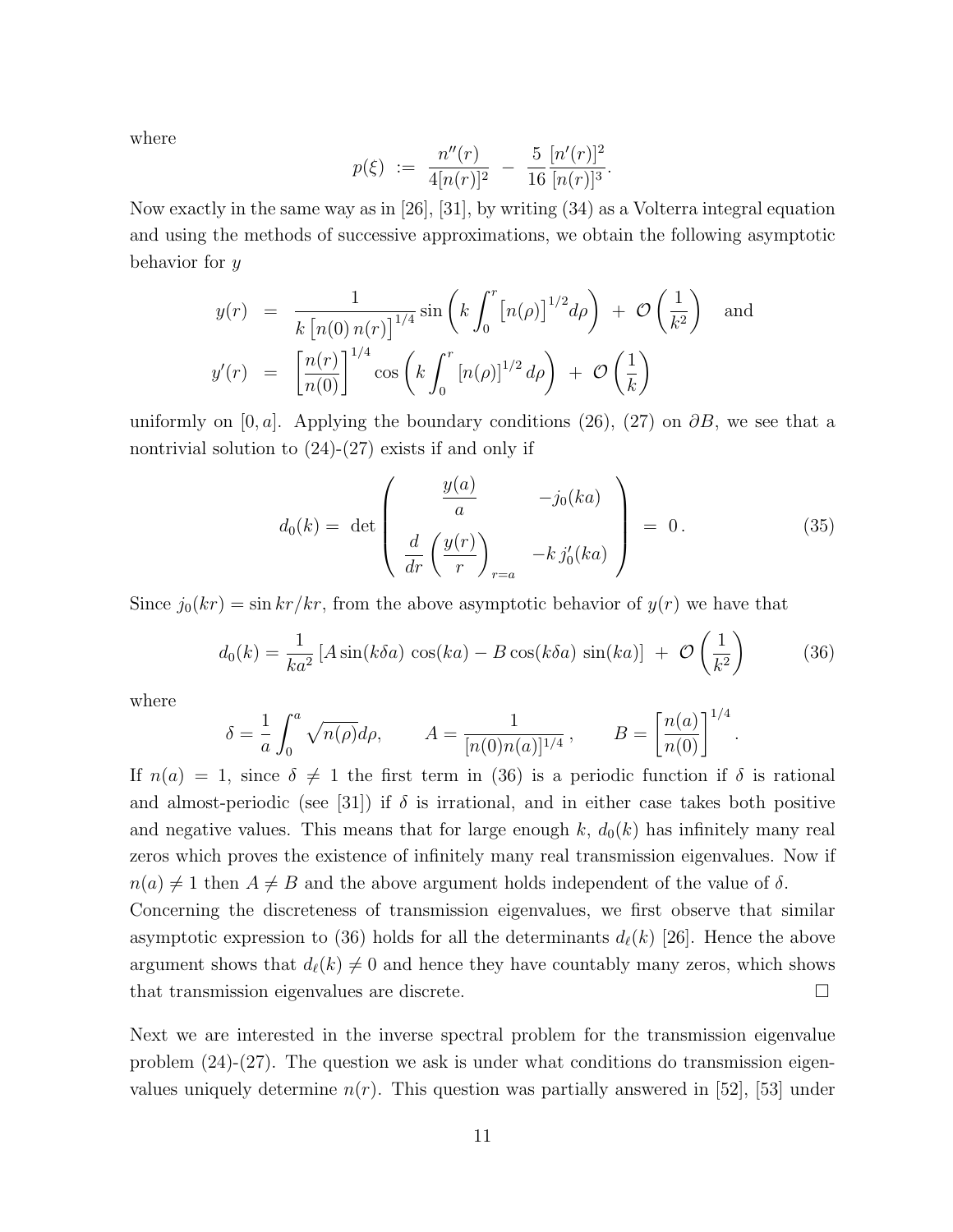restrictive assumptions on  $n(r)$  and the nature of the spectrum. The inverse spectral problem for the general case is solved in [10], provided that all transmission eigenvalues are given, which we briefly sketch in the following:

**Theorem 3.2** Assume that  $n \in C^2[0, +\infty)$ ,  $\Im(n(r)) = 0$  and  $n(r) > 1$  or  $n(r) < 1$  for  $r < a$ ,  $0 < n(r) = 1$  for  $r > a$ . If  $n(0)$  is given then  $n(r)$  is uniquely determined from a knowledge of the transmission eigenvalues and their multiplicity as a zero of  $d_{\ell}(k)$ .

**Proof:** We return to the determinant (28) and observe that  $d_{\ell}(k)$  has the asymptotic behavior [26]

$$
d_{\ell}(k) = \frac{1}{a^2 k \left[ n(0) \right]^{\ell/2 + 1/4}} \sin k \left( a - \int_0^a \left[ n(r) \right]^{1/2} dr \right) + O\left( \frac{\ln k}{k^2} \right). \tag{37}
$$

We first compute the coefficient  $c_{2\ell+2}$  of the term  $k^{2\ell+2}$  in its Hadamard factorization expression [35]. A short computation using (28), (29)and the order estimate

$$
j_{\ell}(kr) = \frac{\sqrt{\pi}(kr)^{\ell}}{2^{\ell+1}\Gamma(\ell+3/2)} \left(1 + O(k^2r^2)\right)
$$
 (38)

shows that

$$
c_{2\ell+2} \left[ \frac{2^{\ell+1} \Gamma(\ell+3/2)}{\sqrt{\pi} a^{(\ell-1)/2}} \right]^2 = a \int_0^a \frac{d}{dr} \left( \frac{1}{2\sqrt{rs}} \int_0^{\sqrt{rs}} \rho \, m(\rho) \, d\rho \right)_{r=a} s^{\ell} \, ds \tag{39}
$$

$$
- \ell \int_0^a \frac{1}{2\sqrt{as}} \int_0^{\sqrt{as}} \rho \, m(\rho) \, d\rho \, s^{\ell} \, ds + \frac{a^{\ell}}{2} \int_0^a \rho \, m(\rho) \, d\rho.
$$

After a rather tedious calculation involving a change of variables and interchange of orders of integration, the identity (39) remarkably simplifies to

$$
c_{2\ell+2} = \frac{\pi a^2}{2^{\ell+1} \Gamma(\ell+3/2)} \int_0^a \rho^{2\ell+2} m(\rho) d\rho.
$$
 (40)

We note that  $j_{\ell}(r)$  is odd if  $\ell$  is odd and even if  $\ell$  is even. Hence, since G is an even function of k, we have that  $d_{\ell}(k)$  is an even function of k. Furthermore, since both G and  $j_{\ell}$  are entire function of k of exponential type, so is  $d_{\ell}(k)$ . From the asymptotic behavior of  $d_{\ell}(k)$  for  $k \to \infty$ , i.e. (37), we see that the rank of  $d_{\ell}(k)$  is one and hence by Hadamard's factorization theorem [35],

$$
d_{\ell}(k) = k^{2\ell+2} e^{a_{\ell}k + b_{\ell}} \prod_{\substack{n = -\infty \\ n \neq 0}}^{\infty} \left(1 - \frac{k}{k_{n\ell}}\right) e^{k/k_{n\ell}}
$$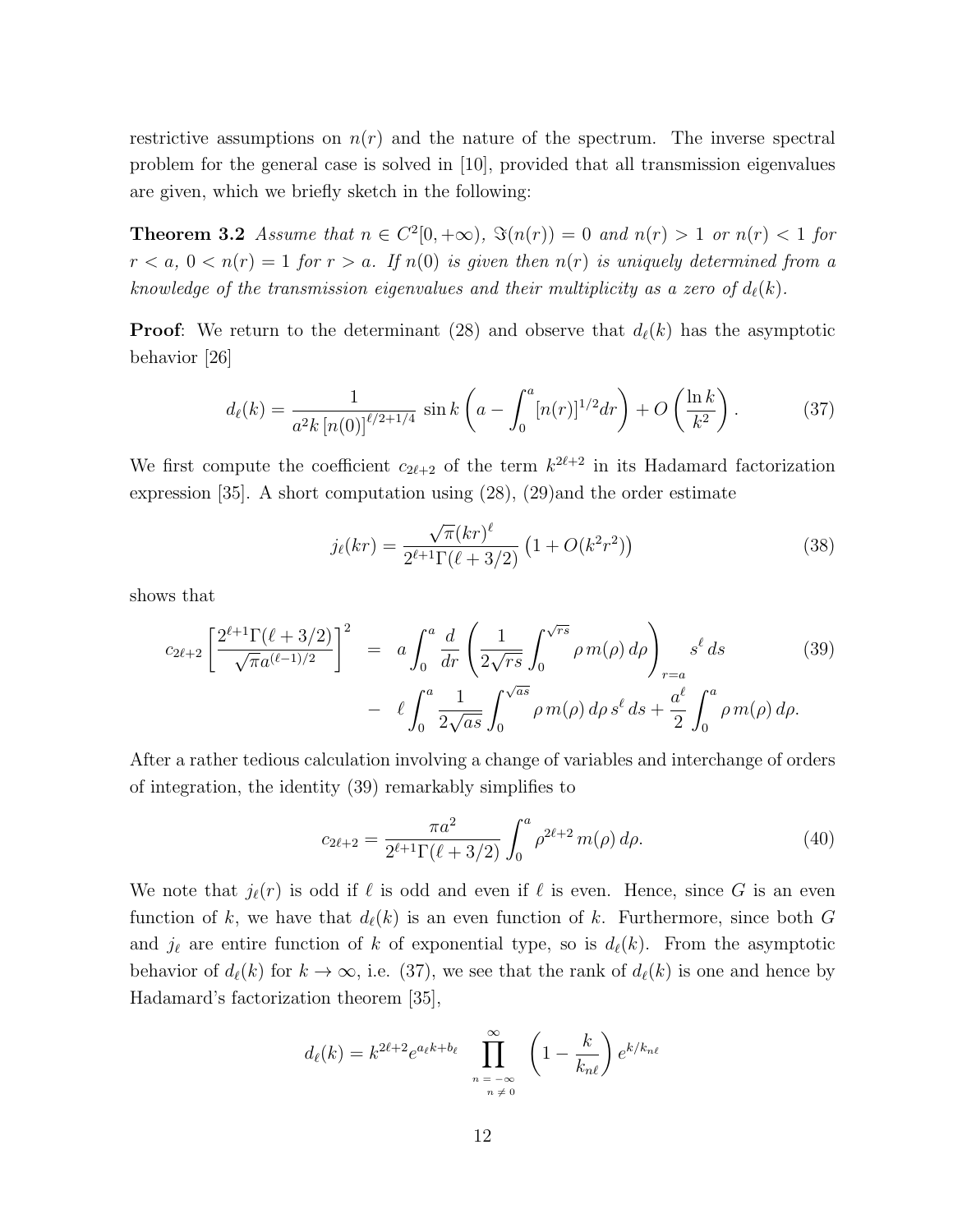where  $a_{\ell}, b_{\ell}$  are constants or, since  $d_{\ell}$  is even,

$$
d_{\ell}(k) = k^{2\ell+2} c_{2\ell+2} \prod_{n=1}^{\infty} \left( 1 - \frac{k^2}{k_{n\ell}^2} \right)
$$
 (41)

where  $c_{2\ell+2}$  is a constant given by (40) and  $k_{n\ell}$  are zeros in the right half plane (possibly complex). In particular,  $k_{n\ell}$  are the (possibly complex) transmission eigenvalues in the right half plane. Thus if the transmission eigenvalues are known so is

$$
\frac{d_\ell(k)}{c_{2\ell+2}}=k^{2\ell+2}\prod_{n=1}^\infty \left(1-\frac{k^2}{k_{n\ell}^2}\right)
$$

as well as from (37) a nonzero constant  $\gamma_{\ell}$  independent of k such that

$$
\frac{d_{\ell}(k)}{c_{2\ell+2}} = \frac{\gamma_{\ell}}{a^2 k} \sin k \left( a - \int_0^a \left[ n(r) \right]^{1/2} dr \right) + O\left( \frac{\ln k}{k^2} \right),
$$

i.e.

$$
\frac{1}{c_{2\ell+2} [n(0)]^{\ell/2+1/4}} = \gamma_{\ell}.
$$

From (40) we now have

$$
\int_0^a \rho^{2\ell+2} m(\rho) d\rho = \frac{\left(2^{\ell+1} \Gamma(\ell+3/2)\right)^2}{\left[n(0)\right]^{\ell/2+1/4} \gamma_\ell \pi a^2}.
$$

If  $n(0)$  is given then  $m(\rho)$  is uniquely determined by Müntz's theorem [35].

It has recently been shown that in the case when  $0 < n(r) < 1$  the eigenvalues corresponding to spherically symmetric eigenfunctions, i.e. the zeros of  $d_0(kr)$  (together with their multiplicity) uniquely determine  $n(r)$  [1]. The main result proven in [1] is stated in the following theorem.

**Theorem 3.3** Assume that  $n(r) \in C^1(0, a)$  such that  $n'(r) \in L^2(0, a)$ ,  $\Im(n(r)) = 0$  and 1 a  $\int_a^a$  $\boldsymbol{0}$  $\sqrt{n(\rho)}d\rho < 1$ . Then  $n(r)$  is uniquely determined from a knowledge of  $k_{n0}$  and its multiplicity as a zero of  $d_0(k)$ .

The argument used in [1] refers back to the classic inverse Sturm-Liouville problem and it breaks down if  $n(r) > 1$ .

As we have just showed, for a spherically symmetric index of refraction the real and complex transmission eigenvalues uniquely determine the index of refraction up to a normalizing constant. From Theorem 3.1 we also know that real transmission eigenvalues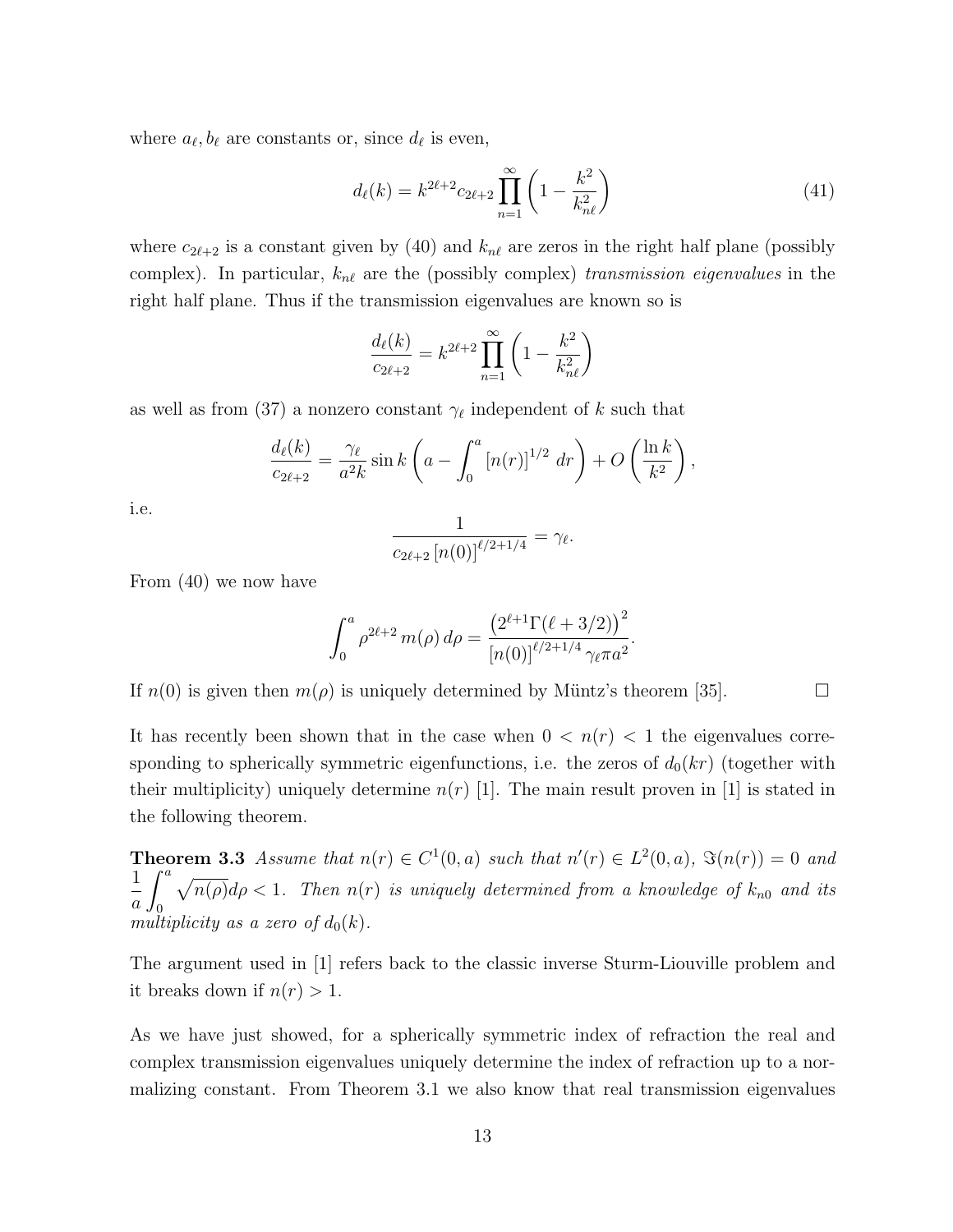exist. This raises the question as to whether or not complex transmission eigenvalues can exist. The following simple example in  $\mathbb{R}^2$  shows that in general complex transmission eigenvalues can exist [10].

Example of existence of complex transmission eigenvalues. Consider the interior transmission problem (20) and (21) where D is a disk of radius one in  $\mathbb{R}^2$  and constant index of refraction  $n \neq 1$ . We will show that if n is sufficiently small there exist complex transmission eigenvalues in this particular case. To this end we note that  $k$  is a transmission eigenvalue provided

$$
d_0(k) = k \left( J_1(k) J_0(k\sqrt{n}) - \sqrt{n} J_0(k) J_1(k\sqrt{n}) \right) = 0.
$$

Viewing  $d_0$  as a function of  $\sqrt{n}$  we compute

$$
d'_0(k) = k \left( k J_1(k) J'_0(k \sqrt{n}) - J_0(k) J_1(k \sqrt{n}) - k \sqrt{n} J_0(k) J'_1(k \sqrt{n}) \right)
$$

where differentiation is with respect to  $\sqrt{n}$ . Hence

$$
d'_0(k)|_{\sqrt{n}=1} = k(kJ_1(k)J'_0(k) - J_0(k)J_1(k) - kJ_0(k)J'_1(k)).
$$

But  $J'_0(t) = -J_1(t)$  and  $\frac{d}{dt}(tJ_1(t)) = tJ_0(t)$  and hence

$$
d_0'(k)|_{\sqrt{n}=1} = -k^2 \left( J_1^2(k) + J_0^2(k) \right) \tag{42}
$$

i.e.

$$
f(k) = \lim_{\sqrt{n}\to 1^{+}} \frac{d_0(k)}{\sqrt{n} - 1} = -k^2 \left( J_1^2(k) + J_0^2(k) \right)
$$
 (43)

Since  $J_1(k)$  and  $J_0(k)$  do not have any common zeros,  $f(k)$  is strictly negative for  $k \neq 0$ real, i.e. the only zeros of  $f(k)$ ,  $k \neq 0$ , are complex. Furthermore,  $f(k)$  is an even entire function of exponential type that is bounded on the real axis and hence by Hadamard's factorization theorem [35]  $f(k)$  has an infinite number of complex zeros. By Hurwitz's theorem in analytic function theory (c.f. [25], p. 213) we can now conclude that for n close enough to one  $d_0(k) = 0$  has complex roots, thus establishing the existence of complex transmission eigenvalues for the unit disk and constant  $n > 1$  sufficiently small (Note that by Montel's theorem ([25], p. 213) the convergence in (43) is uniform on compact subsets of the complex plane).

A more comprehensive investigation of the existence of complex transmission eigenvalues for spherically stratified media in  $\mathbb{R}^2$  and  $\mathbb{R}^3$  has been recently initiated in [49]. Based on tools of analytic function theory, the authors has shown that infinitely many complex transmission eigenvalues can exist. We state here the main results of [49] and refer the reader to the paper for the details of proofs.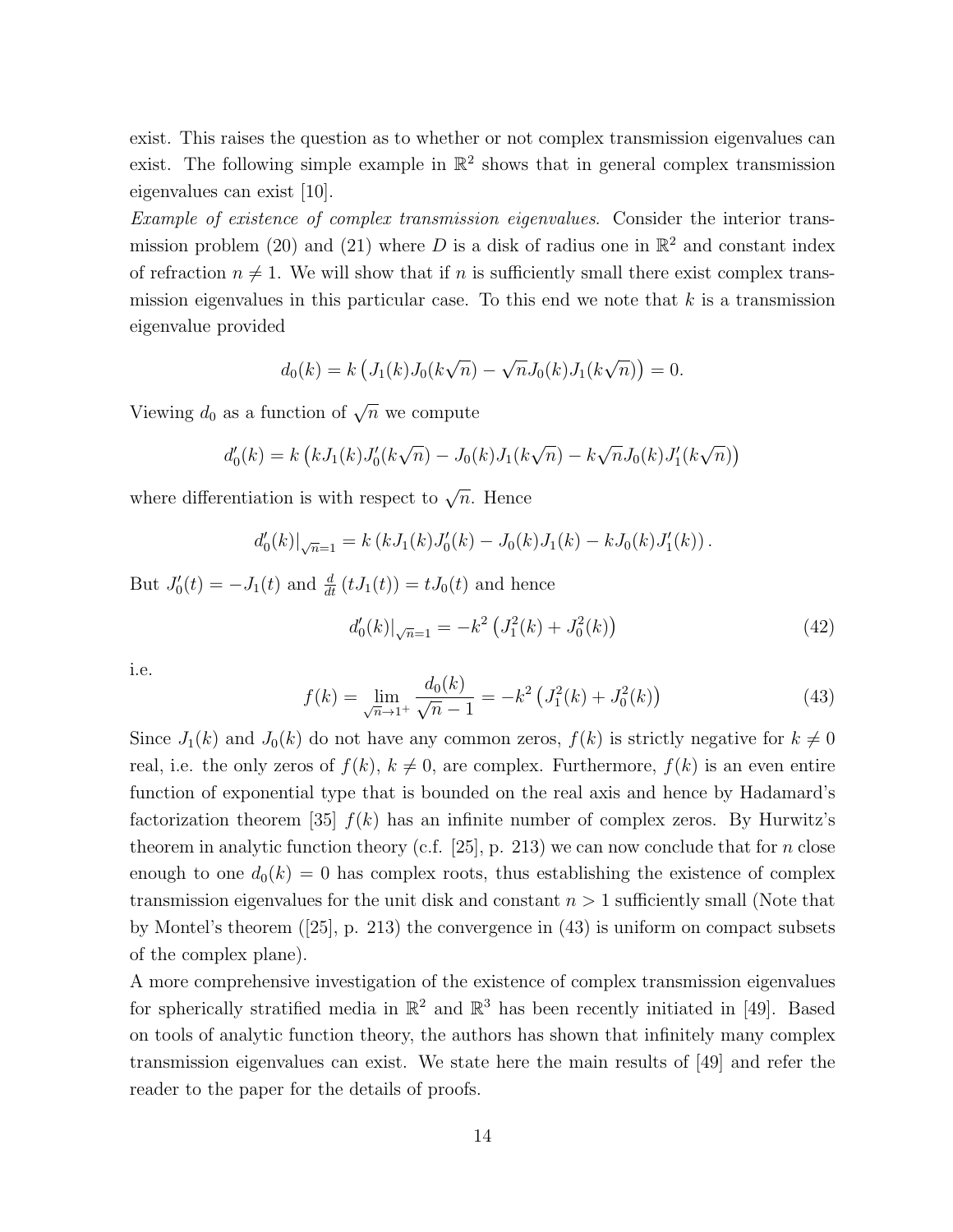**Theorem 3.4** Consider the transmission eigenvalue problem  $(24)$ - $(27)$  where  $B := \{x \in \mathbb{R}^d : |x| < 1\}, d = 2, 3 \text{ and } n = n(r) > 0 \text{ is a positive constant. Then:}$ 

- (i) In  $\mathbb{R}^2$ , if  $n \neq 1$  then there exists an infinite number of complex eigenvalues.
- (ii) In  $\mathbb{R}^3$ , if n is a positive integer not equal to one then all transmission eigenvalues corresponding to spherically symmetric eigenfunctions are real. On the other hand if n is a rational positive number  $n = p/q$  such that either  $q < p < 2q$  or  $p < q < 2p$ then there exists an infinite number of complex eigenvalues.

Note that complex transmission eigenvalues for  $n$  rational satisfying the assumptions of Theorem 3.4  $(ii)$  all must lie in a strip parallel to real axis. We remark that in [49] the authors also show the existence of infinitely many transmission eigenvalues in  $\mathbb{R}^3$  for some particular cases of inhomogeneous spherically stratified media  $n(r)$ . The existence of complex eigenvalues indicates that the transmission eigenvalue problem for spherically stratified media is non-selfadjoint. In the coming section we show that this is indeed the case in general.

We end this section by considering the transmission eigenvalue problem for absorbing media in  $\mathbb{R}^3$  [11]. When both the scattering obstacle and the background medium are absorbing it is still possible to have real transmission eigenvalues which is easy to see in the case of a spherically stratified medium. In particular, let  $B := \{x \in \mathbb{R}^3 : |x| < a\}$ and consider the interior transmission eigenvalue problem

$$
\Delta_3 w + k^2 \left( \epsilon_1(r) + i \frac{\gamma_1(r)}{k} \right) w = 0 \quad \text{in } B \tag{44}
$$

$$
\Delta_3 v + k^2 \left(\epsilon_0 + i\frac{\gamma_0}{k}\right) v = 0 \qquad \text{in } B \tag{45}
$$

$$
v = w \qquad \text{on } \partial B \qquad (46)
$$

$$
\frac{\partial v}{\partial r} = \frac{\partial w}{\partial r} \qquad \text{on } \partial B \tag{47}
$$

where  $\epsilon_1(r)$  and  $\gamma_1(r)$  are continuous functions of r in  $\overline{B}$  such that  $\epsilon_1(a) = \epsilon_0$  and and  $\epsilon_0$ and  $\gamma_0$  are positive constants. We look for a solution of (44)-(47) in the form

$$
v(r) = c_1 j_0 (k \tilde{n}_0 r)
$$
 and  $w(r) = c_2 \frac{y(r)}{r}$  (48)

where  $\tilde{n}_0 := \Big(\epsilon_0 + i\Big)$  $\gamma_0$ k  $\int_{0}^{1/2}$  (where the branch cut is chosen such that  $\tilde{n}_0$  has positive real part),  $j_0$  is a spherical Bessel function of order zero,  $y(r)$  is a solution of

$$
y'' + k^2 \left(\epsilon_1(r) + i\frac{\gamma_1(r)}{k}\right)y = 0\tag{49}
$$

$$
y(0) = 0, \quad y'(0) = 1 \tag{50}
$$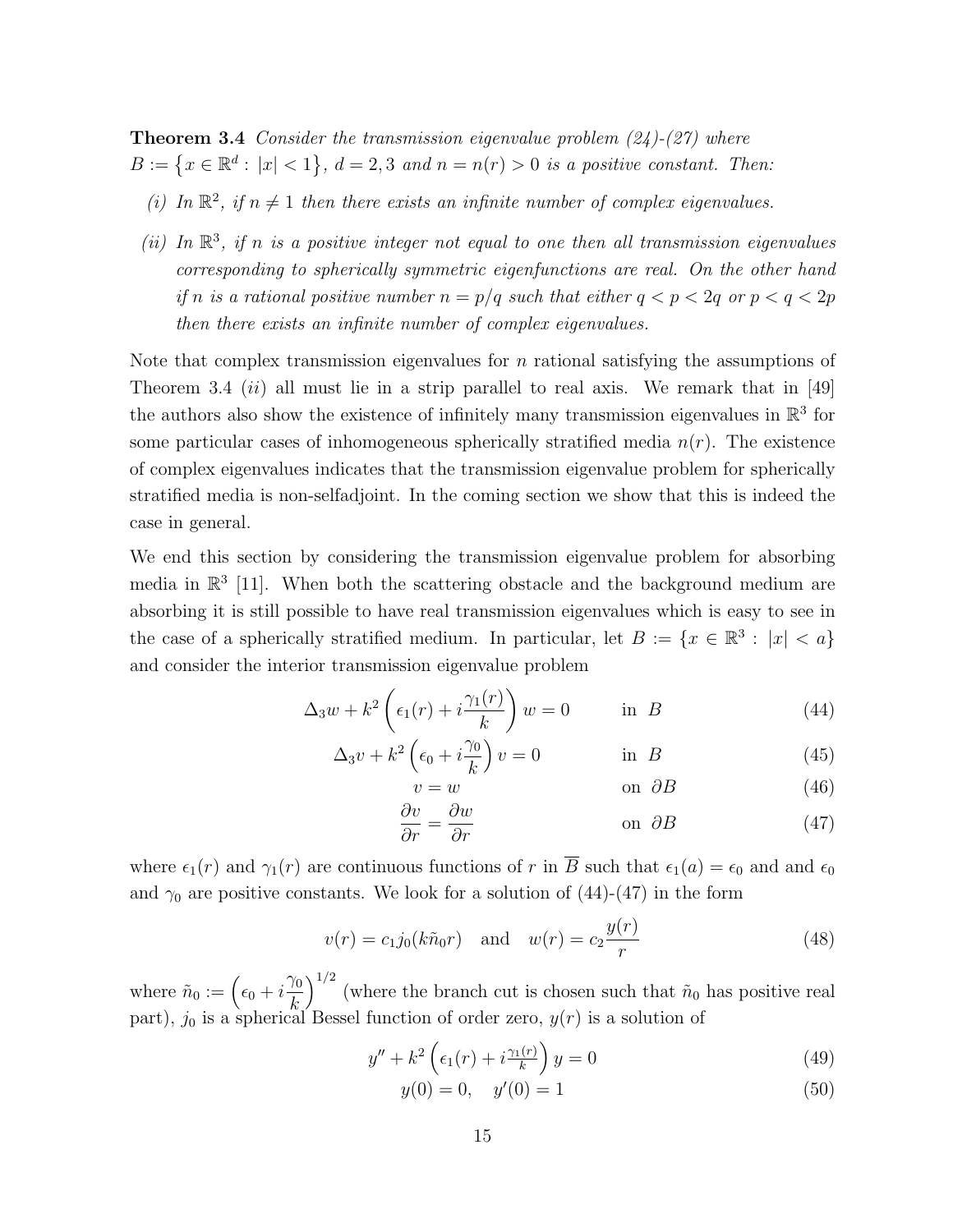for  $0 < r < a$  and  $c_1$  and  $c_2$  are constants. Then there exist constants  $c_1$  and  $c_2$ , not both zero, such that (48) will be a nontrivial solution of (44)-(47) provided that the corresponding  $d_0(k)$  given by (35) satisfies  $d_0(k) = 0$ . We again derive an asymptotic expansion for  $y(r)$  for large k to show that for appropriate choices of  $n_0$  and  $\gamma_0$  there exist an infinite set of positive values of k such that  $d_0(k) = 0$  holds.

Following [36] (p. 84, 89), we see that (49) has a fundamental set of solutions  $y_1(r)$  and  $y_2(r)$  defined for  $r \in [a, b]$  such that

$$
y_j(r) = Y_j(r) \left[ 1 + O\left(\frac{1}{k}\right) \right] \tag{51}
$$

as  $k \to \infty$ , uniformly for  $0 \le r \le a$  where

$$
Y_j(r) = \exp\left[\beta_{oj}k + \beta_{1j}\right]
$$
  

$$
(\beta'_{oj})^2 + \epsilon_1(r) = 0 \quad \text{and} \quad 2\beta'_{oj}\beta_{1j} + i\gamma_1(r) + \beta''_{oj} = 0.
$$
 (52)

From (52) we see that, module arbitrary constants,

$$
\beta_{0j} = \pm \int_0^r \sqrt{\epsilon_1(\rho)} \, d\rho \qquad \text{and} \qquad \beta_{ij} = \mp \frac{1}{2} \int_0^r \frac{\gamma_1(\rho)}{\sqrt{\epsilon_1(r)}} \, d\rho + \log \left[ \epsilon_1(r) \right]^{-1/4}
$$

where  $j = 1$  corresponds to the upper sign and  $j = 2$  corresponds to the lower sign. Substituting back into (51) and using the initial condition (50) we see that

$$
y(r) = \frac{1}{ik\left[\epsilon_1(0)\epsilon_1(r)\right]^{1/4}} \sinh\left[ik\int_0^r \sqrt{\epsilon_1(\rho)}\,d\rho - \frac{1}{2}\int_0^r \frac{\gamma_1(\rho)}{\sqrt{\epsilon_1(\rho)}}d\rho\right] + O\left(\frac{1}{k^2}\right) \tag{53}
$$

as  $k \to \infty$ . Similarly,

$$
j_0(k\tilde{n}_0r) = \frac{1}{ik\sqrt{\epsilon_0}r} \sinh\left[ik\sqrt{\epsilon_0}r - \frac{1}{2}\frac{\gamma_0}{\sqrt{\epsilon_0}}r\right] + O\left(\frac{1}{k^2}\right)
$$
(54)

as  $k \to \infty$ . Using (53), (54), and the fact that these expressions can be differentiated with respect to  $r$ , implies that

$$
d = \frac{1}{ik a^2 \left[\epsilon_1(0)\epsilon_0\right]^{1/4}} \sinh\left[i k \sqrt{\epsilon_0} a - ik \int_0^a \sqrt{\epsilon_1(\rho)} d\rho\right]
$$

$$
- \frac{1}{2} \frac{\gamma_0 a}{\sqrt{\epsilon_0}} + \frac{1}{2} \int_0^a \frac{\gamma_1(\rho)}{\sqrt{\epsilon_1(\rho)}} d\rho\right] + O\left(\frac{1}{k^2}\right)
$$
(55)

as  $k \to \infty$ .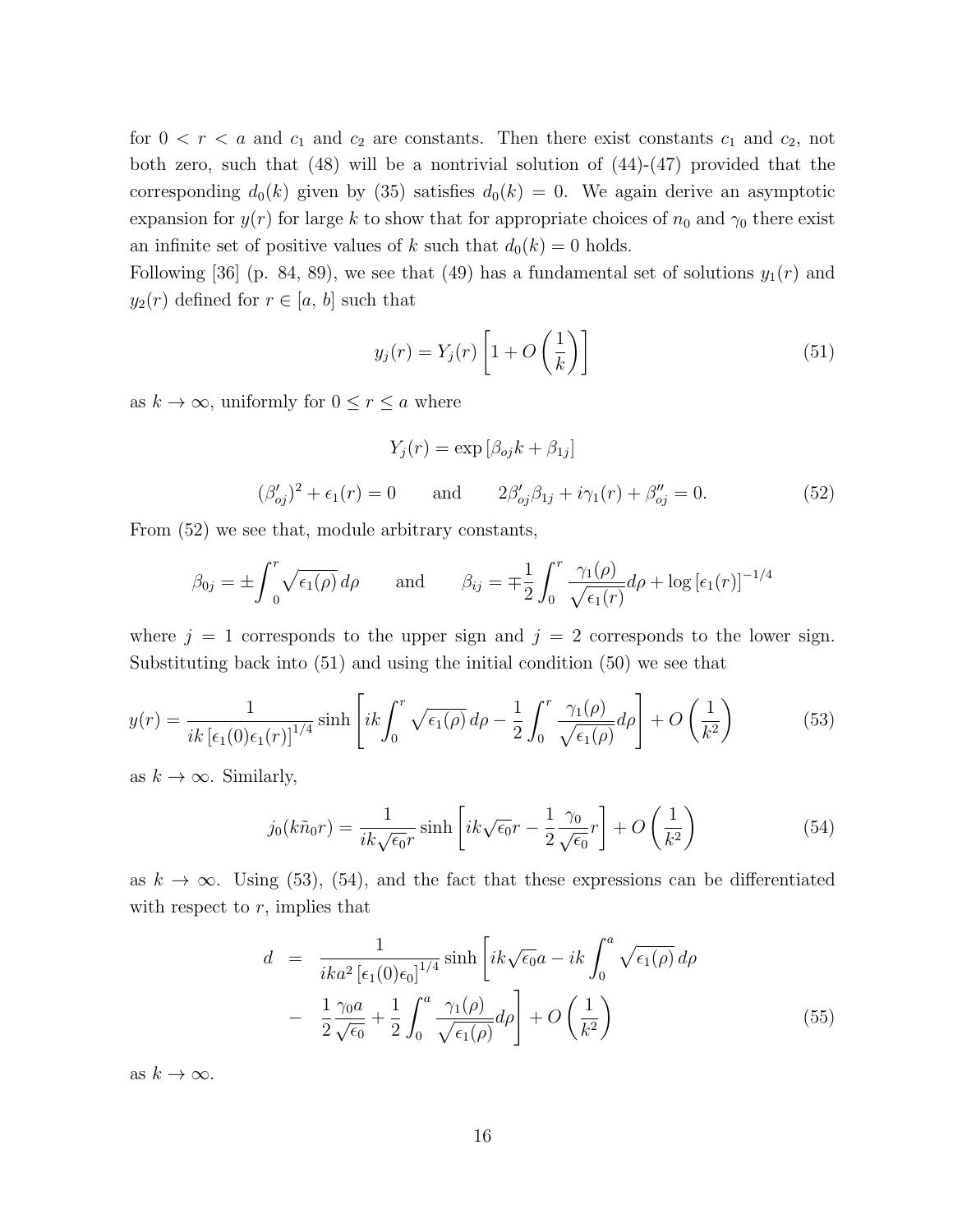We now want to use (55) to deduce the existence of transmission eigenvalues. We first note that since  $j_0$  is an even function of its argument,  $j_0(k\tilde{n}_0r)$  is an entire function of k of order one and finite type. By representing  $y(r)$  in terms of  $j_0$  via a transformation operator (29) it is seen that  $y(r)$  also has this property and hence so does d. Furthermore, d is bounded as  $k \to \infty$ . For  $k < 0$  d has the asymptotic behavior (55) with  $\gamma_0$  replaced by  $-\gamma_0$  and  $\gamma_1$  replaced by  $-\gamma_1$  and hence d is also bounded as  $k \to -\infty$ . By analyticity k is bounded on any compact subset of the real axis and therefore  $d(k)$  is bounded on the real axis. Now assume that there are not an infinity number of (complex) zeros of  $d(k)$ . Then by Hadamard's factorization theorem  $d(k)$  is of the form

$$
d(k) = k^m e^{ak+b} \prod_{\ell=1}^n \left(1 - \frac{k}{k_\ell}\right) e^{k/k_\ell}
$$

for integers m and n and constants a and b. But this contradicts the asymptotic behavior of  $d(k)$ . Hence  $d(k)$  has an infinite number of (complex) zeros, i.e. there exist an infinite number of transmission eigenvalues.

## 3.2 The existence and discreteness of real transmission eigenvalues, for real contrast of the same sign in D

We now turn our attention to the transmission eigenvalue problem  $(20)-(23)$ . The main assumption in this section is that  $\Im(n) = 0$  and and that the contrast  $n - 1$  does not change sign and is bounded away from zero inside D. Under this assumption it is now possible to write (20)-(23) as an equivalent eigenvalue problem for  $u = w - v \in H_0^2(D)$  as solution of the fourth order equation

$$
\left(\Delta + k^2 n\right) \frac{1}{n-1} \left(\Delta + k^2\right) u = 0 \tag{56}
$$

which in variational form, after integration by parts, is formulated as finding a function  $u \in H_0^2(D)$  such that

$$
\int_{D} \frac{1}{n-1} (\Delta u + k^2 u)(\Delta \overline{v} + k^2 n \overline{v}) dx = 0 \quad \text{for all } v \in H_0^2(D). \tag{57}
$$

The functions  $v$  and  $w$  are related to  $u$  through

$$
v = -\frac{1}{k^2(n-1)}(\Delta u + k^2 u)
$$
 and  $w = -\frac{1}{k^2(n-1)}(\Delta u + k^2 nu).$ 

In our discussion we must distinguish between the two cases  $n > 1$  and  $n < 1$ . To fix our ideas, we consider in details only the case where  $n(x) - 1 \ge \delta > 0$  in D. (A similar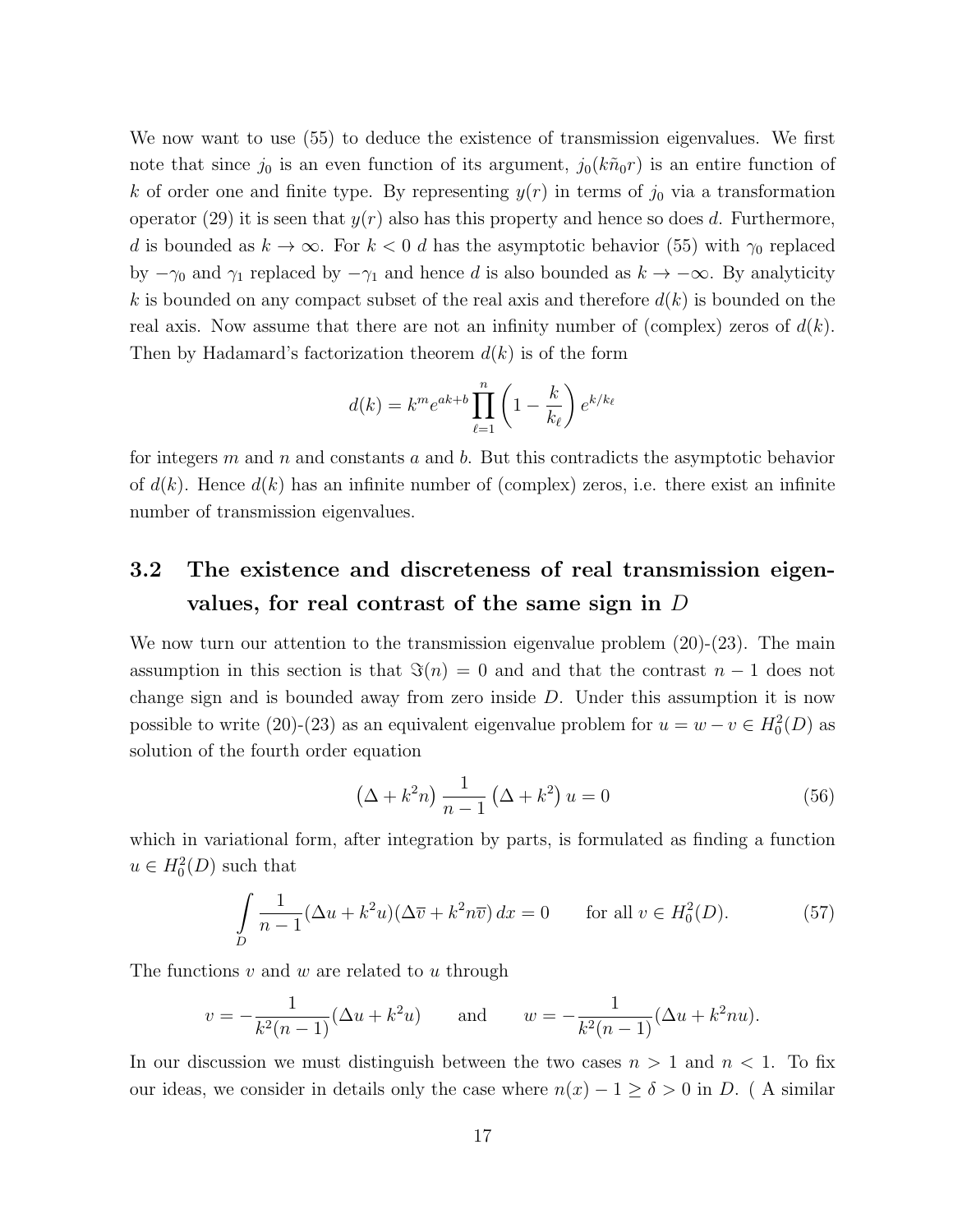analysis can be done for  $1 - n(x) \ge \delta > 0$ , see [19], [20]). Let us define

$$
n_* = \inf_D(n) \qquad \text{and} \qquad n^* = \sup_D(n).
$$

The following result was first obtained in [31] (see also [16]) and provides a Faber-Krahn type inequality for the first transmission eigenvalue.

**Theorem 3.5** Assume that  $1 < n_* \leq n(x) \leq n^* < \infty$ . Then

$$
k_1^2 > \frac{\lambda_1(D)}{n^*} \tag{58}
$$

where  $k_1^2$  is the smallest transmission eigenvalue and  $\lambda_1(D)$  is the first Dirichlet eigenvalue of  $-\Delta$  on D.

**Proof:** Taking  $v = u$  in (57) and using Green's theorem and the zero boundary value for u we obtain that

$$
0 = \int_{D} \frac{1}{n-1} (\Delta u + k^2 u)(\Delta \overline{u} + k^2 n \overline{u}) dx
$$
  
= 
$$
\int_{D} \frac{1}{n-1} |(\Delta u + k^2 n u)|^2 dx + k^2 \int_{D} (|\nabla u|^2 - k^2 n |u|^2) dx.
$$
 (59)

Since  $n - 1 \ge n_* - 1 > 0$ , if

$$
\int\limits_D \left( |\nabla u|^2 - k^2 n |u|^2 \right) dx \ge 0 \tag{60}
$$

then  $\Delta u + k^2 n u = 0$  in D which together with the fact  $u \in H_0^2(D)$  implies that  $u = 0$ . Consequently we obtain that  $w = v = 0$ , whence k is not a transmission eigenvalue. But,

$$
\inf_{u \in H_0^2(D)} \frac{(\nabla u, \nabla u)_{L^2(D)}}{(u, u)_{L^2(D)}} = \inf_{u \in H_0^1(D)} \frac{(\nabla u, \nabla u)_{L^2(D)}}{(u, u)_{L^2(D)}} = \lambda_1(D) \tag{61}
$$

where  $(\cdot, \cdot)_{L^2(D)}$  denotes the  $L^2$ -inner product. Hence we have that

$$
\int_{D} \left( |\nabla u|^2 - k^2 n |u|^2 \right) dx \ge ||u||^2_{L^2(D)} \left( \lambda_1(D) - k^2 n^* \right).
$$

Thus, (60) is satisfied whenever  $k^2 \n\t\leq \frac{\lambda_1(D)}{n}$  $\frac{1}{n^*}$ . Thus, we have shown that any transmission eigenvalue k (in particular the smallest transmission eigenvalue  $k_1$ ), satisfies  $k^2 > \frac{\lambda_1(D)}{n^*}$  $rac{N}{n^*}$ .  $\Box$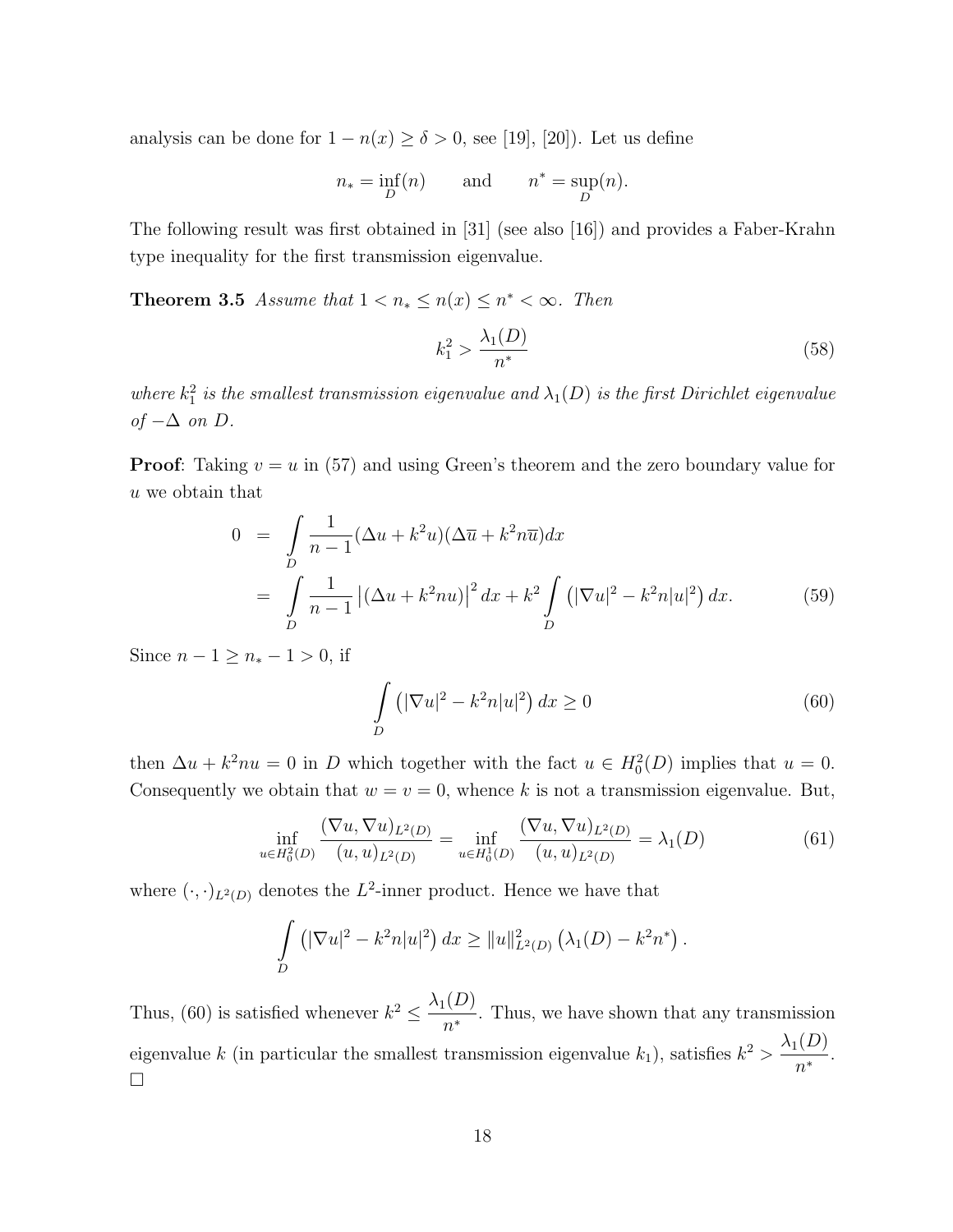**Remark 3.1** From Theorem 3.5 it follows that if  $1 < n_* \leq n(x) \leq n^* < \infty$  in D and  $k_1$ is the smallest transmission eigenvalue, then  $n^* > \frac{\lambda_1(D)}{L^2}$  $k_1^2$ which provides a lower bound for  $\sup_D(n)$ .

To understand the structure of the interior transmission eigenvalue problem we first observe that, setting  $k^2 := \tau$ , (57) can be written as

$$
\mathbb{T}u - \tau \mathbb{T}_1 u + \tau^2 \mathbb{T}_2 u = 0,\tag{62}
$$

where  $\mathbb{T}: H_0^2(D) \to H_0^2(D)$  is the bounded, positive definite self-adjoint operator defined by mean of the Riesz representation theorem

$$
(\mathbb{T}u, v)_{H^2(D)} = \int_D \frac{1}{n-1} \Delta u \, \Delta \overline{v} \, \mathrm{d}x \qquad \text{for all } u, v \in H^2_0(D),
$$

(note that the  $H^2(D)$  norm of a field with zero Cauchy data on  $\partial D$  is equivalent to the  $L^2(D)$  norm of its Laplacian),  $\mathbb{T}_1: H_0^2(D) \to H_0^2(D)$  is the bounded compact self-adjoint operator defined by mean of the Riesz representation theorem

$$
(\mathbb{T}_1 u, v)_{H^2(D)} = -\int_D \frac{1}{n-1} \left(\Delta u \,\overline{v} + u \,\Delta \overline{v}\right) dx - \int_D \Delta u \,\overline{v} \, dx
$$
  

$$
= -\int_D \frac{1}{n-1} \left(\Delta u \,\overline{v} + u \,\Delta \overline{v}\right) dx + \int_D \nabla u \cdot \nabla \overline{v} \, dx \qquad \text{for all } u, v \in H^2_0(D)
$$

and  $\mathbb{T}_2: H_0^2(D) \to H_0^2(D)$  is the bounded compact non-negative self-adjoint operator defined by mean of the Riesz representation theorem

$$
(\mathbb{T}_2 u, v)_{H^2(D)} = \int_D \frac{n}{n-1} u \,\overline{v} \, dx \qquad \text{for all } u, v \in H^2_0(D)
$$

(compacteness of  $\mathbb{T}_1$  and  $\mathbb{T}_2$  is a consequence of the compact embedding of  $H_0^2(D)$  and  $H_0^1(D)$  in  $L^2(D)$ ). Since  $\mathbb{T}^{-1}$  exists we have that (62) becomes

$$
u - \tau \mathbb{K}_1 u + \tau^2 \mathbb{K}_2 u = 0,
$$
\n
$$
(63)
$$

where the self-adjoint compact operators  $\mathbb{K}_1$ :  $H_0^2(D) \to H_0^2(D)$  and  $\mathbb{K}_2$ :  $H_0^2(D) \to H_0^2(D)$ are given by  $\mathbb{K}_1 = \mathbb{T}^{-1/2} \mathbb{T}_1 \mathbb{T}^{-1/2}$  and  $\mathbb{K}_2 = \mathbb{T}^{-1/2} \mathbb{T}_2 \mathbb{T}^{-1/2}$ . (Note that if A is a bounded, positive and self-adjoint operator on a Hilbert space U, the operator  $A^{1/2}$  is defined by  $A^{1/2} = \int_0^\infty \lambda^{1/2} dE_\lambda$  where  $dE_\lambda$  is the spectral measure associated with A). Hence, setting  $U := (u, \tau \mathbb{K}_2^{1/2} u)$ , the interior transmission eigenvalue problem becomes the eigenvalue problem

$$
\left(\mathbf{K} - \frac{1}{\tau}\mathbf{I}\right)U = 0, \qquad U \in H_0^2(D) \times H_0^2(D)
$$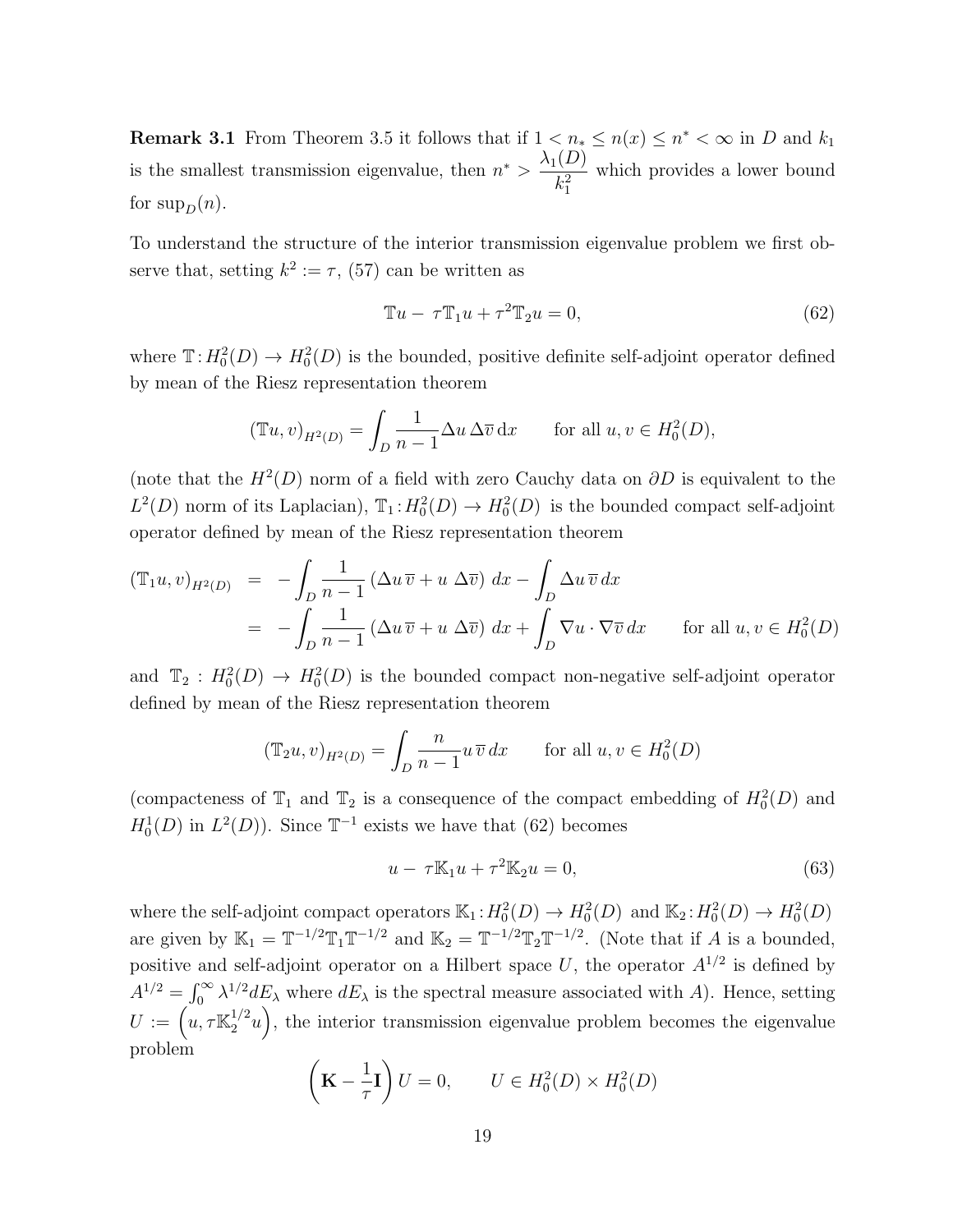for the compact non-selfadjoint operator  $\mathbf{K}: H_0^2(D) \times H_0^2(D) \to H_0^2(D) \times H_0^2(D)$  given by

$$
\mathbf{K}:=\left(\begin{array}{cc}\mathbb{K}_1 & -\mathbb{K}_2^{1/2}\\ \mathbb{K}_2^{1/2} & 0\end{array}\right).
$$

Note that although the operators in each term of the matrix are selfadjoint the matrix operator  $\bf{K}$  is not. This expression for  $\bf{K}$  clearly reveals that the transmission eigenvalue problem is non-selfadjoint. However, from the above discussion we obtain a simpler proof of the following result previously proved in [23], [30], [54] (see also [26]) using analytic Fredholm theory.

**Theorem 3.6** The set of real transmission eigenvalues is at most discrete with  $+\infty$  as the only (possible) accumulation point. Furthermore, the multiplicity of each transmission eigenvalue is finite.

The non-selfadjoinness nature of the interior transmission eigenvalue problem calls for new techniques to prove the existence of transmission eigenvalues. For this reason the existence of transmission eigenvalues remained an open problem until Päivärinta and Sylvester showed in [50] that for large enough index of refraction  $n$  there exits at least one transmission eigenvalue. The existence of transmission eigenvalues was completely resolved in [19], where the existence of an infinite set of transmission eigenvalues was proven only under the assumption that  $n > 1$  or  $0 < n < 1$ . Here we present the proof in [19]. To this end we return to the variational formulation (57). Using the Riesz representation theorem we now define the bounded linear operators  $\mathbb{A}_{\tau}: H_0^2(D) \to H_0^2(D)$ and  $\mathbb{B}: H_0^2(D) \to H_0^2(D)$  by

$$
(\mathbb{A}_{\tau}u, v)_{H^2(D)} = \int_{D} \frac{1}{n-1} \left[ (\Delta u + \tau u)(\Delta \overline{v} + \tau \overline{v}) + \tau^2 u \,\overline{v} \right] dx \tag{64}
$$

and

$$
(\mathbb{B}u, v)_{H^2(D)} = \int_D \nabla u \cdot \nabla \overline{v} \, dx. \tag{65}
$$

Obviously, both operators  $A_{\tau}$  and  $B$  are self-adjoint. Furthermore, since the sesquilinear form  $\mathcal{A}_{\tau}$  is a coercive sesquilinear form on  $H_0^2(D) \times H_0^2(D)$ , the operator  $\mathbb{A}_{\tau}$  is positive definite and hence invertible. Indeed, since  $\frac{1}{n(x)-1} > \frac{1}{n^*-1} = \gamma > 0$  almost everywhere in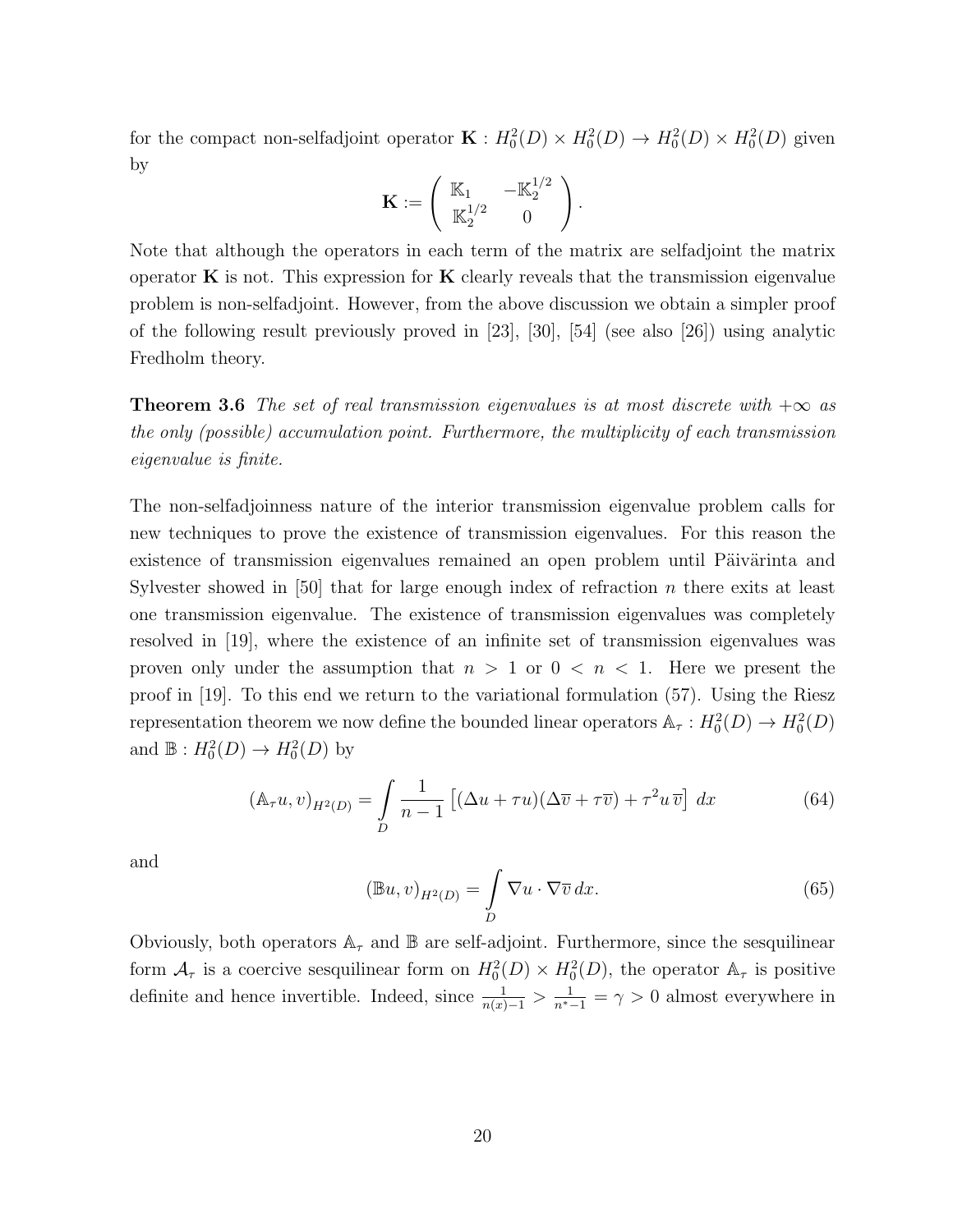D, we have

$$
(\mathbb{A}_{\tau} u, v)_{H^2(D)} \geq \gamma \|\Delta u + \tau u\|_{L^2}^2 + \tau^2 \|u\|_{L^2}^2
$$
  
\n
$$
\geq \gamma \|\Delta u\|_{L^2}^2 - 2\gamma \tau \|\Delta u\|_{L^2} \|u\|_{L^2} + (\gamma + 1)\tau^2 \|u\|_{L^2}^2
$$
  
\n
$$
= \epsilon \left(\tau \|u\|_{L^2} - \frac{\gamma}{\epsilon} \|\Delta u\|_{L^2(D)}\right)^2 + \left(\gamma - \frac{\gamma^2}{\epsilon}\right) \|\Delta u\|_{L^2(D)}^2 + (1 + \gamma - \epsilon)\tau^2 \|u\|_{L^2}^2
$$
  
\n
$$
\geq \left(\gamma - \frac{\gamma^2}{\epsilon}\right) \|\Delta u\|_{L^2(D)}^2 + (1 + \gamma - \epsilon)\tau^2 \|u\|_{L^2}^2
$$
 (66)

for some  $\gamma < \epsilon < \gamma + 1$ . Furthermore, since  $\nabla u \in H_0^1(D)^2$ , using the Poincaré inequality we have that

$$
\|\nabla u\|_{L^2(D)}^2 \le \frac{1}{\lambda_1(D)} \|\Delta u\|_{L^2(D)}^2 \tag{67}
$$

where  $\lambda_1(D)$  is the first Dirichlet eigenvalue of  $-\Delta$  on D. Hence we can conclude that

$$
(\mathbb{A}_{\tau}u, u)_{H^2(D)} \ge C_{\tau} ||u||^2_{H^2(D)}
$$

for some positive constant  $C_{\tau}$ . We now consider the operator  $\mathbb{B}$ . By definition  $\mathbb{B}$  is a non-negative operator and furthermore, since  $H_0^1(D)$  is compactly embedded in  $L^2(D)$ and  $\nabla u \in H_0^1(D)$ , we can conclude that  $\mathbb{B}: H_0^2(D) \to H_0^2(D)$  is a compact operator. Finally, it is obvious by definition that the mapping  $\tau \to \mathbb{A}_{\tau}$  is continuous from  $(0, +\infty)$ to the set of self-adjoint positive definite operators. In terms of the above operators we can rewrite (57) as

$$
\left(\mathbb{A}_{\tau}u - \tau \mathbb{B}u, v\right)_{H^2(D)} = 0 \qquad \text{for all } v \in H_0^2(D),\tag{68}
$$

which means that k is a transmission eigenvalue if and only if  $\tau := k^2$  is such that the kernel of the operator  $A_{\tau}u - \tau \mathbb{B}$  is not trivial. In order to analyze the kernel of this operator we consider the auxiliary generalized eigenvalue problems

$$
\mathbb{A}_{\tau}u - \lambda(\tau)\mathbb{B}u = 0 \qquad u \in H_0^2(D). \tag{69}
$$

It is known [20] that for a fixed  $\tau$  there exists an increasing sequence  $\{\lambda_j(\tau)\}_{j=1}^{\infty}$  of positive eigenvalues of the generalized eigenvalue problem (69), such that  $\lambda_j(\tau) \to +\infty$  as  $j \to$  $+\infty$ . Furthermore, these eigenvalues satisfy the min-max principle

$$
\lambda_j(\tau) = \min_{W \subset \mathcal{U}_j} \left( \max_{u \in W \setminus \{0\}} \frac{(\mathbb{A}_{\tau} u, u)}{(\mathbb{B}_u, u)} \right) \tag{70}
$$

where  $\mathcal{U}_j$  denotes the set of all j dimensional subspaces W of  $H_0^2(D)$  such that  $W \cap$  $\ker(\mathbb{B}) = \{0\}$ , which ensures that  $\lambda_j(\tau)$  depends continuously on  $\tau \in (0, \infty)$ .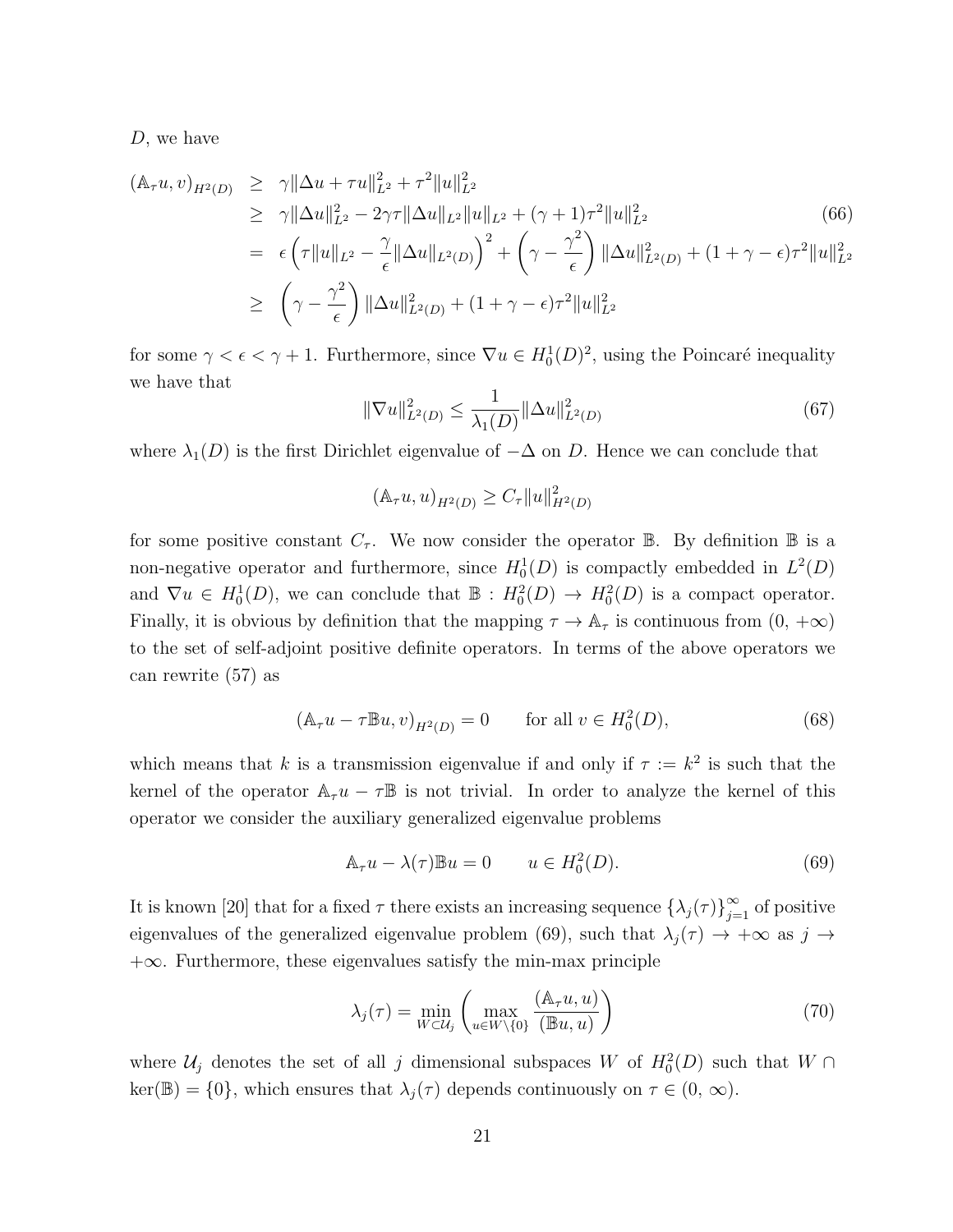In particular, a transmission eigenvalue  $k > 0$  is such that  $\tau := k^2$  solves  $\lambda(\tau) - \tau = 0$ where  $\lambda(\tau)$  is an eigenvalue corresponding to (69). Thus to prove that transmission eigenvalues exist we use the following theorem (see [20] for the proof).

**Theorem 3.7** Let  $\tau \mapsto A_{\tau}$  be a continuous mapping from  $[0, \infty)$  to the set of self-adjoint and positive definite bounded linear operators on a Hilbert space  $H_0^2(D)$  and let  $\mathbb B$  be a self-adjoint and non negative compact bounded linear operator on  $H_0^2(D)$ . We assume that there exists two positive constants  $\tau_0 > 0$  and  $\tau_1 > 0$  such that

- 1.  $\mathbb{A}_{\tau_0} \tau_0 \mathbb{B}$  is positive on  $H_0^2(D)$ ,
- 2.  $\mathbb{A}_{\tau_1} \tau_1 \mathbb{B}$  is non positive on a m-dimensional subspace  $W_m$  of  $H_0^2(D)$ .

Then each of the equations  $\lambda_j(\tau) = \tau$  for  $j = 1, \ldots, k$ , has at least one solution in  $[\tau_0, \tau_1]$ where  $\lambda_j(\tau)$  is the j<sup>th</sup> eigenvalue (counting multiplicity) of the generalized eigenvalue problem (69).

Now we are ready to prove the existence theorem.

**Theorem 3.8** Assume that  $1 < n_* \leq n(x) \leq n^* < \infty$ . Then, there exist an infinite set of real transmission eigenvalues with  $+\infty$  as the only accumulation point.

**Proof:** First we recall that from Theorem 3.5 we have that as long as  $0 < \tau_0 \leq \lambda_1(D)/n^*$ the operator  $\mathbb{A}_{\tau_0}u - \tau_0\mathbb{B}$  is positive on  $H_0^2(D)$ , whence the assumption 1. of Theorem 3.7 is satisfied for such  $\tau_0$ . Next let  $k_{1,n*}$  be the first transmission eigenvalue for the ball  $B_1$ of radius one, i.e.  $B_1 := \{x \in \mathbb{R}^d : |x| < 1\}, d = 2, 3$ , and constant index of refraction  $n_*$ (i.e. corresponding to (24)-(27) for  $B := B_1$  and  $n(r) := n_*$ ). This transmission eigenvalue is the first zero of

$$
W(k) = \det \begin{pmatrix} j_0(k) & j_0(k\sqrt{n_*}) \\ -j'_0(k) & -\sqrt{n_*}j'_0(k\sqrt{n_*}) \end{pmatrix} = 0 \quad \text{in} \quad \mathbb{R}^3
$$
 (71)

where  $j_0$  is the spherical Bessel function of order zero, or

$$
W(k) = \det \begin{pmatrix} J_0(k) & J_0(k\sqrt{n_*}) \\ -J'_0(k) & -\sqrt{n_*}J'_0(k\sqrt{n_*}) \end{pmatrix} = 0 \quad \text{in} \quad \mathbb{R}^2
$$
 (72)

where  $J_0$  is the Bessel function of order zero (if the first zero of the above determinant is not the first transmission eigenvalue, the latter will be a zero of a similar determinant corresponding to higher order Bessel functions or spherical Bessel functions). By a scaling argument, it is obvious that  $k_{\epsilon,n_*} := k_{1,n_*}/\epsilon$  is the first transmission eigenvalue corresponding to the ball of radius  $\epsilon > 0$  with index of refraction  $n_{*}$ . Now take  $\epsilon > 0$  small enough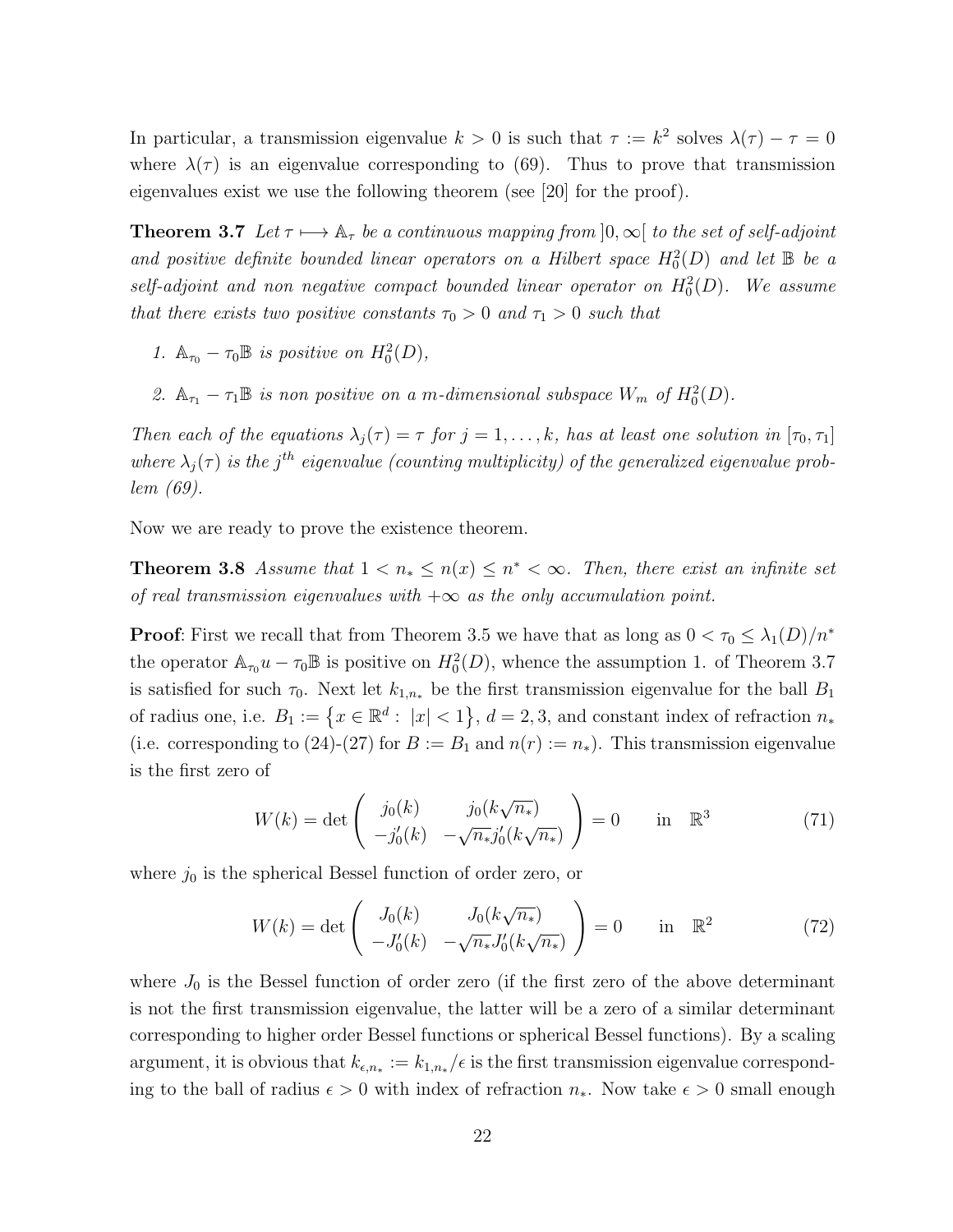such that D contains  $m := m(\epsilon) \ge 1$  disjoint balls  $B_{\epsilon}^1, B_{\epsilon}^2 \dots B_{\epsilon}^m$  of radius  $\epsilon$ , i.e.  $B_{\epsilon}^j \subset D$ ,  $j = 1...m$ , and  $B_{\epsilon}^{j} \cap \overline{B_{\epsilon}^{i}} = \emptyset$  for  $j \neq i$ . Then  $k_{\epsilon,n_{*}} := k_{1,n_{*}}/\epsilon$  is the first transmission eigenvalue for each of these balls with index of refraction  $n_*$  and let  $u^{B_{\epsilon}^j, n_*} \in H_0^2(B_{\epsilon}^j)$ ,  $j = 1...m$  be the corresponding eigenfunctions. We have that  $u^{B_{\epsilon}^j, n_*} \in H_0^2(B_{\epsilon}^j)$  and

$$
\int_{B_{\epsilon}^{j}} \frac{1}{n_{*}-1} (\Delta u^{B_{\epsilon}^{j},n_{*}} + k_{\epsilon,n_{*}}^{2} u^{B_{\epsilon}^{j},n_{*}}) (\Delta \overline{u}^{B_{\epsilon}^{j},n_{*}} + k_{\epsilon,n_{*}}^{2} n_{*} \overline{u}^{B_{\epsilon}^{j},n_{*}}) dx = 0.
$$
\n(73)

The extension by zero  $\tilde{u}^j$  of  $u^{B_\epsilon^j, n_*}$  to the whole D is obviously in  $H_0^2(D)$  due to the boundary conditions on  $\partial B_{\epsilon,n_*}^j$ . Furthermore, the vectors  $\{\tilde{u}^1,\tilde{u}^2,\ldots\tilde{u}^m\}$  are linearly independent and orthogonal in  $H_0^2(D)$  since they have disjoint supports and from (73) we have that, for  $j = 1...m$ ,

$$
0 = \int\limits_{D} \frac{1}{n_*-1} (\Delta \tilde{u}^j + k_{\epsilon,n_*}^2 \tilde{u}^j)(\Delta \overline{\tilde{u}}^j + k_{\epsilon,n_*}^2 n_* \overline{\tilde{u}}^j) dx \tag{74}
$$

$$
= \int_{D} \frac{1}{n_{*}-1} |\Delta \tilde{u}^{j} + k_{\epsilon,n_{*}}^{2} \tilde{u}^{j}|^{2} dx + k_{\epsilon,n_{*}}^{4} \int_{D} |\tilde{u}^{j}|^{2} dx - k_{\epsilon,n_{*}}^{2} \int_{D} |\nabla \tilde{u}^{j}|^{2} dx. \tag{75}
$$

Denote by  $W_m$  the m-dimensional subspace of  $H_0^2(D)$  spanned by  $\{\tilde{u}^1, \tilde{u}^2, \ldots \tilde{u}^m\}$ . Since each  $\tilde{u}^j$ ,  $j = 1, ..., m$  satisfies (74) and they have disjoint supports, we have that for  $\tau_1 := k_{\epsilon,n_*}^2$  and for every  $\tilde{u} \in \mathcal{U}$ 

$$
(\mathbb{A}_{\tau_1}\tilde{u} - \tau_1 \mathbb{B}\tilde{u}, \tilde{u})_{H_0^2(D)} = \int_D \frac{1}{n-1} |\Delta \tilde{u} + \tau_1 \tilde{u}|^2 dx + \tau_1^2 \int_D |\tilde{u}|^2 dx - \tau_1 \int_D |\nabla \tilde{u}|^2 dx
$$
  

$$
\leq \int_D \frac{1}{n_*-1} |\Delta \tilde{u} + \tau_1 \tilde{u}|^2 dx + \tau_1^2 \int_D |\tilde{u}|^2 dx - \tau_1 \int_D |\nabla \tilde{u}|^2 dx = 0.
$$
 (76)

This means that assumption 2. of Theorem 3.7 is also satisfied and therefore we can conclude that there are  $m(\epsilon)$  transmission eigenvalues (counting multiplicity) inside  $[\tau_0, k_{\epsilon,n_*}]$ . Note that  $m(\epsilon)$  and  $k_{\epsilon,n*}$  both go to  $+\infty$  as  $\epsilon \to 0$ . Since the multiplicity of each eigenvalue is finite we have shown, by letting  $\epsilon \to 0$ , that there exists a infinite countable set of transmission eigenvalues that accumulate at  $\infty$ .

In a similar way [19] it is possible to prove the following theorem.

**Theorem 3.9** Assume that  $0 < n_* \leq n(x) \leq n^* < 1$ . Then, there exist an infinite set of real transmission eigenvalues with  $+\infty$  as the only accumulation point.

The above proof of the existence of transmission eigenvalues provides a framework to obtain lower and upper bounds for the first transmission eigenvalue. To this end denote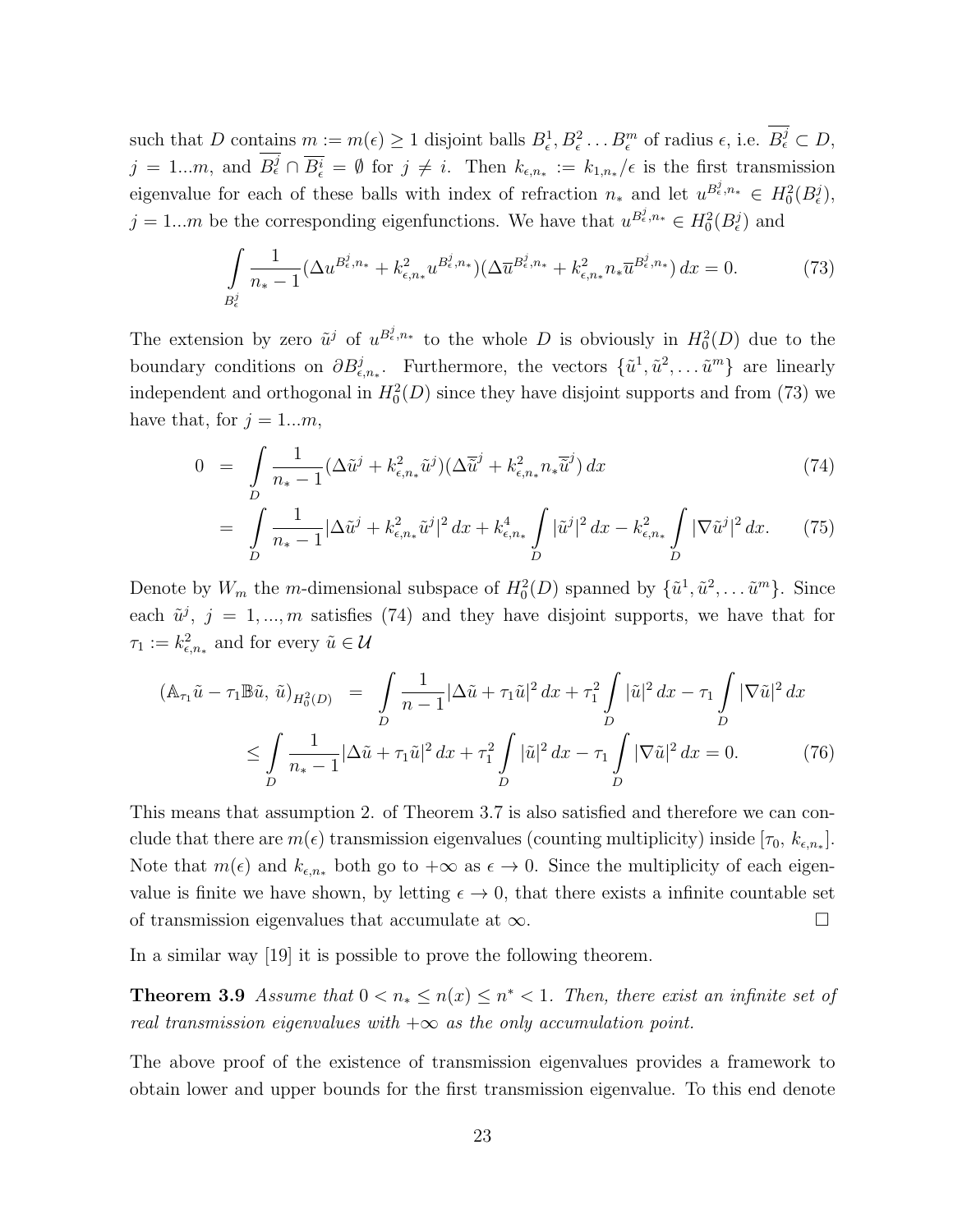by  $k_1(n, D) > 0$  the first real transmission eigenvalue corresponding to n and D. From the proof of Theorem 3.8 it is easy to see the following monotonicity results for the first transmission eigenvalue (see [19] for the details of the proof).

**Theorem 3.10** Let  $n_* = \inf_D(n)$  and  $n^* = \sup_D(n)$ , and  $B_1$  and  $B_2$  be two balls such that  $B_1 \subset D$  and  $D \subset B_2$ .

(i) If the index of refraction  $n(x)$  satisfies  $1 < n_* \leq n(x) \leq n^* < \infty$ , then

$$
0 < k_1(n^*, B_2) \le k_1(n^*, D) \le k_1(n(x), D) \le k_1(n_*, D) \le k_1(n_*, B_1). \tag{77}
$$

(ii) If the index of refraction  $n(x)$  satisfies  $0 < n_* \leq n(x) \leq n^* < 1$ , then

$$
0 < k_1(n_*, B_2) \le k_1(n_*, D) \le k_1(n(x), D) \le k_1(n^*, D) \le k_1(n^*, B_1). \tag{78}
$$

We remark that from the proof of Theorem 3.10 it is easy to see that for a fixed D the monotonicity result  $k_j(n^*, D) \leq k_j(n(x), D) \leq k_j(n_*, D)$  holds for all transmission eigenvalues  $k_j$  such that  $\tau := k_j^2$  is solution of any of  $\lambda_j(\tau) - \tau = 0$ . Theorem 3.10 shows in particular that for constant index of refraction the first transmission eigenvalue  $k_1(n, D)$ as a function of n for D fixed is monotonically increasing if  $n > 1$  and is monotonically decreasing if  $0 < n < 1$ . In fact in [10] it is shown that this monotonicity is strict which leads to the following uniqueness result of the constant index of refraction in terms of the first transmission eigenvalue.

**Theorem 3.11** The constant index of refraction n is uniquely determined from a knowledge of the corresponding smallest transmission eigenvalue  $k_1(n, D) > 0$  provided that it is known a priori that either  $n > 1$  or  $0 < n < 1$ .

**Proof:** Here, we show the proof for the case of  $n > 1$  (see [10] for the case of  $0 < n < 1$ ). Assume two homogeneous media with constant index of refraction  $n_1$  and  $n_2$  such that  $1 < n_1 < n_2$ , and let  $u_1 := w_1 - v_1$ , where  $w_1, v_1$  is the nonzero solution of  $(20)$ - $(23)$  with  $n(x) := n_1$  corresponding to the first transmission eigenvalue  $k_1(n_1, D)$ . Now, setting  $\tau_1 = k_1(n_1, D)$  and after normalizing  $u_1$  such that  $\nabla u_1 = 1$ , we have

$$
\frac{1}{n_1 - 1} \|\Delta u_1 + \tau_1 u_1\|_{L^2(D)}^2 + \tau_1^2 \|u_1\|_{L^2(D)}^2 = \tau_1 = \lambda(\tau_1, n_1)
$$

Furthermore, we have

$$
\frac{1}{n_2-1} \|\Delta u + \tau u\|_{L^2(D)}^2 + \tau^2 \|u\|_{L^2(D)}^2 < \frac{1}{n_1-1} \|\Delta u + \tau u\|_D^2 + \tau^2 \|u\|_{L^2(D)}^2
$$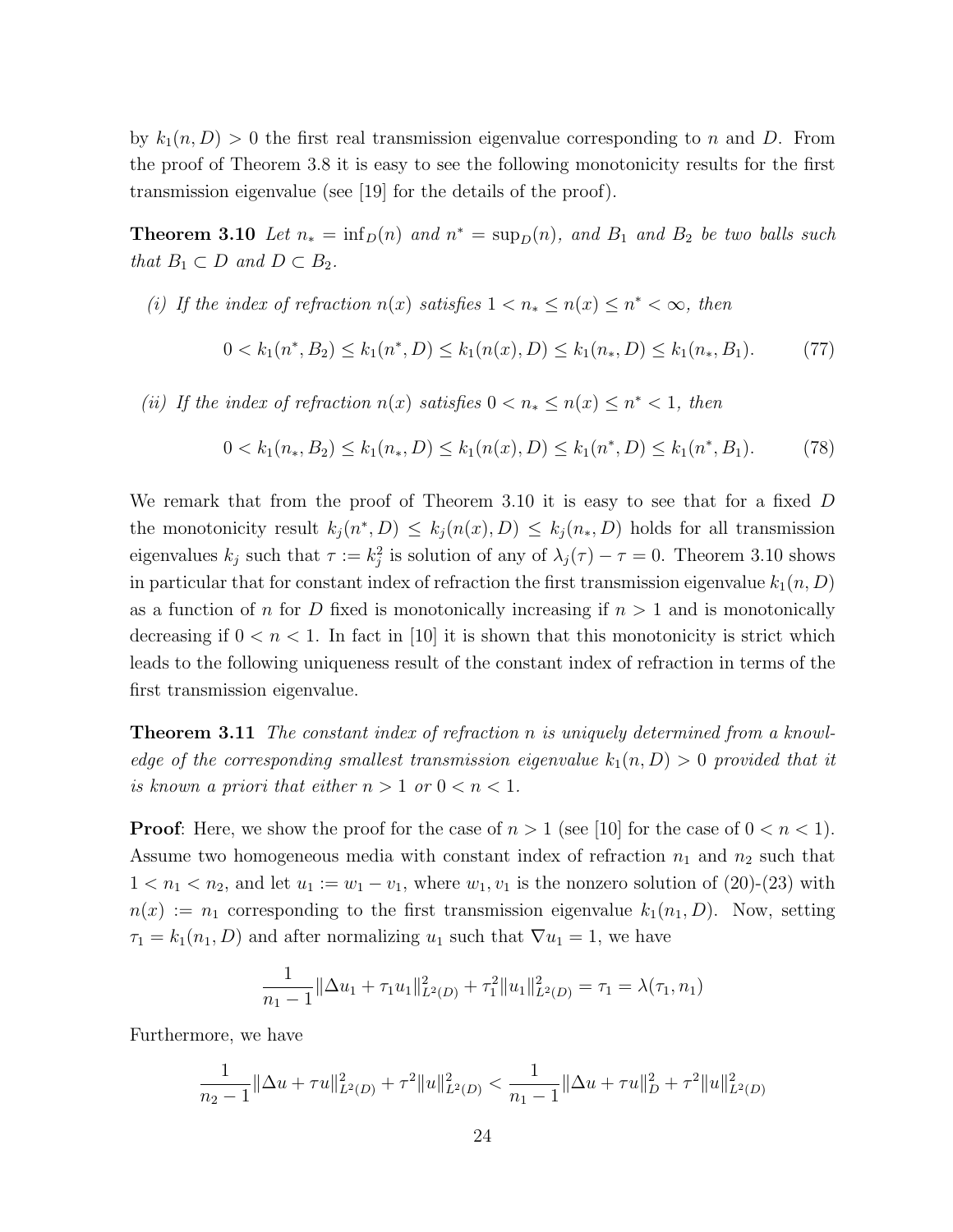for all  $u \in H_0^2(D)$  such that  $\|\nabla u\|_D = 1$  and all  $\tau > 0$ . In particular for  $u = u_1$  and  $\tau = \tau_1$ 

$$
\frac{1}{n_2-1} \|\Delta u_1 + \tau_1 u_1\|_{L^2(D)}^2 + \tau_1^2 \|u_1\|_{L^2(D)}^2 < \frac{1}{n_1-1} \|\Delta u_1 + \tau_1 u_1\|_{L^2(D)}^2 + \tau_1^2 \|u_1\|_{L^2(D)}^2 = \lambda(\tau_1, n_1).
$$

But

$$
\lambda(\tau_1, n_2) \le \frac{1}{n_2 - 1} \|\Delta u_1 + \tau_1 u_1\|_{L^2(D)}^2 + \tau_1^2 \|u_1\|_{L^2(D)}^2 < \lambda(\tau_1, n_1)
$$

and hence for this  $\tau_1$  we have a strict inequality, i.e.

$$
\lambda(\tau_1, n_2) < \lambda(\tau_1, n_1). \tag{79}
$$

Obviously (79) implies the the first zero  $\tau_2$  of  $\lambda(\tau, n_2) - \tau = 0$  is such that  $\tau_2 < \tau_1$ and therefore we have that  $k_1(n_2, D) < k_1(n_1, D)$  for the first transmission eigenvalues  $k_1(n_1, D)$  and  $k_1(n_2, D)$  corresponding to  $n_1$  and  $n_2$ , respectively. Hence we have shown that if  $n_1 > 1$  and  $n_2 > 1$  are such  $n_1 \neq n_2$  then  $k_1(n_1, D) \neq k_1(n_2, D)$ , which proves  $\Box$ uniqueness.

#### 3.3 The case of inhomogeneous media with cavities

Motivated by a recent application of transmission eigenvalues to detect cavities inside dielectric materials [8], we now discuss briefly the structure of transmission eigenvalues for the case of a non-absorbing inhomogeneous medium with cavities, i.e. inhomogeneous medium D with regions  $D_0 \subset D$  where the index of refraction is the same as the background medium. The interior transmission problem for inhomogeneous medium with cavities is investigated in [14], [19] and [34], and is also the first attempt to relax the aforementioned assumptions on the contrast. More precisely, inside  $D$  we consider a region  $D_0 \subset D$  which can possibly be multiply connected such that  $\mathbb{R}^d \setminus \overline{D}_0$ ,  $d = 2, 3$  is connected and assume that its boundary  $\partial D_0$  is piece-wise smooth. Here  $\nu$  denotes the unit outward normal to  $\partial D$  and  $\partial D_0$ . Now we consider the interior transmission eigenvalue problem (20)-(23) with  $n \in L^{\infty}(D)$  a real valued function such that  $n \geq c > 0$ ,  $n = 1$  in  $D_0$  and  $n - 1 \ge \tilde{c} > 0$  or  $1 - n \ge \tilde{c} > 0$  almost everywhere in  $D \setminus \overline{D}_0$ . In particular,  $1/|n-1| \in L^{\infty}(D \setminus \overline{D}_0)$ . Following the analytic framework developed in [14], we introduce the Hilbert space

 $V_0(D, D_0, k) := \{u \in H_0^2(D) \text{ such that } \Delta u + k^2 u = 0 \text{ in } D_0\}$ 

equipped with the  $H^2(D)$  scalar product and look for the solution v and w both in  $L^2(D)$ such that  $u = w - v$  in  $V_0(D, D_0, k)$ . It is shown in [14] that (20)-(23), with n satisfying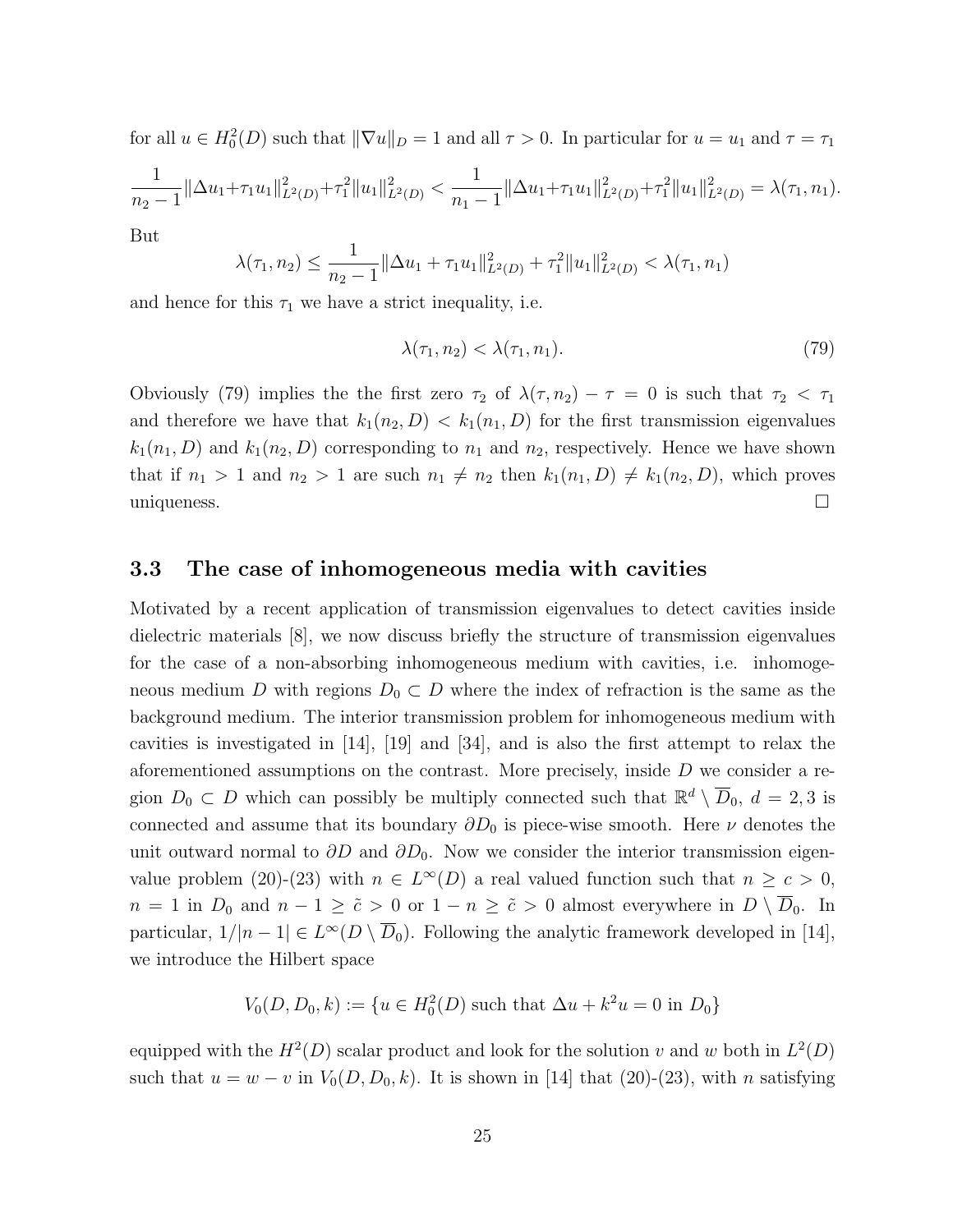the above assumptions, can be written in the variational form

$$
\int_{D\setminus\overline{D}_0} \frac{1}{n-1} \left(\Delta + k^2\right) u \left(\Delta + k^2\right) \bar{\psi} \, dx + k^2 \int_{D\setminus\overline{D}_0} \left(\Delta u + k^2 u\right) \bar{\psi} \, dx = 0 \tag{80}
$$

for all  $\psi \in V_0(D, D_0, k)$ . Next let us define the following bounded sesquilinear forms on  $V_0(D, D_0, k) \times V_0(D, D_0, k)$ :

$$
\mathcal{A}(u,\psi) = \pm \int_{D\setminus\overline{D}_0} \frac{1}{n-1} \left( \Delta u \, \Delta \bar{\psi} + \nabla u \cdot \nabla \bar{\psi} + u \, \bar{\psi} \right) dx
$$
\n
$$
+ \int_{D_0} \left( \nabla u \cdot \nabla \bar{\psi} + u \, \bar{\psi} \right) dx
$$
\n(81)

and

$$
\mathcal{B}_{k}(u,\psi) = \pm k^{2} \int_{D\setminus\overline{D}_{0}} \frac{1}{n-1} \left( u(\Delta \bar{\psi} + k^{2} \bar{\psi}) + (\Delta u + k^{2} nu) \bar{\psi} \right) dx
$$
\n
$$
\mp \int_{D\setminus\overline{D}_{0}} \frac{1}{n-1} \left( \nabla u \cdot \nabla \bar{\psi} + u \bar{\psi} \right) dx - \int_{D_{0}} \left( \nabla u \cdot \nabla \bar{\psi} + u \bar{\psi} \right) dx
$$
\n(82)

where the upper sign corresponds to the case when  $n - 1 \geq \tilde{c} > 0$  and the lower sign corresponds to the case when  $1 - n \geq \tilde{c} > 0$  almost everywhere in  $D \setminus \overline{D}_0$ . Hence k is a transmission eigenvalue if and only if the homogeneous problem

$$
\mathcal{A}(u_0, \psi) + \mathcal{B}_k(u_0, \psi) = 0 \quad \text{for all } \psi \in V_0(D, D_0, k)
$$
\n(83)

has a nonzero solution. Let  $A_k : V_0(D, D_0, k) \to V_0(D, D_0, k)$  and  $B_k$  be the selfadjoint operators associated with  $A$  and  $B_k$ , respectively, by using the Riesz representation theorem. In [14] it is shown that the operator  $A_k : V_0(D, D_0, k) \to V_0(D, D_0, k)$ is positive definite, i.e.  $A_k^{-1}$  $k_k^{-1}$ :  $V_0(D, D_0, k) \rightarrow V_0(D, D_0, k)$  exists, and the operator  $B_k: V_0(D, D_0, k) \to V_0(D, D_0, k)$  is compact. Hence we can define the operator  $A_k^{-1/2}$ k which is also bounded, positive definite and self-adjoint. Thus we have that  $(83)$  is equivalent to finding  $u \in V_0(D, D_0, k)$  such that

$$
u + A_k^{-1/2} B_k A_k^{-1/2} u = 0.
$$
\n(84)

In particular, it is obvious that  $k$  is a transmission eigenvalue if and only if the operator

$$
I_k + A_k^{-1/2} B_k A_k^{-1/2} : V_0(D, D_0, k) \to V_0(D, D_0, k)
$$
\n(85)

has a nontrivial kernel where  $I_k$  is the identity operator on  $V_0(D, D_0, k)$ . To avoid dealing with function spaces depending on  $k$  we introduce the orthogonal projection oprator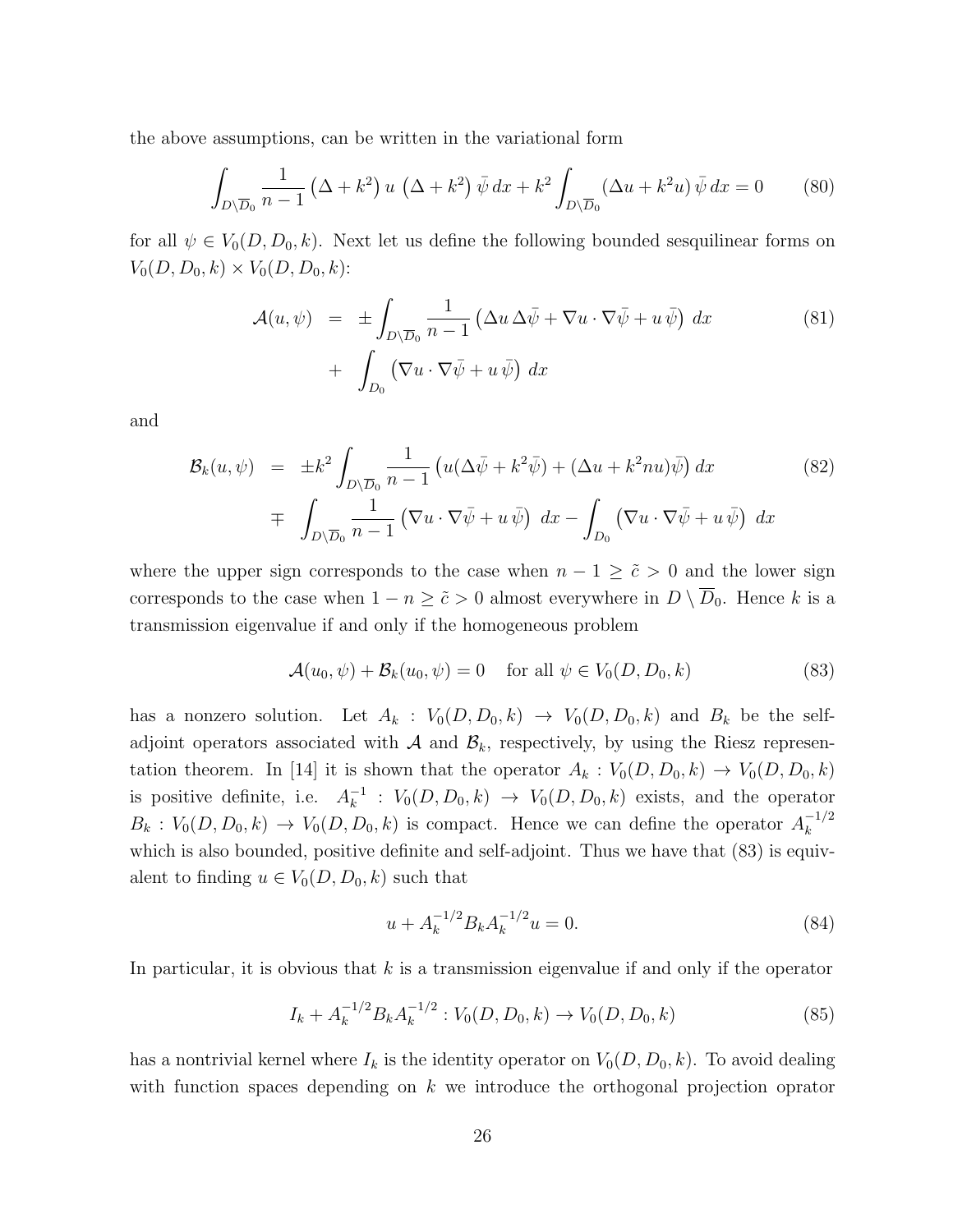$P_k$  from  $H_0^2(D)$  onto  $V_0(D, D_0, k)$  and the corresponding injection  $R_k : V_0(D, D_0, k) \to$  $H_0^2(D)$ . Then one easily sees that  $I_k + A_k^{-1/2} B_k A_k^{-1/2}$  $\binom{-1}{k}$  is injective on  $V_0(D, D_0, k)$  if and only if

$$
I + R_k A_k^{-1/2} B_k A_k^{-1/2} P_k : H_0^2(D) \to H_0^2(D)
$$
\n(86)

is injective. Furthermore as discussed in [14],  $T_k := R_k A_k^{-1/2} B_k A_k^{-1/2} P_k : H_0^2(D) \to$  $H_0^2(D)$  is a compact operator and the mapping  $k \to R_k A_k^{-1/2} B_k A_k^{-1/2} P_k$  is continuous. Therefore, from the max-min principle for the eigenvalues  $\lambda(k)$  of the compact and selfadjoint operator  $R_k A_k^{-1/2} B_k A_k^{-1/2} P_k$  we can conclude that  $\lambda(k)$  is a continuous function of  $k$ . Finally, it is clear that the multiplicity of a transmission eigenvalue is finite since it corresponds to the multiplicity of the eigenvalue  $\lambda(k) = -1$ . Now the problem is brought into the right framework, similar to the one in Section 3.2, to prove the discreteness and existence of transmission eigenvalues. Using the analytic Fredholm theory [26], it is proven in [14] that real transmission eigenvalues form at most a discrete set with  $+\infty$  as the only possible accumulation point. Concerning the existence of transmission eigenvalues, it is now possible to apply a similar procedure as in Section 3.2. In particular, we can use a slightly modified version of Theorem 3.7 (see also Theorem 4.7) to show that each equation  $\lambda_i(k)+1=0$  has at least one solution, which are transmission eigenvalues, where  $\{\lambda_j(k)\}_{j=0}^{\infty}$  is the increasing sequence of eigenvalues of the auxiliary eigenvalue problem

$$
(I - \lambda(k)R_k A_k^{-1/2}B_k A_k^{-1/2}P_k)u = 0.
$$

Finally we have the following theorem (see [14] and [19] for more details) where we set  $n_* := \inf_{D \setminus \overline{D}_0}(n)$ ,  $n^* := \sup_{D \setminus \overline{D}_0}(n)$  and recall that  $\lambda_1(D)$  denotes the first Dirichlet eigenvalue for  $-\Delta$  on D.

**Theorem 3.12** Let  $n \in L^{\infty}(D)$ ,  $n = 1$  in  $D_0$  and assume that n satisfies either  $1 < n_* \leq$  $n(x) \leq n^* < \infty$  or  $0 < n_* \leq n(x) \leq n^* < 1$  on  $D \setminus \overline{D}_0$ . Then the set of real transmission eigenvalues is discrete with no finite accumulation points, and there exist infinitely many transmission eigenvalues accumulating at  $+\infty$ .

As byproduct of the proof of Theorem 3.12 it is possible to show the following monotonicity result for the first transmission eigenvalue (see [34], Theorem 2.10). For a fixed  $D$ , denote by  $k_1(D_0, n)$  the first transmission eigenvalue corresponding to the void  $D_0$  and the index of refraction n.

**Theorem 3.13** If  $D_0 \subseteq \tilde{D}_0$  and  $n(x) \leq \tilde{n}(x)$  for almost every  $x \in D$  then

(i) 
$$
k_1(D_0, \tilde{n}) \leq k_1(\tilde{D}_0, n)
$$
 if  $n - 1 \geq \alpha > 0$  and  $\tilde{n} - 1 \geq \tilde{\alpha} > 0$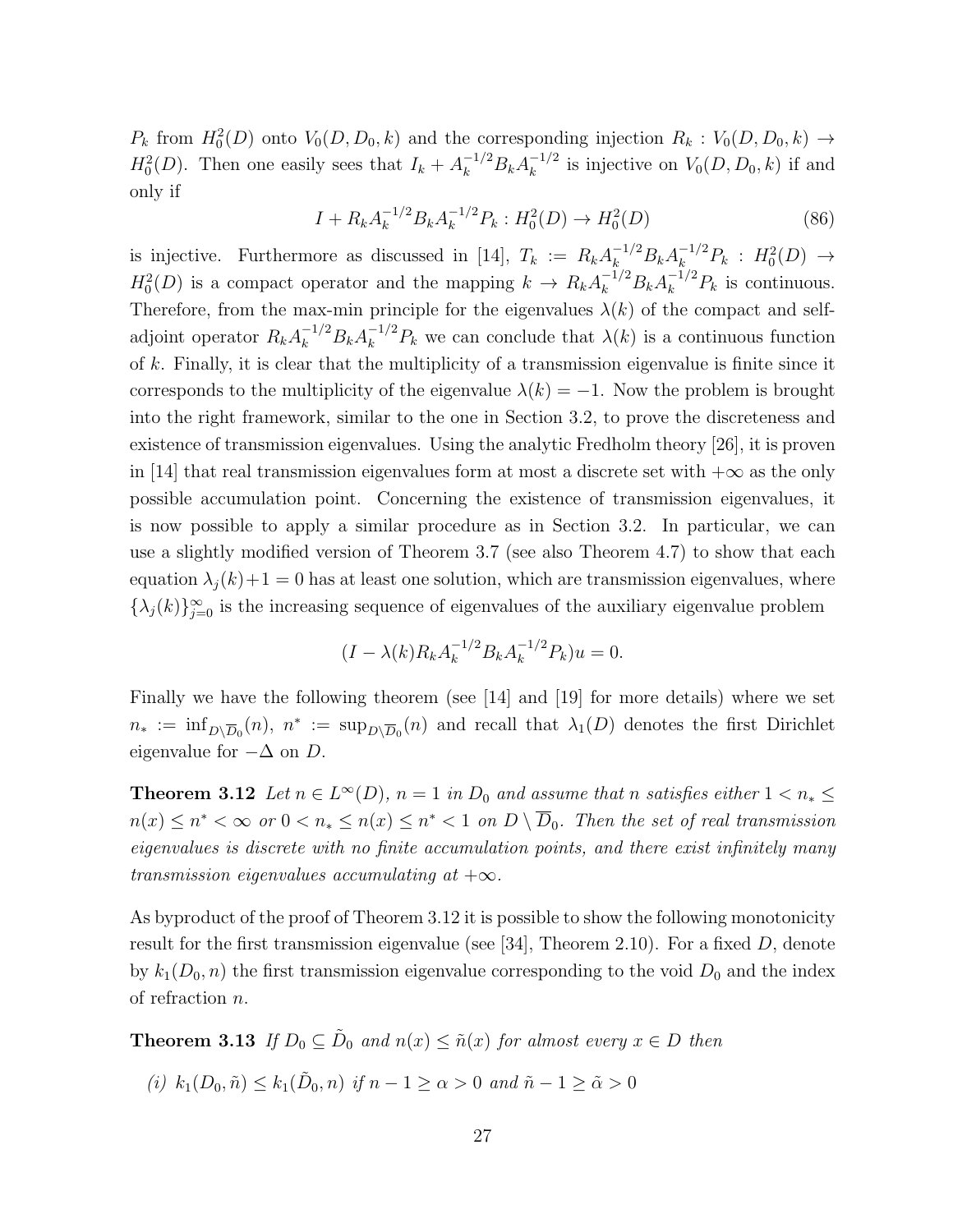(ii)  $k_1(D_0, n) \leq k_1(\tilde{D}_0, \tilde{n})$  if  $1 - n \geq \beta > 0$  and  $1 - \tilde{n} \geq \tilde{\beta} > 0$ .

The above results are useful in nondestructive testing to detect voids inside inhomogeneous non-absorbing media using transmission eigenvalues [8].

We end this section by remarking that the study of transmission eigenvalue problem in the general case of absorbing media and background has been initiated in [11] where it was proven that the set of transmission eigenvalues on the open right complex half plane is at most discrete provided that the contrast in the real part of the index of refraction does not change sign in D. Furthermore using perturbation theory it is possible to show that if the absorption in the inhomogeneous medium and (possibly) in the background is small enough then there exist a finite number of complex transmission eigenvalues each near a real transmission eigenvalue associated with the corresponding non-absorbing medium and background.

### 3.4 Discussion

The case of the contrast changing sign inside  $D$ . The crucial assumption in the above analysis is that the contrast does not change sign inside  $D$ , i.e  $n-1$  is either positive or negative and bounded away from zero in  $D$ . Although using weighted Sobolev spaces it is possible to consider the case when  $n-1$  goes smoothly to zero at the boundary  $\partial D$  [23], [40], [55], the real interest is in investigating the case when  $n-1$  is allowed to change sign inside D. The question of discreteness of transmission eigenvalues in the latter case has been related to the uniqueness of the sound speed for the wave equation with arbitrary source, which is a question that arises in thermo-acoustic imagining [37]. In the general case  $n \ge c > 0$  with no assumptions on the sign of  $n-1$ , the study of the transmission eigenvalue problem is completely open. However, recently in [57] progress has been made in the study of discreteness of transmission eigenvalues under more relaxed assumptions on the contrast  $n-1$ , namely requiring that  $n-1$  or  $1-n$  is positive only in a neighborhood of  $\partial D$ . More specifically, the following theorem is proved in [57].

**Theorem 3.14** Suppose that there are real numbers  $m^* \ge m_* > 0$  and a unit complex number  $e^{i\theta}$  in the open right half plane such that

- 1.  $\Re(e^{i\theta}(n(x)-1)) > m_*$  in some neighborhood of ∂D or that  $n(x)$  is real on all of D, and satisfies  $n(x) - 1 \leq -m_*$  in some neighborhood of D.
- 2.  $|n(x)-1| < m^*$  in all of D.
- 3.  $\Re(n(x)) \ge \delta > 0$  in all of D.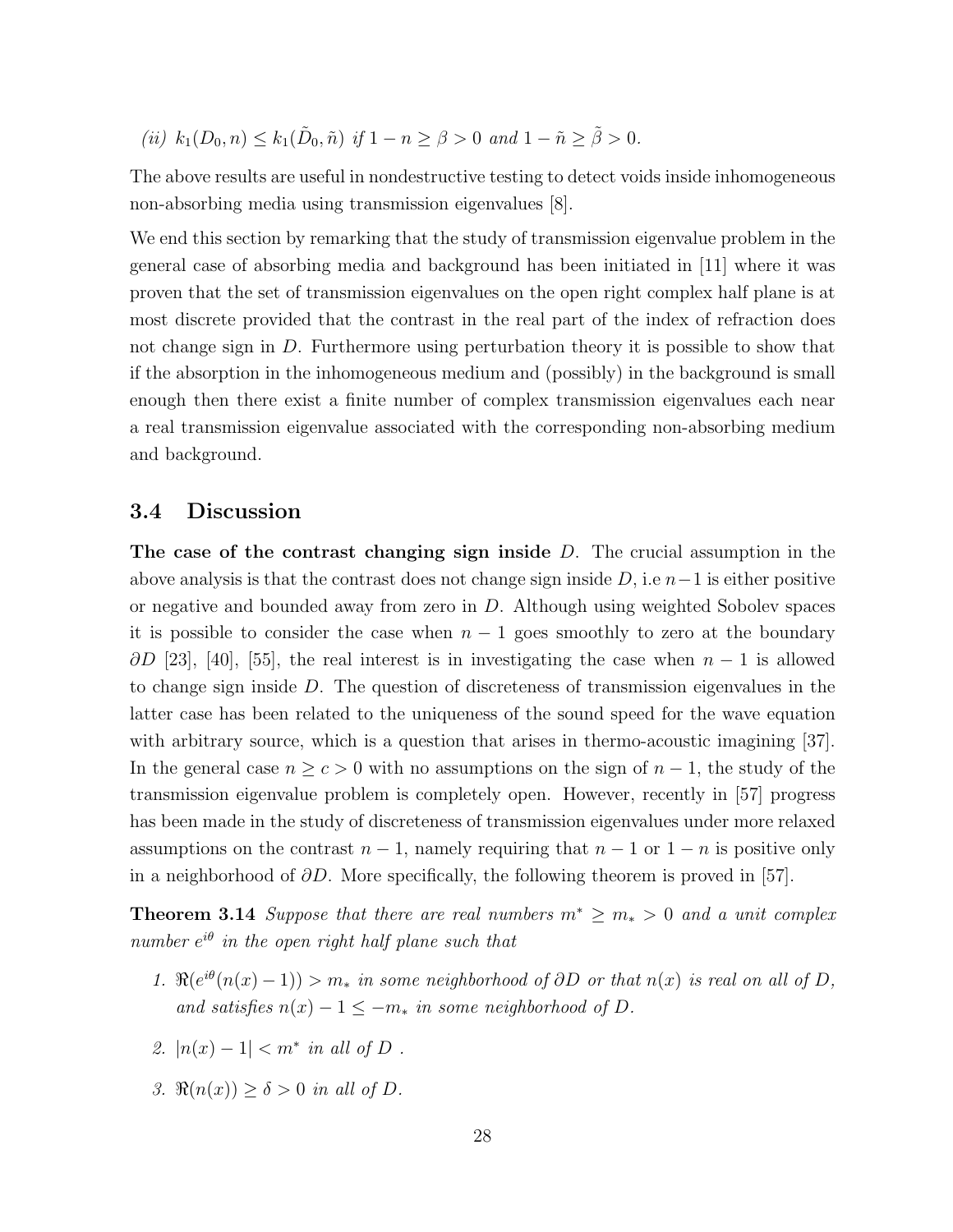Then the spectrum of  $(20)$ - $(23)$  (i.e the set of transmission eigenvalues) consists of a (possibly empty) discrete set of eigenvalues with finite dimensional generalized eigenspaces. Eigenspaces corresponding to different eigenvalues are linearly independent. The eigenvalues and the generalized eigenspaces depend continuously on n in the  $L^{\infty}(D)$  topology.

In [57], the author uses the concept of upper triangular compact operator to prove the Fredholm property of the transmission eigenvalue problem and employes careful estimates to control solutions to Helmohltz equation inside  $D$  by its values in a neighborhood of the boundary in order to show that the resolvent is not empty. The Fredholm property of the transmission eigenvalue problem can also be proven using an integral equation approach [33]. In Section 4.2.1 we present the proof of similar discreteness results for the transmission eigenvalue problems with  $A \neq I$  based on a T-coercivity approach.

The location of transmission eigenvalues. Results concerning complex transmission eigenvalues for the problem (20)-(23) are limited to indicating eigenvalue free zones in the complex plane. A first attempt to localize transmission eigenvalues on the complex plane in done in [10]. However to our knowledge the best result on location of transmission eigenvalues is given in [42] where it is shown that almost all transmission eigenvalues  $k^2$ are confined to a parabolic neighborhood of the positive real axis. More specifically the following theorem is proven in [42].

**Theorem 3.15** Assume that D has  $C^{\infty}$  boundary,  $n \in C^{\infty}(\overline{D})$  and  $1 < \alpha \leq n \leq \beta$ . Then there exists a  $0 < \delta < 1$  and  $C > 1$  both independent of n (but depending on  $\alpha$  and β) such that all transmission eigenvalues  $\tau := k^2 \in \mathbb{C}$  with  $|\tau| > C$  satisfies  $\Re(\tau) > 0$  and  $\Im(\tau) \leq C |\tau|^{1-\delta}.$ 

We do not include the proof of the above theorem here (and refer the reader to  $\vert 42 \vert$ ) since the proof employs an approach that is quite different from the analytical framework developed in this article. Note that although the transmission eigenvalue problem (20)- (23) has the structure of quadratic pencils of operators (62), it appears that available results on quadratic pencils [51] are not applicable to the transmission eigenvalue problem due to the incorrect signs of the involved operators. We also remark that some rough estimates on complex eigenvalues for the general case of absorbing media and background are obtained in [11].

We close the first part of this expose on the transmission eigenvalue problem by noting that in [41] the discreteness and existence of transmission eigenvalue are investigated for the case of (20)-(23) where the Laplace operator is replaced by a higher order differential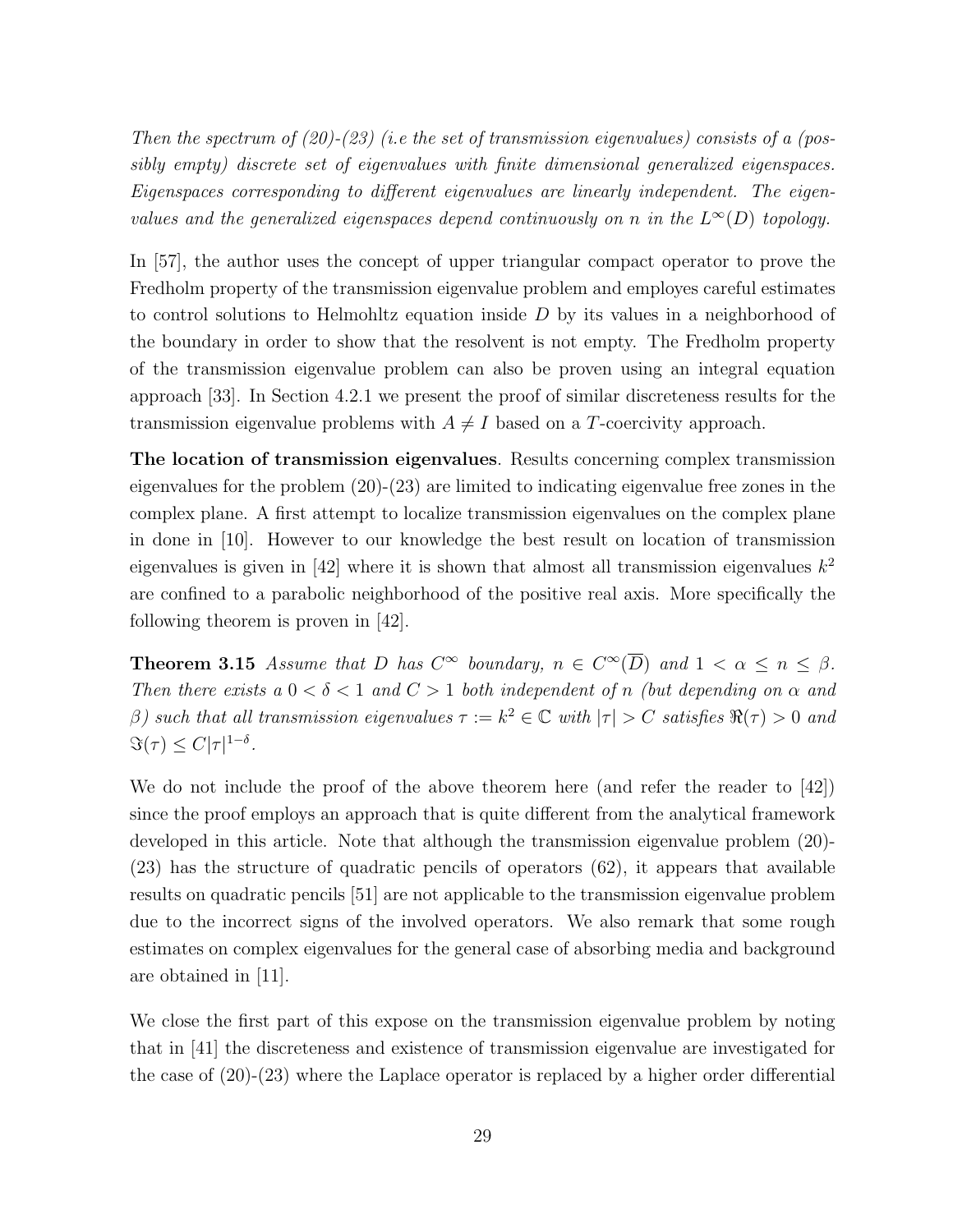operator with constant coefficient of even order. Such a framework is applicable to the Dirac system and the plate equation.

# 4 The Transmission Eigenvalue Problem for Anisotropic Media

We continue our discussion of the interior transmission problem by considering in this section the case where  $A \neq I$ . We recall that the transmission eigenvalue problem now has the form

$$
\nabla \cdot A(x)\nabla w + k^2 n w = 0 \qquad \text{in } D \tag{87}
$$

$$
\Delta v + k^2 v = 0 \qquad \text{in } D \tag{88}
$$

$$
w = v \qquad \text{on } \partial D \tag{89}
$$

$$
\frac{\partial w}{\partial \nu_A} = \frac{\partial v}{\partial \nu} \qquad \text{on } \partial D,
$$
\n(90)

where we assume that

$$
A_* := \inf_{x \in D} \inf_{\xi \in \mathbb{R}^3, |\xi| = 1} (\xi \cdot A(x)\xi) > 0, \qquad A^* := \sup_{x \in D} \sup_{\xi \in \mathbb{R}^3, |\xi| = 1} (\xi \cdot A(x)\xi) < \infty, n_* := \inf_{x \in D} n(x) > 0 \qquad \text{and} \qquad n^* := \sup_{x \in D} n(x) < \infty.
$$
 (91)

The analysis of transmission eigenvalues for this configuration uses different approaches depending on whether  $n = 1$  or  $n \neq 1$ . In particular, the case where  $n(x) \equiv 1$ , can be brought into a similar form to the problem discuss in Section 3.2 but for vector fields. Hence we first proceed with this case.

### 4.1 The case  $n=1$

When  $n = 1$  after making an appropriate change of unknown functions, we can write  $(87)-(90)$  in a similar form as in the case of  $A = I$  presented in Section 3.2 (we follow the approach developed in [13]). Letting  $N := A^{-1}$ , in terms of new vector valued functions

$$
\mathbf{w} = A \nabla w, \quad \text{and} \quad \mathbf{v} = \nabla v,
$$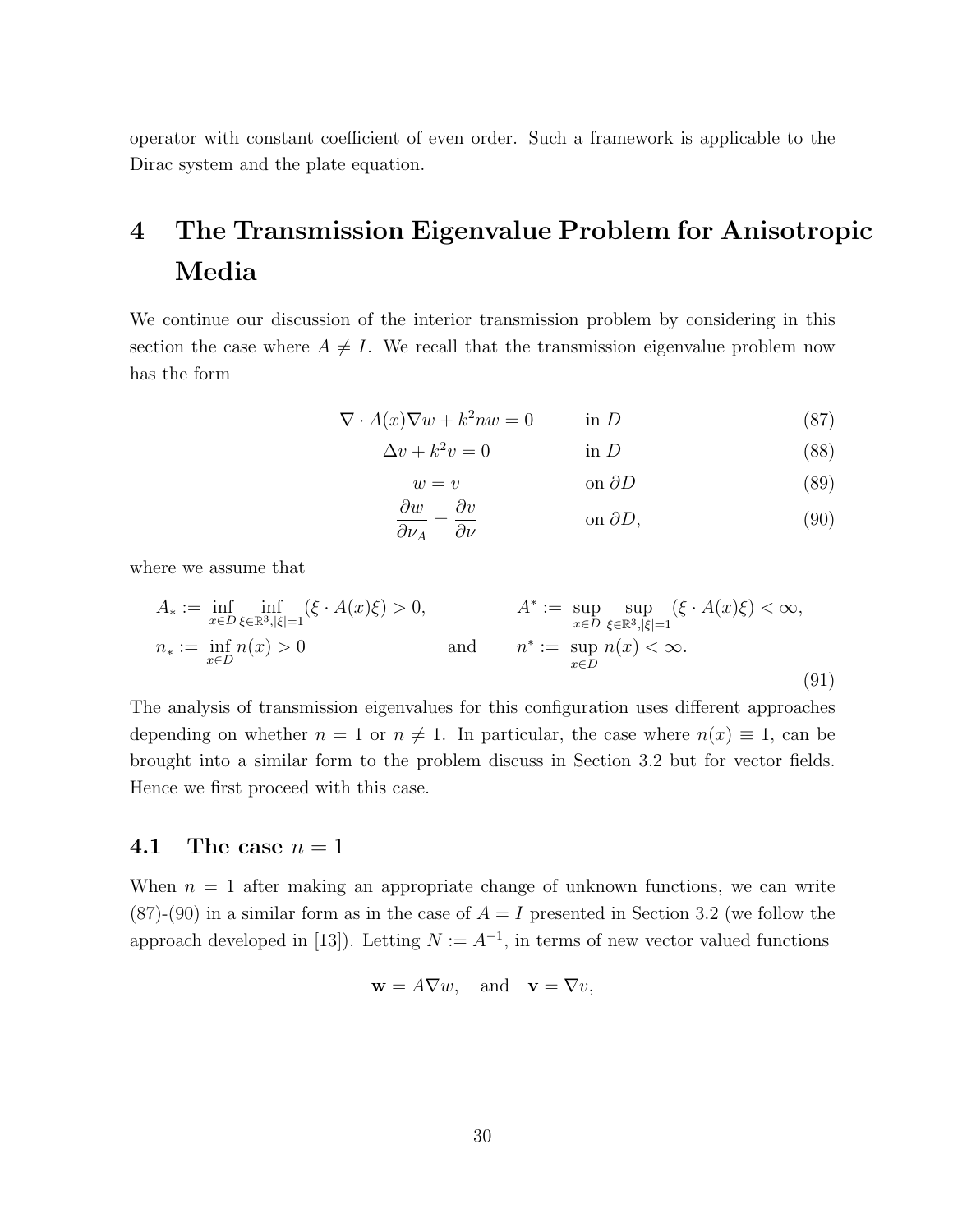the above problem can be written as

$$
\nabla(\nabla \cdot \mathbf{w}) + k^2 N \mathbf{w} = 0 \quad \text{in} \quad D \tag{92}
$$

$$
\nabla(\nabla \cdot \mathbf{v}) + k^2 \mathbf{v} = 0 \quad \text{in} \quad D \tag{93}
$$

$$
\nu \cdot \mathbf{w} = \nu \cdot \mathbf{v} \qquad \text{on} \qquad \partial D \tag{94}
$$

$$
\nabla \cdot \mathbf{w} = \nabla \cdot \mathbf{v} \quad \text{on} \quad \partial D. \tag{95}
$$

The first two equations (92)-(93) are respectively obtained after taking the gradient of  $(87)-(88)$ . Problem  $(92)-(95)$  has a similar structure as  $(20)-(23)$  in the sense that the main operators appearing in (92)-(93) are the same. We therefore can analyze this problem by reformulating it as an eigenvalue problem for the the fourth order partial differential equation assuming that  $(N - I)^{-1} \in L^{\infty}(D)$ , which is equivalent to assuming that  $(I A^{-1} \in L^{\infty}(D)$  (given the initial hypothesis made on A and since  $N - I = A^{-1}(I - A)$ ). A suitable function space setting is based on

$$
H(\text{div}, D) : = \{ \mathbf{u} \in (L^2(D))^d : \nabla \cdot \mathbf{u} \in L^2(D) \}, \quad d = 2, 3
$$
  

$$
H_0(\text{div}, D) : = \{ \mathbf{u} \in H(\text{div}, D) : \nu \cdot \mathbf{u} = 0 \text{ on } \partial D \}
$$

and

$$
\mathcal{H}(D): = \{ \mathbf{u} \in H(\text{div}, D) : \nabla \cdot \mathbf{u} \in H^1(D) \}
$$
  

$$
\mathcal{H}_0(D): = \{ \mathbf{u} \in H_0(\text{div}, D) : \nabla \cdot \mathbf{u} \in H_0^1(D) \}
$$

equipped with the scalar product  $(\mathbf{u}, \mathbf{v})_{\mathcal{H}(D)} := (\mathbf{u}, \mathbf{v})_{L^2(D)} + (\nabla \cdot \mathbf{u}, \nabla \cdot \mathbf{v})_{H^1(D)}$  and corresponding norm  $\|\cdot\|_{\mathcal{H}}$ .

A solution  $w, v$  of the interior transmission eigenvalue problem  $(92)-(95)$  is defined as  $\mathbf{u} \in (L^2(D))^d$  and  $\mathbf{v} \in (L^2(D))^d$  satisfying (92)-(93) in the distributional sense and such that  $\mathbf{w} - \mathbf{v} \in \mathcal{H}_0(D)$ . We therefore consider the following definition.

Definition 4.1 Transmission eigenvalues corresponding to (92)-(95) are the values of  $k > 0$  for which there exist nonzero solutions  $\mathbf{w} \in L^2(D)$  and  $\mathbf{v} \in L^2(D)$  such that  $\mathbf{w} - \mathbf{v}$ is in  $\mathcal{H}_0(D)$ .

Setting  $\mathbf{u} := \mathbf{w} - \mathbf{v}$ , we first observe that  $\mathbf{u} \in \mathcal{H}_0(D)$  and

$$
(\nabla \nabla \cdot + k^2 N)(N - I)^{-1} (\nabla \nabla \cdot \mathbf{u} + k^2 \mathbf{u}) = 0 \qquad \text{in} \quad D. \tag{96}
$$

The latter can be written in the variational form

$$
\int_{D} (N - I)^{-1} \left( \nabla \nabla \cdot \mathbf{u} + k^2 \mathbf{u} \right) \cdot \left( \nabla \nabla \cdot \overline{\mathbf{v}} + k^2 N \overline{\mathbf{v}} \right) dx = 0 \quad \text{for all } \mathbf{v} \in \mathcal{H}_0(D). \tag{97}
$$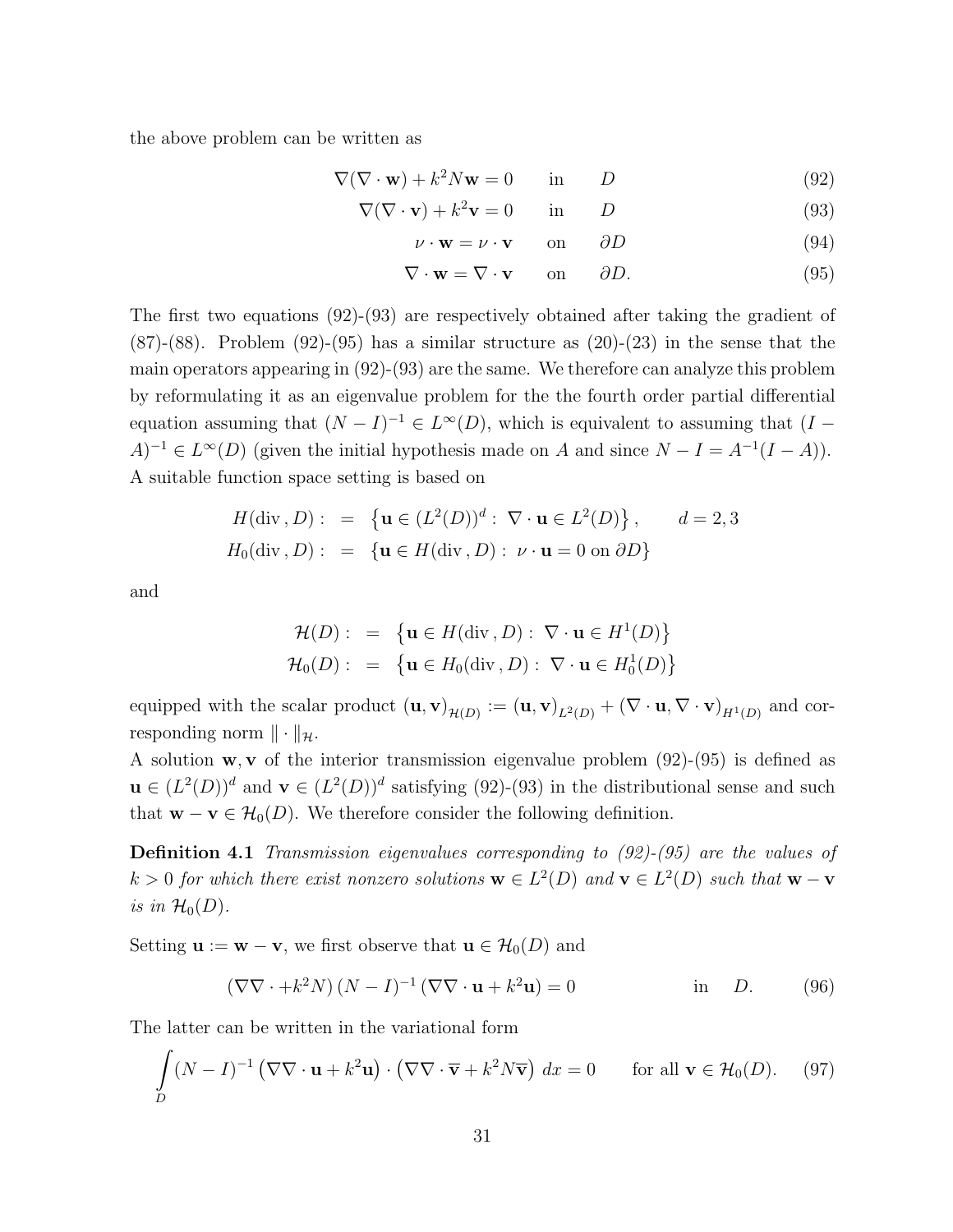Consequently,  $k > 0$  is a transmission eigenvalue if and only if there exists a non trivial solution  $\mathbf{u} \in \mathcal{H}_0(D)$  of (97). We now sketch the main steps of the proof of discreteness and existence of real transmission eigenvalues highlighting the new aspects of (97). To this end we see that (97) can be written as an operator equation

$$
\mathbb{A}_{\tau}\mathbf{u} - \tau \mathbb{B}\mathbf{u} = 0 \quad \text{and} \quad \tilde{\mathbb{A}}_{\tau}\mathbf{u} - \tau \mathbb{B}\mathbf{u} = 0, \quad \text{for} \quad \mathbf{u} \in \mathcal{H}_0(D). \tag{98}
$$

Here the bounded linear operators  $\mathbb{A}_{\tau}$ :  $\mathcal{H}_0(D) \to \mathcal{H}_0(D)$ ,  $\tilde{\mathbb{A}}_{\tau}$ :  $\mathcal{H}_0(D) \to \mathcal{H}_0(D)$  and  $\mathbb{B}: \mathcal{H}_0(D) \to \mathcal{H}_0(D)$  are the operators defined using the Riesz representation theorem for the sesquilinear forms  $A_{\tau}$ ,  $\tilde{A}$  and  $\tilde{B}$  defined by

$$
\mathcal{A}_{\tau}(\mathbf{u}, \mathbf{v}) := ((N - I)^{-1} (\nabla \nabla \cdot \mathbf{u} + \tau \mathbf{u}), (\nabla \nabla \cdot \mathbf{v} + \tau \mathbf{v}))_{D} + \tau^{2} (\mathbf{u}, \mathbf{v})_{D}
$$
(99)

$$
\tilde{\mathcal{A}}_{\tau}(\mathbf{u}, \mathbf{v}) := (N(I - N)^{-1} (\nabla \nabla \cdot \mathbf{u} + \tau \mathbf{u}), (\nabla \nabla \cdot \mathbf{v} + \tau \mathbf{v}))_D
$$
\n
$$
+ (\nabla \nabla \cdot \mathbf{u}, \nabla \nabla \cdot \mathbf{v})_D
$$
\n(100)

and

$$
\mathcal{B}(\mathbf{u}, \mathbf{v}) := (\nabla \cdot \mathbf{u}, \nabla \cdot \mathbf{v})_D, \qquad (101)
$$

respectively, where  $(\cdot, \cdot)_D$  denotes the  $L^2(D)$ -inner product. Then the following Lemma can be proven and we refer the reader to [13] for the proof (see also (66)).

**Lemma 4.1** The operators  $\mathbb{A}_{\tau}$ :  $\mathcal{H}_0(D) \to \mathcal{H}_0(D)$ ,  $\tilde{\mathbb{A}}_{\tau}$ :  $\mathcal{H}_0(D) \to \mathcal{H}_0(D)$ ,  $\tau > 0$  and  $\mathbb{B}: \mathcal{H}_0(D) \to \mathcal{H}_0(D)$  are self-adjoint. Furthermore,  $\mathbb B$  is a positive compact operator. If  $(I - A)^{-1}A$  is a bounded positive definite matrix function on D, then  $A_{\tau}$  is a positive definite operator and

$$
(\mathbb{A}_{\tau}u - \tau \mathbb{B}u, u)_{\mathcal{H}_0(D)} \ge \alpha \|u\|_{\mathcal{H}_0(D)}^2 > 0 \quad \text{for all} \quad 0 < \tau < \lambda_1(D)A_* \quad \text{and} \quad u \in \mathcal{H}_0(D).
$$

If  $(A - I)^{-1}$  is a bounded positive definite matrix function on D, then  $\tilde{A}_{\tau}$  is a positive definite operator and

$$
\left(\tilde{\mathbb{A}}_{\tau}u - \tau \mathbb{B}u, u\right)_{\mathcal{H}_0(D)} \ge \alpha \|u\|_{\mathcal{H}_0(D)}^2 > 0 \quad \text{for all} \quad 0 < \tau < \lambda_1(D) \quad \text{and} \quad u \in \mathcal{H}_0(D).
$$

Note that the kernel of  $\mathbb{B}: \mathcal{H}_0(D) \to \mathcal{H}_0(D)$  is given by

Kernel( $\mathbb{B}$ ) = {**u**  $\in \mathcal{H}_0(D)$  such that **u** := curl  $\varphi, \varphi \in H$ (curl, D)}.

To carry over the approach of Section 3.2 to our eigenvalue problem (98), we also need to consider the corresponding transmission eigenvalue problems for a ball with constant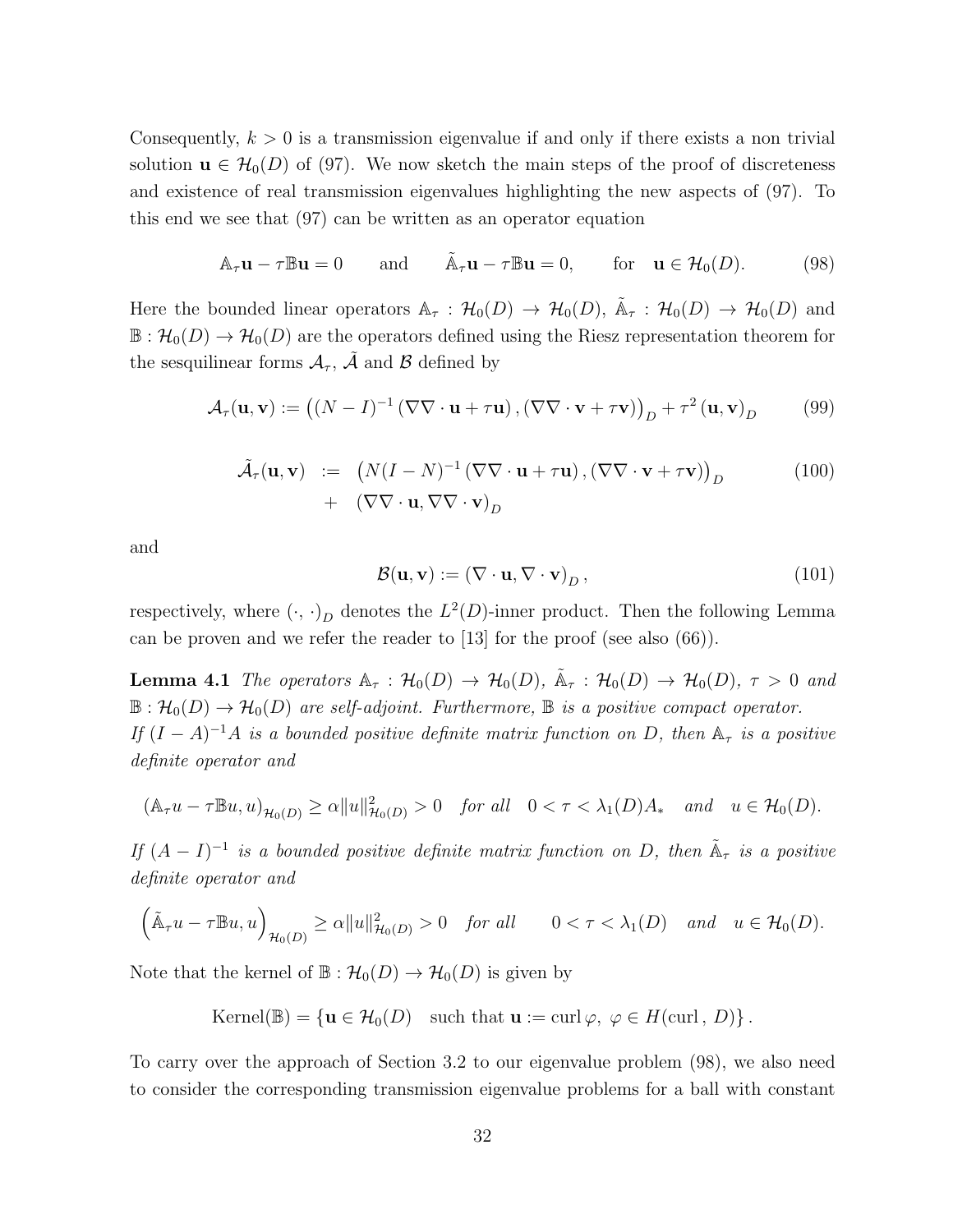index of refraction. To this end, we recall that it can be shown by separation of variables (see  $[21]$ ), that

$$
a_0 \Delta w + k^2 w = 0 \qquad \text{in} \qquad B \tag{102}
$$

$$
\Delta v + k^2 v = 0 \qquad \text{in} \qquad B \tag{103}
$$

$$
w = v \qquad \text{on} \qquad \partial B \tag{104}
$$

$$
a_0 \frac{\partial w}{\partial \nu} = \frac{\partial v}{\partial \nu} \qquad \text{on} \qquad \partial B_R \tag{105}
$$

has a countable discrete set of eigenvalues, where  $B := B_R \subset \mathbb{R}^d$  is the ball of radius R centered at the origin and  $a_0 > 0$  a constant different from one. We now have all the ingredients to proceed with the approach of Section 3.2. Following exactly the lines of the proof of Theorem 3.8 it is now possible to show the existence of infinitely many transmission eigenvalues accumulating at infinity. The discreteness of real transmission eigenvalue can be obtained by using the analytic Fredholm theory as was done in [13] or alternatively following the proof of Theorem 3.6. As a byproduct of the proof we can also obtain estimates for the first transmission eigenvalue corresponding to the anisotropic medium. Let us denote by  $k_1(A_*,B)$  and  $k_1(A^*,B)$  the first transmission eigenvalue of (102)-(105) with index of refraction  $a_0 := A_*$  and  $a_0 := 1/A^*$ , respectively. Then the following theorem holds.

**Theorem 4.1** Assume that either  $A^* < 1$  or  $A_* > 1$ . Then problem (92)-(95) has an infinite countable set of real transmission eigenvalues with  $+\infty$  as the only accumulation point. Furthermore, let  $k_1(A(x), D)$  be the first transmission eigenvalue for (92)-(95) and  $B_1$  and  $B_2$  be two balls such that  $B_1 \subset D$  and  $D \subset B_2$ , Then

$$
0 < k_1(A^*, B_2) \le k_1(A^*, D) \le k_1(A(x), D) \le k_1(A_*, D) \le k_1(A_*, B_1), \quad \text{if } A^* < 1,
$$
\n
$$
0 < k_1(A_*, B_2) \le k_1(A_*, D) \le k_1(A(x), D) \le k_1(A^*, D) \le k_1(A^*, B_1), \quad \text{if } A_* > 1.
$$

Note that  $A_*$  is the infimum of the lowest eigenvalue of the matrix A and  $A^*$  is the largest eigenvalue of the matrix  $A$ . We end this section by noting that we also have the following Faber-Krahn inequality similar to Theorem 3.5:

$$
k_1^2(A(x), D) \ge \lambda_1(D)A_*
$$
, if  $A^* < 1$  and  $k_1^2(A(x), D) \ge \lambda_1(D)$ , if  $A_* > 1$ 

where again  $\lambda_1(D)$  is the first Dirichlet eigenvalue of  $-\Delta$  in D.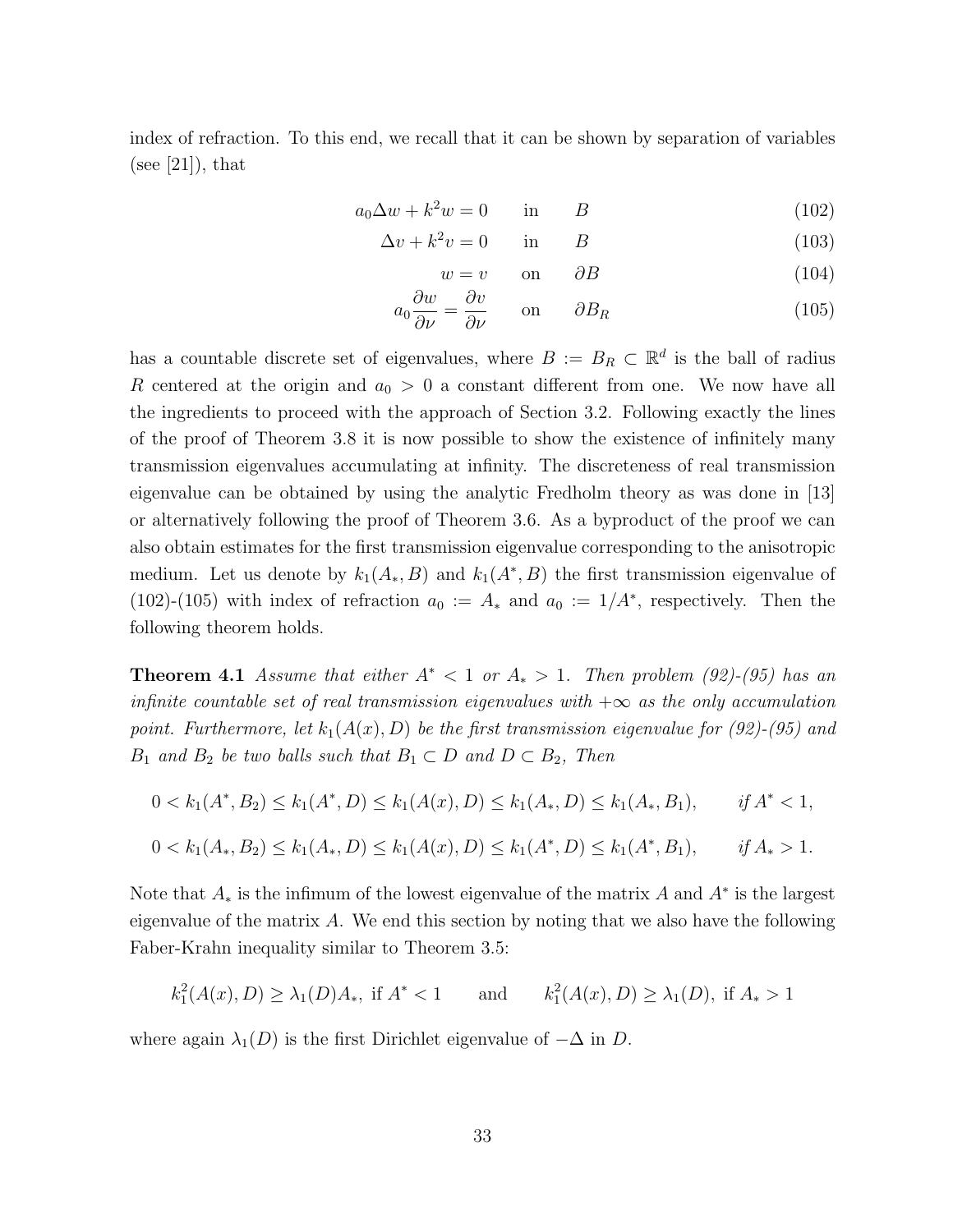#### 4.2 The case  $n \neq 1$

The case  $n \neq 1$  is treated in a different way from the two previous cases for  $n = 1$  since now it is not possible to obtain a fourth order formulation. In particular in this case, as will be seen soon, the natural variational framework for  $(87)-(90)$  is  $H^1(D) \times H^1(D)$ . Here, we define transmission eigenvalues as follows:

Definition 4.2 Transmission eigenvalues corresponding to (87)-(90) are the values of  $k \in \mathbb{C}$  for which there exist nonzero solutions  $w \in H^1(D)$  and  $v \in H^1(D)$ , where the equations (87) and (88) are satisfied in the distributional sense whereas the boundary conditions (89) and (90) are satisfied in the sense of traces in  $H^{1/2}(\partial D)$  and  $H^{-1/2}(\partial D)$ , respectively.

This case has been subject of several investigations [6], [12], [21]. Here we present the latest results on existence and discreteness of transmission eigenvalues. In particular, the existence of real transmission eigenvalues is shown only in the cases where the contrasts  $A-I$  and  $n-1$  do not change sign in D (see section 4.2.2), whereas the discretness of the set of transmission eigenvalues is shown under less restrictive conditions on the sign of the contrasts using a relatively simple approach known as T-coercivity. The latter is the subject of the discussion in the next section which follows [6].

#### 4.2.1 Discretness of transmission eigenvalues

The goal of this section is to prove discretness of transmission eigenvalues under sign assumptions on the contrasts that hold only in the neighborhood  $\mathcal V$  of the boundary  $\partial D$ (a result of this type is also mentioned in Section 3.4 for the case of  $A = I$ ). To this end we use the T-coercivity approach introduced in [7] and [22]. Following [6], we first observe that  $(w, v) \in H^1(D) \times H^1(D)$  satisfies (87)- (88) if and only if  $(w, v) \in X(D)$  satisfies the (natural) variational problem

$$
a_k((w, v), (w', v')) = 0, \text{ for all } (w', v') \in X(D) \tag{106}
$$

where

$$
a_k((w, v), (w', v')) := (A\nabla w, \nabla w')_D - (\nabla v, \nabla v')_D - k^2 ((nw, w')_D - (v, v')_D)
$$

for all  $(w, v)$  and  $(w, v)$  in  $X(D)$  and

$$
X(D) := \{ (w, v) \in H^1(D) \times H^1(D) \mid w - v \in H_0^1(D) \}.
$$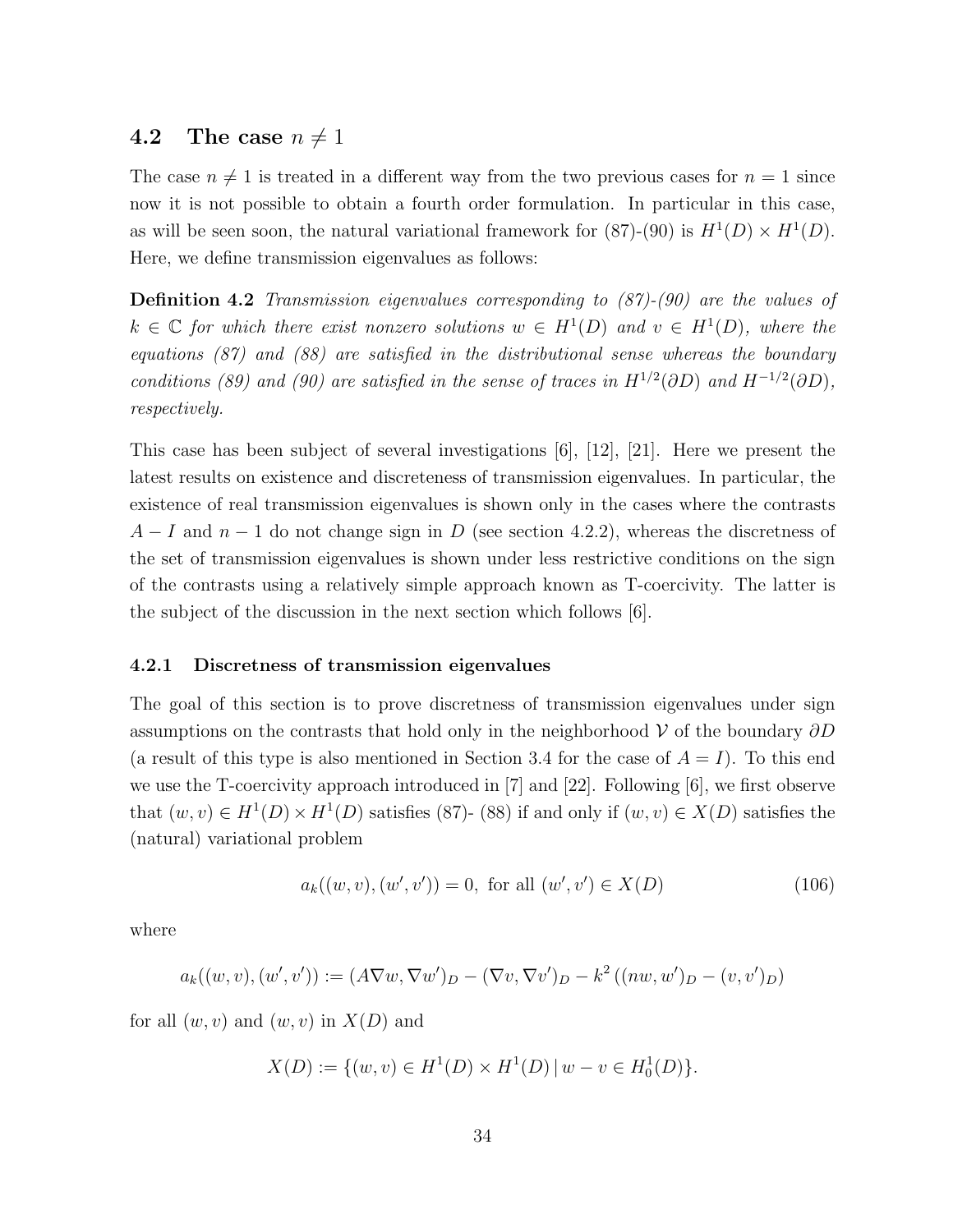With the help of the Riesz representation theorem, we define the operator  $\mathcal{A}_k$  from  $X(D)$ to  $X(D)$  such that

$$
(\mathcal{A}_k(w,v), (w',v'))_{H^1(D)\times H^1(D)} = a_k((w,v), (w',v'))
$$

for all  $((w, v), (w', v')) \in X(D) \times X(D)$ . It is clear that  $\mathcal{A}_k$  depends analytically on  $k \in \mathbb{C}$ . Moreover from the compact embedding of  $X(D)$  into  $L^2(D) \times L^2(D)$  one easily observes that

$$
\mathcal{A}_k - \mathcal{A}_{k'} : X(D) \to X(D)
$$

is compact for all  $k, k'$  in  $\mathbb{C}$ . In order to prove discretness of the set of transmission eigenvalues, one only needs to prove the invertibility of  $A_k$  for one k in  $\mathbb C$ . For the latter, it would have been sufficient to prove that  $a_k$  is coercive for some k in  $\mathbb C$ . Unfortunately this cannot be true in general, but we can show that  $a_k$  is T-coercive which turns out to be sufficient for our purpose. The idea behind the T-coercivity method is to consider an equivalent formulation of (106) where  $a_k$  is replaced by  $a_k^T$  defined by

$$
a_k^T((w, v), (w', v')) := a_k((w, v), T(w', v')), \quad \forall ((w, v), (w', v')) \in X(D) \times X(D), \quad (107)
$$

with T being an ad hoc isomorphism of  $X(D)$ . Indeed,  $(w, v) \in X(D)$  satisfies

$$
a_k((w, v), (w', v')) = 0
$$
 for all  $(w', v') \in X(D)$ 

if, and only if, it satisfies  $a_k^T((w, v), (w', v')) = 0$  for all  $(w', v') \in X(D)$ . Assume that T and k are chosen so that  $a_k^T$  is coercive. Then using the Lax-Milgram theorem and the fact that T is an isomorphism of  $X(D)$ , one deduces that  $\mathcal{A}_k$  is an isomorphism on  $X(D)$ . We shall apply this technique to prove the following lemma where here and in the sequel  $V(\partial D)$  denotes a neighborhood of the boundary  $\partial D$  inside D. To this end, we set

$$
A_{\star} := \inf_{x \in V(\partial D)\xi \in \mathbb{R}^3, |\xi|=1} (\xi \cdot A(x)\xi) > 0, \quad A^{\star} := \sup_{x \in V(\partial D)\xi \in \mathbb{R}^3, |\xi|=1} (\xi \cdot A(x)\xi) < \infty, n_{\star} := \inf_{x \in V(\partial D)} n(x) > 0 \qquad \text{and} \quad n^{\star} := \sup_{x \in V(\partial D)} n(x) < \infty.
$$
 (108)

We point out the difference between the  $\ast$ -constants in (91) and  $\ast$ -constants in (108) namely in the first set of constants the infimum and suprimum is taken over the entire D whereas in the second set the infimum and suprimum is taken only over the neighborhood  $\mathcal V$  of  $\partial D$ .

**Lemma 4.2** Assume that either  $A(x) \le A^{\star}I < I$  and  $n(x) \le n^{\star} < 1$ , or  $A(x) \ge A_{\star}I > I$ and  $n(x) \geq n_{\star} > 1$  almost everywhere on  $V(\partial D)$ . Then there exists  $k = i\kappa$ , with  $\kappa \in \mathbb{R}$ , such that the operator  $\mathcal{A}_k$  is an isomorphism on  $X(D)$ .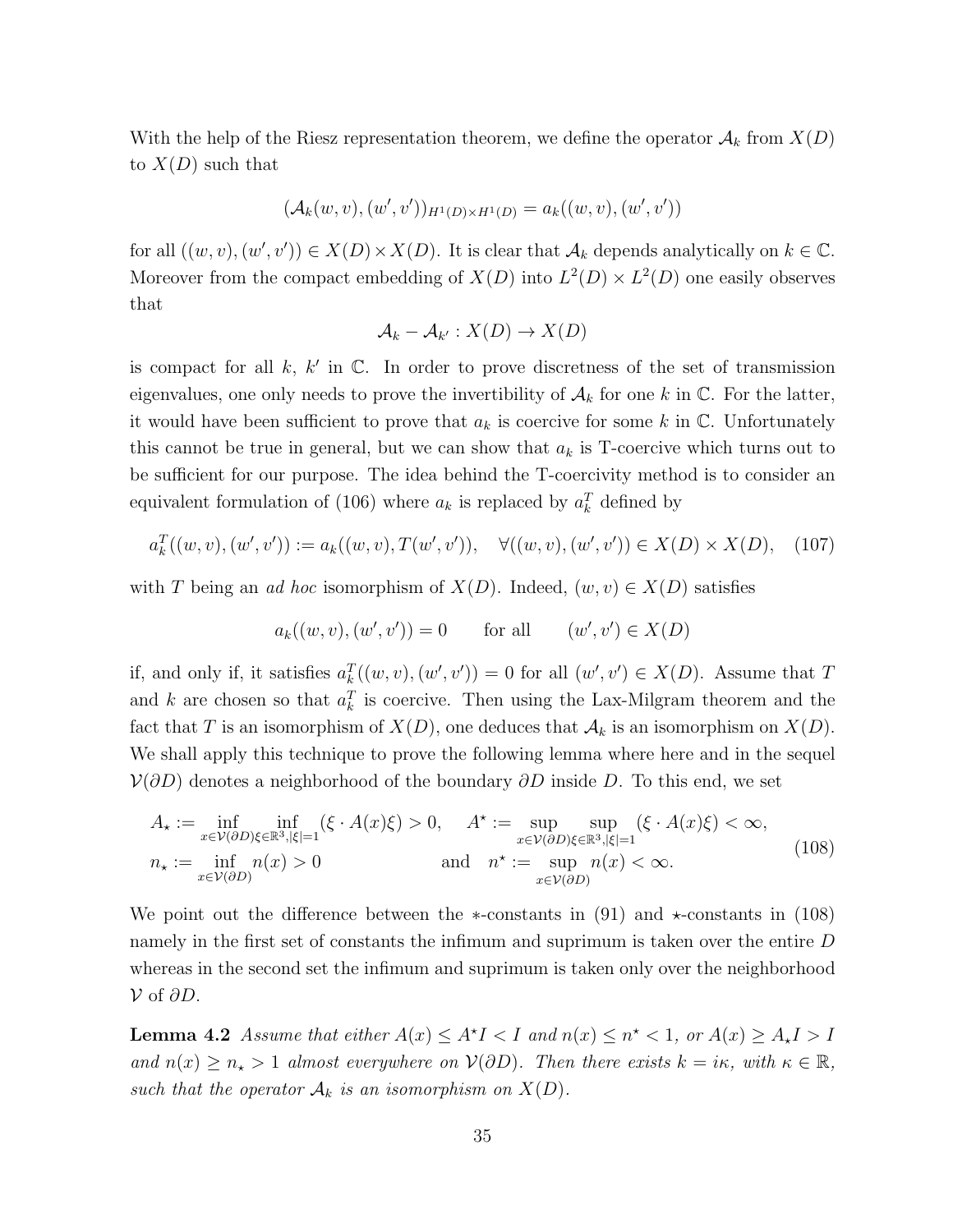**Proof:** We consider first the case when  $A(x) \leq A^{\star}I < I$  and  $n(x) \leq n^{\star} < 1$  almost everywhere on  $V(\partial D)$ . Introduce  $\chi \in C^{\infty}(\overline{D})$  a cut off function equal to 1 in a neighborhood of  $\partial D$ , with support in  $\mathcal{V}(\partial D) \cap D$  and such that  $0 \leq \chi \leq 1$ , and consider the isomorphism  $(T^2 = I)$  of  $X(D)$  defined by  $T(w, v) = (w - 2\chi v, -v)$ . We will prove that  $a_{ik}^T$  defined in (107) is coercive for some  $\kappa \in \mathbb{R}$ . For all  $(w, v) \in X(D)$  one has

$$
\left| a_{i\kappa}^T((w,v),(w,v)) \right| = \left| (A\nabla w, \nabla w)_D + (\nabla v, \nabla v)_D - 2(A\nabla w, \nabla (\chi v))_D \right| + \kappa^2 ((nw, w)_D + (v, v)_D - 2(nw, \chi v)_D) \right|.
$$
\n(109)

Using Young's inequality, one can write, for all  $\alpha > 0$ ,  $\beta > 0$ ,  $\eta > 0$ ,

$$
2|(A\nabla w, \nabla(\chi v))_D| \leq 2|(\chi A\nabla w, \nabla v)_\mathcal{V}| + 2|(A\nabla w, \nabla(\chi)v)_\mathcal{V}|
$$
  
\n
$$
\leq \eta(A\nabla w, \nabla w)_\mathcal{V} + \eta^{-1}(A\nabla v, \nabla v)_\mathcal{V}
$$
  
\n
$$
+ \alpha(A\nabla w, \nabla w)_\mathcal{V} + \alpha^{-1}(A\nabla(\chi)v, \nabla(\chi)v)_\mathcal{V}
$$
  
\nand  
\n
$$
2|(nw, \chi v)_D| \leq \beta(nw, w)_\mathcal{V} + \beta^{-1}(nv, v)_\mathcal{V}
$$
\n(110)

where again  $(\cdot, \cdot)_{\mathcal{O}}$  for a generic bounded region  $\mathcal{O} \subset \mathbb{R}^d$ ,  $d = 2, 3$ , denotes the  $L^2(\mathcal{O})$ -inner product. Substituting (110) into (109), one obtains

$$
\begin{array}{rcl} \left| a_{i\kappa}^T((w,v),(w,v)) \right| & \geq & \left( A\nabla w, \nabla w \right)_{D\setminus\overline{\mathcal{V}}} + (\nabla v, \nabla v)_{D\setminus\overline{\mathcal{V}}} + \kappa^2 \left( (nw,w)_{D\setminus\overline{\mathcal{V}}} + (v,v)_{D\setminus\overline{\mathcal{V}}} \right) \\ & & + ((1 - \eta - \alpha)A\nabla w, \nabla w)_{\mathcal{V}} + ((I - \eta^{-1}A)\nabla v, \nabla v)_{\mathcal{V}} \\ & & + \kappa^2 ((1 - \beta)nw, w)_{\mathcal{V}} + ((\kappa^2(1 - \beta^{-1}n) - \sup_{\mathcal{V}} |\nabla \chi|^2 A^* \alpha^{-1})v, v)_{\mathcal{V}}. \end{array}
$$

Taking  $\eta$ ,  $\alpha$  and  $\beta$  such that  $A^* < \eta < 1$ ,  $n^* < \beta < 1$  and  $0 < \alpha < 1 - \eta$ , we obtain the coercivity of  $a_{ik}^T$  for  $\kappa$  large enough. This gives the desired result for the first case. The case  $A(x) \ge A_{\star} I > I$  and  $n(x) \ge n_{\star} > 1$  almost everywhere on  $V(\partial D)$  can be treated in a similar way by using  $T(w, v) := (w, -v + 2\chi w)$ .

 $\Box$ 

We therefore we have the following theorem.

**Theorem 4.2** Assume that either  $A(x) \leq A^*I < I$  and  $n(x) \leq n^* < I$ , or  $A(x) \geq$  $A_{\star}I > I$  and  $n(x) \geq n_{\star} > 1$  almost everywhere on  $\mathcal{V}(\partial D)$ . Then the set of transmission eigenvalues is discrete in C.

As another direct consequence of Lemma 4.2 and the compact embedding of  $X(D)$  into  $L^2(D) \times L^2(D)$ , we remark that the operator  $\mathcal{A}_k : X(D) \to X(D)$  is Fredholm for all  $k \in \mathbb{C}$  provided that only  $A(x) \leq A^*I < I$  or  $A(x) \geq A^*I > I$  almost everywhere in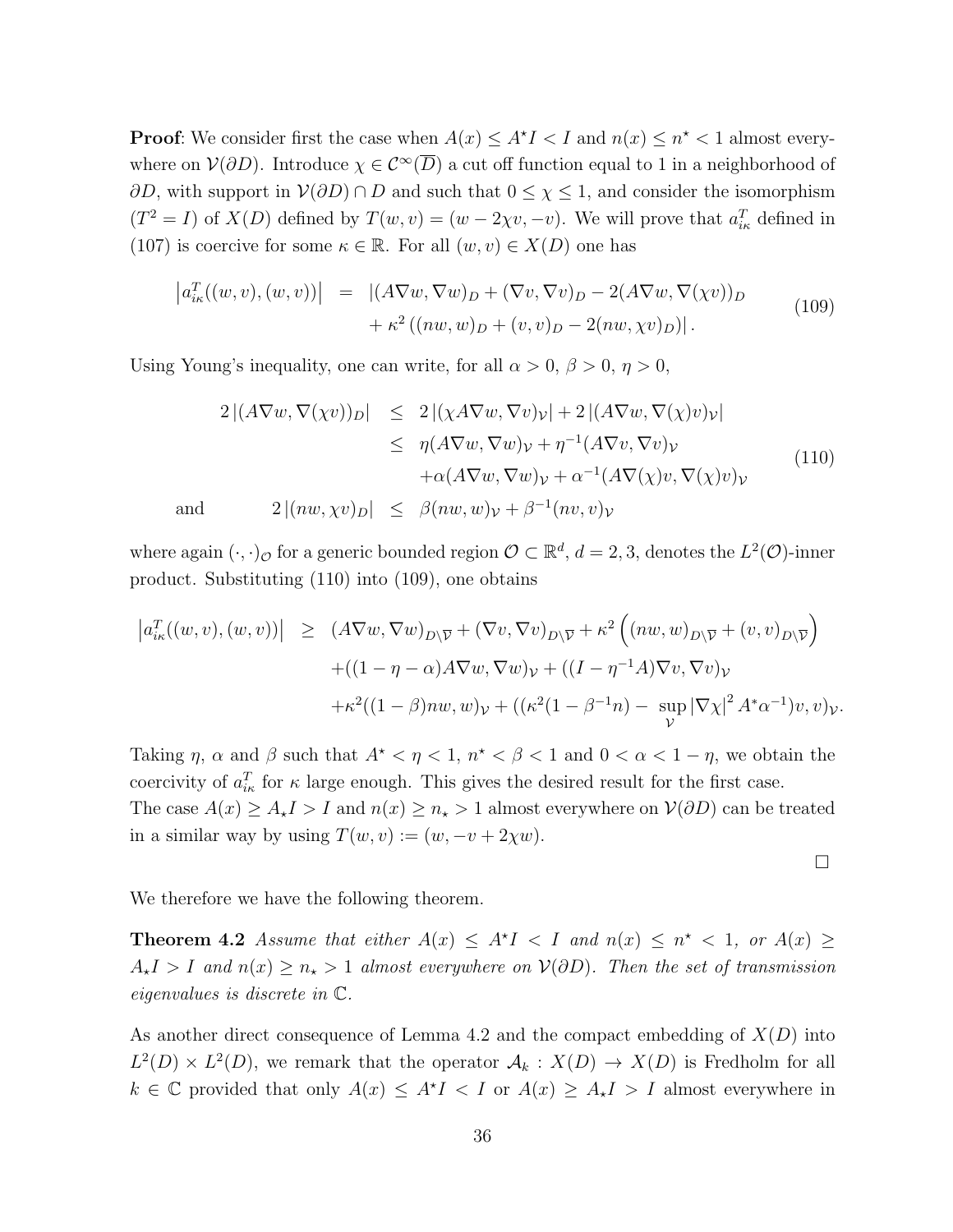$V(\partial D)$ . Consequently, with a stronger assumption on A, namely assuming that  $A-I$ is either positive definite or negative definite in  $D$ , one can relax the conditions on  $n$  in order to prove discreteness of transmission eigenvalues. To this end, taking  $w' = v' = 1$ in (106), we first notice that the transmission eigenvectors  $(w, v)$  (i.e. the solution of (87)-(88) corresponding to an eigenvalue k) satisfy  $k^2 \int_D (nw - v) dx = 0$ . This leads us to introduce the subspace of eigenvectors

$$
Y(D) := \left\{ (w, v) \in X(D) \, | \, \int_D (nw - v) dx = 0 \right\}.
$$

Now, suppose  $\int_D (n-1)dx \neq 0$ . Arguing by contradiction, one can prove the existence of a Poincaré constant  $C_P > 0$  (which depends on D and also on n through  $Y(D)$ ) such that

$$
||w||_D^2 + ||v||_D^2 \le C_P(||\nabla w||_D^2 + ||\nabla v||_D^2), \quad \forall (w, v) \in Y(D). \tag{111}
$$

Moreover, one can check that  $k \neq 0$  is a transmission eigenvalue if and only if there exists a non trivial element  $(w, v) \in Y(D)$  such that

$$
a_k((w, v), (w', v')) = 0
$$
 for all  $(w', v') \in Y(D)$ .

Using this new variational formulation and (111) we can now prove the following theorem.

**Theorem 4.3** Suppose  $\int_D (n-1)dx \neq 0$  and  $A^* < 1$  or  $A_* > 1$ . Then the set of transmission eigenvalues is discrete in C. Moreover, the nonzero eigenvalue of smallest magnitude  $k_1$  satisfies the Faber-Krahn type estimate

$$
|k_1|^2 \ge (A_*(1 - \sqrt{A^*})) / (C_P \max(n^*, 1) (1 + \sqrt{n^*})) \quad \text{if } A^* < 1
$$
\n
$$
|k_1|^2 \ge (1 - 1/\sqrt{A_*}) / (C_P \max(n^*, 1) (1 + 1/\sqrt{n_*})) \quad \text{if } A_* > 1
$$

with  $C_P$  defined in (111).

**Proof:** We consider first the case  $A^* < 1$ . Denote  $\lambda(v) := 2 \int_D (n-1)v / \int_D (n-1)$  and consider the isomorphism of  $Y(D)$  defined by

$$
T(w, v) := (w - 2v + \lambda(v), -v + \lambda(v)).
$$

Notice that  $\lambda(\lambda(v)) = 2\lambda(v)$  so that  $T^2 = I$ . For all  $(w, v) \in Y(D)$ , one has

$$
\begin{aligned}\n&|a_k^T((w,v),(w,v))| \\
&= |(A\nabla w, \nabla w)_D + (\nabla v, \nabla v)_D - 2(A\nabla w, \nabla v)_D - k^2((nw, w)_D + (v, v)_D - 2(nw, v)_D)| \\
&\geq (A\nabla w, \nabla w)_D + (\nabla v, \nabla v)_D - 2|(A\nabla w, \nabla v)_D| - |k|^2((nw, w)_D + (v, v)_D + 2|(nw, v)_D|) \\
&\geq (1 - \sqrt{A^*})((A\nabla w, \nabla w)_D + (\nabla v, \nabla v)_D) - |k|^2(1 + \sqrt{n^*})((nw, w)_D + (v, v)_D).\n\end{aligned}
$$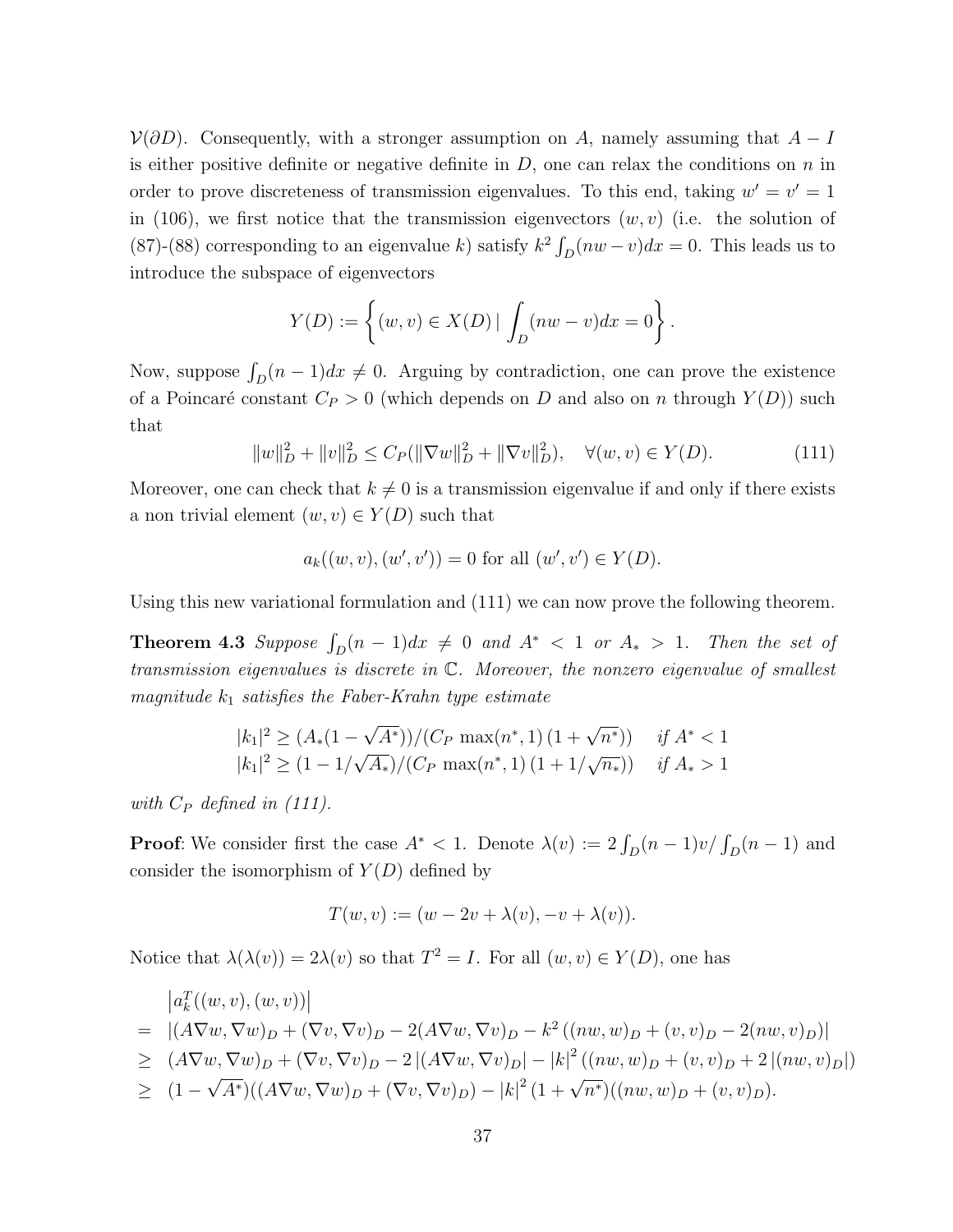Consequently, for  $k \in \mathbb{C}$  such that

$$
|k|^2 < (A_*(1-\sqrt{A^*}))/(C_P \max(n^*,1)(1+\sqrt{n^*}))
$$

 $a_k^T$  is coercive on  $Y(D)$ . The claim of the theorem follows from the analytic Fredholm theory.

The case  $A_* > 1$  can be treated in an analogous way by using the isomorphism T of  $Y(D)$ defined by

$$
T(w, v) := (w - \lambda(w), -v + 2w - \lambda(w)).
$$

We remark that in particular, if  $n^* < 1$  or if  $1 < n_*$ , then  $\int_D (n-1)dx \neq 0$  and Theorem 4.3 proves that the set of interior transmission eigenvalues is discrete which recovers previously known results in [12], [21]. In those cases the Faber-Krahn type estimates can be made more explicit. For instance if  $A^* < 1$  and  $1 < n_*$ , noticing that for  $k^2 \in \mathbb{R}$ ,

$$
\Re \left[ a_k^T((w, v), (w, v)) \right] = (A \nabla (w - v), \nabla (w - v))_D - k^2((n(w - v), (w - v))_D + ((I - A) \nabla v, \nabla v)_D + ((1 - n)v, v)_D),
$$

where the isomophism T is defined by  $T(w, v) = (w - 2v, -v)$ , one easily deduce that the first real transmission eigenvalue  $k_1$  such that  $k_1 \neq 0$  satisfies

$$
k_1^2 \ge (A_* \lambda_1(D)/n^*)
$$

where  $\lambda_1(D)$  is the first Dirichlet eigenvalue of  $-\Delta$  on D which is also proved in [21] using a different technique.

We end this section by giving a result on the location of transmission eigenvalues, again requiring the sign assumption on the contrasts only on a neighborhood of the boundary ∂D.

Theorem 4.4 Under the hypothesis of Theorem 4.2 there exist two positive constants  $\rho$  and  $\delta$  such that if  $k \in \mathbb{C}$  satisfies  $|k| > \rho$  and  $|\Re(k)| < \delta |\Im(k)|$ , then k is not a transmission eigenvalue.

**Proof:** Here we give the proof only in the case of  $A(x) \leq A^{\star}I < I$  and  $n(x) \leq n^{\star} < 1$ almost everywhere on  $\mathcal{V}(\partial D)$ . The case of  $A(x) \geq A_{\star} I > I$  and  $n(x) \geq n_{\star} > 1$  almost everywhere on  $\mathcal{V}(\partial D)$  can be treated using similar adaptations as in the proof of Lemma 4.2.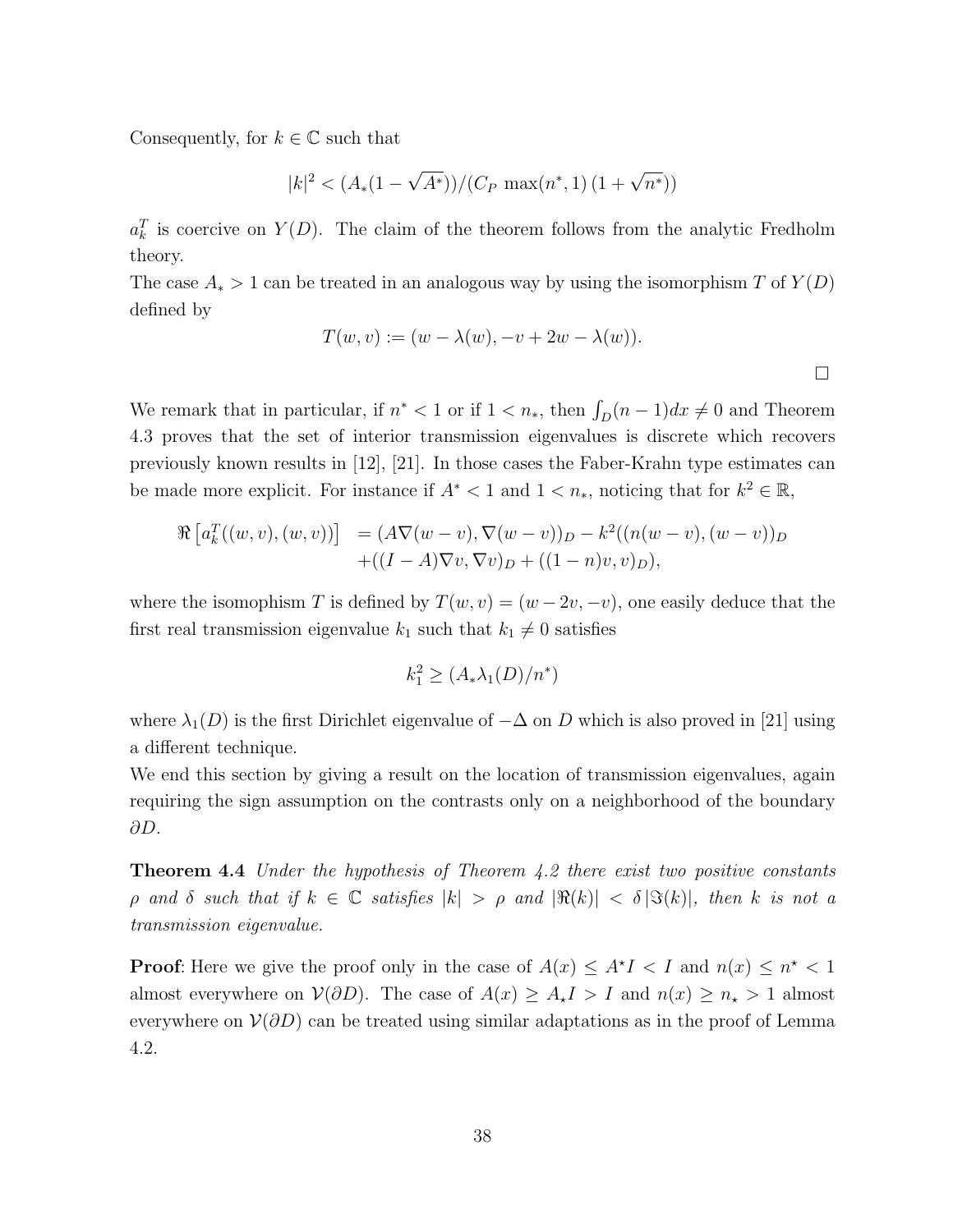Consider again the isomorphism T defined by  $T(w, v) = (w - 2\chi v, -v)$  where  $\chi$  is as in the proof of Lemma 4.2 where we already proved that for  $\kappa \in \mathbb{R}$  with  $|\kappa|$  large enough, the following coercivity property holds

$$
\left| a_{ik}^T((w,v),(w,v)) \right| \ge C_1(||w||_{H^1(D)}^2 + ||v||_{H^1(D)}^2) + C_2 \kappa^2 (||w||_D^2 + ||v||_D^2), \tag{112}
$$

where the constants  $C_1, C_2 > 0$  are independent of κ. Take now  $k = i\kappa e^{i\theta}$  with  $\theta \in$  $[-\pi/2; \pi/2]$ . One has

$$
\left| a_k^T((w,v),(w,v)) - a_{ik}^T((w,v),(w,v)) \right| \le C_3 \left| 1 - e^{2i\theta} \right| \kappa^2 (\|w\|_D^2 + \|v\|_D^2), \tag{113}
$$

with  $C_3 > 0$  independent of  $\kappa$ . Combining (112) and (113), one finds

$$
\begin{array}{rcl} \left| a_k^T((w,v),(w,v)) \right| & \geq & \left| a_{ik}^T((w,v),(w,v)) \right| - C_3 \kappa^2 \left| 1 - e^{2i\theta} \right| (\left\| w \right\|_D^2 + \left\| v \right\|_D^2) \\ & \geq & C_1(\left\| w \right\|_{H^1(D)}^2 + \left\| v \right\|_{H^1(D)}^2) + (C_2 - C_3 \left| 1 - e^{2i\theta} \right|) \kappa^2 (\left\| w \right\|_D^2 + \left\| v \right\|_D^2). \end{array}
$$

Choosing  $\theta$  small enough, to have for example  $C_3\left|1-e^{2i\theta}\right| \leq C_2/2$ , one obtains the desired result.

As already mentioned in Section 3.4, Theorem 3.15, proven in [42], provides a more precise location of transmission eigenvalues in the case when  $A = I$ . We also remark that related results on the discreteness of transmission eigenvalues are obtained in [47].

#### 4.2.2 Existence of transmission eigenvalues

We now turn our attention to the existence of real transmission eigenvalues which unfortunately can only be shown under restrictive assumptions on  $A - I$  and  $n - 1$ . The proposed approach presented here follows the lines of [21] which, inspired by the original existence proof in the case  $A = I$  discussed in Section 3.2, tries to formulate the transmission eigenvalue problem as a problem for the difference  $u := w - v$ . However, due to the lack of symmetry, the problem for  $u$  is no longer a quadratic eigenvalue problem but it takes the form of a more complicated nonlinear eigenvalue problem as is explained in the following.

Setting  $\tau := k^2$ , the transmission eigenvalue problem reads: find  $(w, v) \in H^1(D) \times H^1(D)$ that satisfies

$$
\nabla \cdot A \nabla w + \tau n w = 0 \text{ and } \Delta v + \tau v = 0 \text{ in } D,
$$
\n(114)

$$
w = v \quad \text{and} \quad \nu \cdot A \nabla w = \nu \cdot \nabla v \text{ on } \partial D. \tag{115}
$$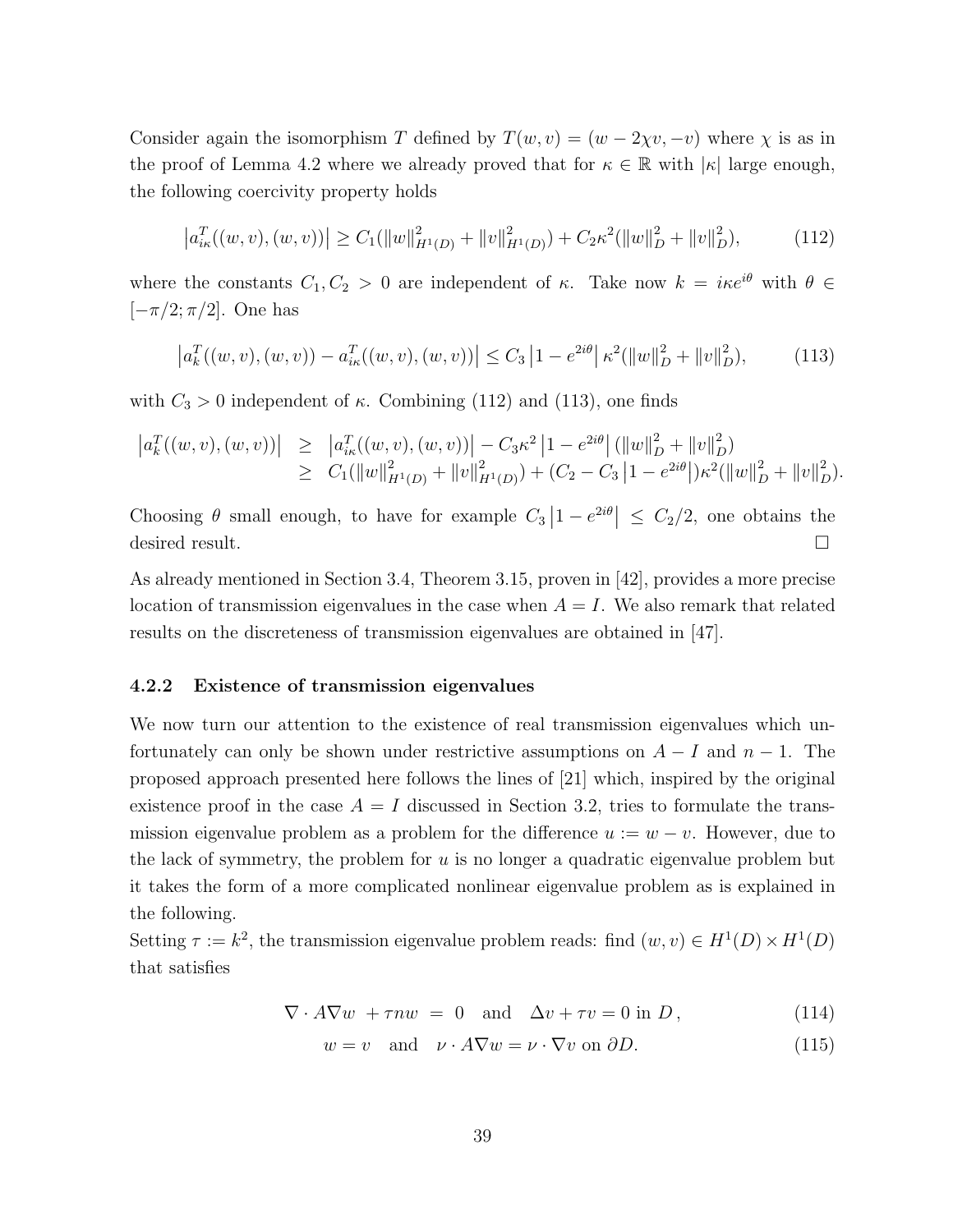We first observe that if  $(w, v)$  satisfies (87)-(88), subtracting the equation for w (114) from the equation for  $v(114)$  we obtain

$$
\nabla \cdot A \nabla u + \tau n u = \nabla \cdot (A - I) \nabla v + \tau (n - 1) v \quad \text{in } D,
$$
  
\n
$$
\nu \cdot A \nabla u = \nu \cdot (A - I) \nabla v \quad \text{on } \partial D,
$$
\n(116)

where  $u := w - v$ , and in addition we also have

$$
\begin{aligned} \Delta v + \tau v &= 0 \quad \text{in } D \,, \\ u &= 0 \quad \text{on } \partial D. \end{aligned} \tag{117}
$$

It is easy to verify that  $(w, v)$  in  $H^1(D) \times H^1(D)$  satisfies (114)-(115) if and only if  $(u, v)$ is in  $H_0^1(D) \times H^1(D)$  and satisfies (116)-(117). The proof consists in expressing v in terms of  $u$ , using (116), and substituting the resulting expression into (117) in order to formulate the eigenvalue problem only in terms of u. In the case  $A = I$ , i.e.  $(A - I) = 0$ , this substitution is simple and leads to an explicit expression for the equation satisfied by u. In the current case the substitution requires the inversion of the operator  $\nabla \cdot [(A I[\nabla \cdot] + \tau(n-1)$  with a Neumann boundary condition. It is then obvious that the case where  $(A - I)$  and  $(n - 1)$  have the same sign is more problematic since in that case the operator may not be invertible for special values of  $\tau$ . This is why we only treat the simpler case of  $(A - I)$  and  $(n - 1)$  having the opposite sign almost everywhere in D. To this end we see that for given  $u \in H_0^1(D)$ , the problem (116) for  $v \in H^1(D)$  is equivalent to the variational formulation

$$
\int_{D} \left[ (A - I) \nabla v \cdot \nabla \overline{\psi} - \tau (n - 1) v \overline{\psi} \right] dx = \int_{D} \left[ A \nabla u \cdot \nabla \overline{\psi} - \tau n u \overline{\psi} \right] dx \tag{118}
$$

for all  $\psi \in H^1(D)$ . The following result concerning the invertibility of the operator associated with (118) can be proven in a standard way using the Lax-Milgram lemma.

**Lemma 4.3** Assume that either  $(A_* - 1) > 0$  and  $(n^* - 1) < 0$ , or  $(A^* - 1) < 0$  and  $(n_* - 1) > 0$ . Then there exists  $\delta > 0$  such that for every  $u \in H_0^1(D)$  and  $\tau \in \mathbb{C}$ with  $\Re \tau > -\delta$  there exists a unique solution  $v := v_u \in H^1(D)$  of (118). The operator  $A_{\tau}: H_0^1(D) \to H^1(D)$ , defined by  $u \mapsto v_u$ , is bounded and depends analytically on  $\tau \in$  ${z \in \mathbb{C} : \Re(z) > -\delta}.$ 

We now set  $v_u := A_{\tau}u$  and denote by  $\mathbb{L}_{\tau}u \in H_0^1(D)$  the unique Riesz representation of the bounded conjugate-linear functional

$$
\psi \longrightarrow \int\limits_{D} \left[ \nabla v_u \cdot \nabla \overline{\psi} - \tau \, v_u \, \overline{\psi} \right] dx \quad \text{for } \psi \in H_0^1(D) \, ,
$$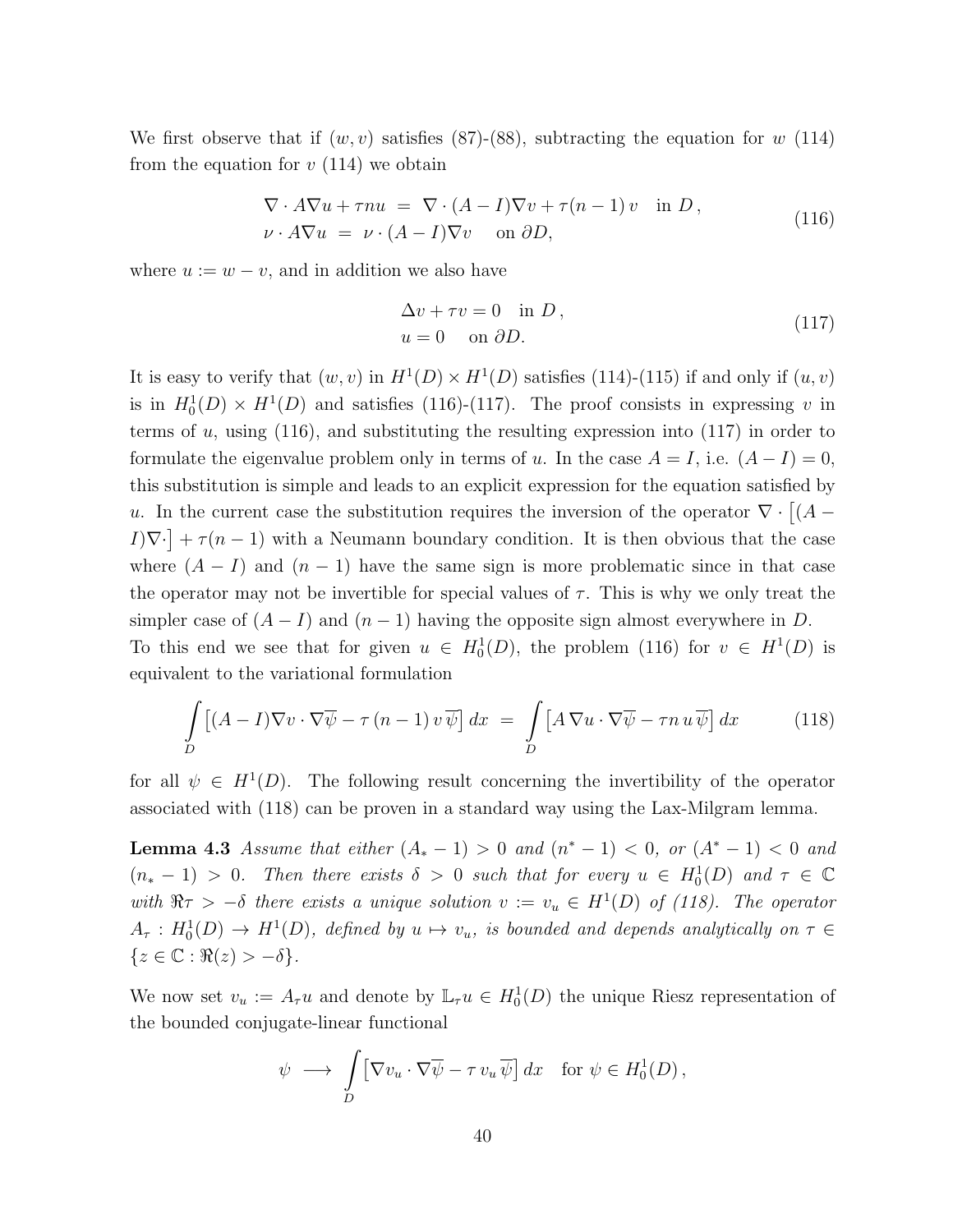i.e.

$$
(\mathbb{L}_{\tau}u,\psi)_{H^1(D)} = \int_D \left[\nabla v_u \cdot \nabla \overline{\psi} - \tau \, v_u \, \overline{\psi}\right] dx \quad \text{for } \psi \in H^1_0(D). \tag{119}
$$

Obviously,  $\mathbb{L}_{\tau}$  also depends analytically on  $\tau \in \{z \in \mathbb{C} : \Re z > -\delta\}$ . Now we are able to connect a transmission eigenfunction, i.e. a nontrivial solution  $(w, v)$  of  $(114)-(115)$ , to the kernel of the operator  $\mathbb{L}_{\tau}$ .

- **Theorem 4.5** (a) Let  $(w, v) \in H^1(D) \times H^1(D)$  be a transmission eigenfunction corresponding to some  $\tau > 0$ . Then  $u = v - w \in H_0^1(D)$  satisfies  $\mathbb{L}_{\tau}u = 0$ .
	- (b) Let  $u \in H_0^1(D)$  satisfy  $\mathbb{L}_{\tau}u = 0$  for some  $\tau > 0$ . Furthermore, let  $v = v_u = A_{\tau}u \in$  $H^1(D)$  be as in Lemma 4.3, i.e. the solution of (118). Then  $(w, v) \in H^1(D) \times H^1(D)$ is a transmission eigenfunction where  $w = v - u$ .

The proof of this theorem is a simple consequence of the observation that the first equation in (117) is equivalent to

$$
\int_{D} \left[ \nabla v \cdot \nabla \overline{\psi} - \tau v \, \overline{\psi} \right] dx = 0 \quad \text{for all } \psi \in H_0^1(D). \tag{120}
$$

The operator  $\mathbb{L}_{\tau}$  plays a similar role as the operator  $\mathbb{A}_{\tau} - \tau \mathbb{B}$  in (68) for the case of  $A = I$ . The following properties are the main ingredients needed in order to prove the existence of transmission eigenvalues.

**Theorem 4.6** (a) The operator  $\mathbb{L}_{\tau}: H_0^1(D) \to H_0^1(D)$  is selfadjoint for all  $\tau \in \mathbb{R}_{\geq 0}$ .

- (b) Let  $\sigma = 1$  if  $(A_*-1) > 0$  and  $(n^*-1) < 0$ , and  $\sigma = -1$  if  $(A^*-1) < 0$  and  $(n_*-1) > 0$ 0. Then  $\sigma \mathbb{L}_0 : H_0^1(D) \to H_0^1(D)$  is coercive, i.e.  $(\sigma \mathbb{L}_0 u, u)_{H^1(D)} \ge c ||u||_{H^1(D)}^2$  for all  $u \in H_0^1(D)$  and  $c > 0$  independent of u.
- (c)  $\mathbb{L}_{\tau} \mathbb{L}_0$  is compact in  $H_0^1(D)$ .
- (d) There exists at most a countable number of  $\tau > 0$  for which  $\mathbb{L}_{\tau}$  fails to be injective with infinity the only possible accumulation point.

**Proof:** (a) First we show that  $\mathbb{L}_{\tau}$  is selfadjoint for all  $\tau \in \mathbb{R}_{\geq 0}$ . To this end for every  $u_1, u_2 \in H_0^1(D)$  let  $v_1 := v_{u_1}$  and  $v_2 := v_{u_2}$  be the corresponding solution of (118). Then we have that

$$
(\mathbb{L}_{\tau}u_1, u_2)_{H^1(D)} = \int\limits_{D} \left[ \nabla v_1 \cdot \nabla \overline{u_2} - \tau v_1 \overline{u_2} \right] dx = \int\limits_{D} \left[ A \nabla v_1 \cdot \nabla \overline{u_2} - \tau n v_1 \overline{u_2} \right] dx
$$

$$
- \int\limits_{D} \left[ (A - I) \nabla v_1 \cdot \nabla \overline{u_2} - \tau (n - 1) v_1 \overline{u_2} \right] dx. \tag{121}
$$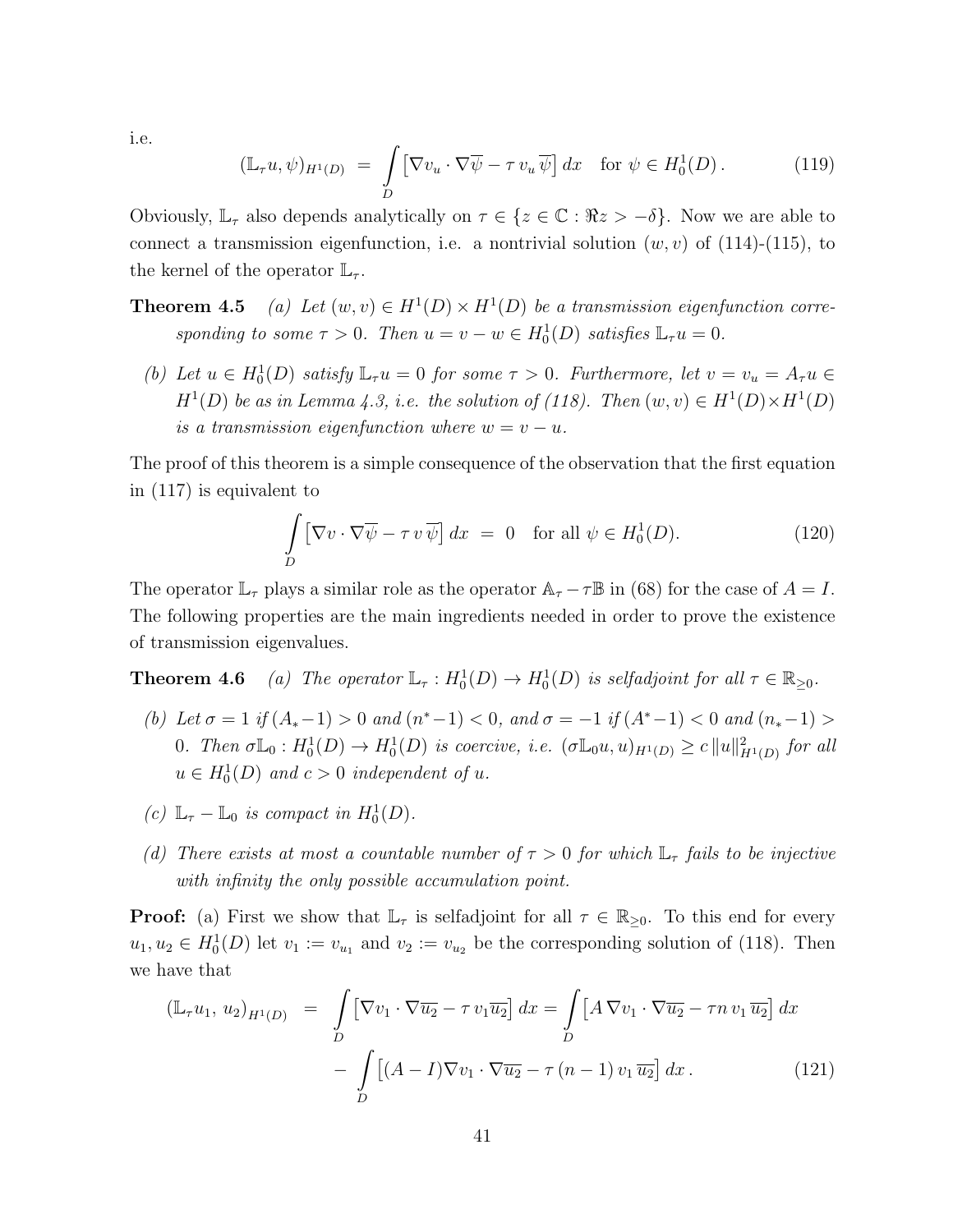Using now (118) twice, first for  $u = u_2$  and the corresponding  $v = v_2$  and  $\psi = v_1$  and then for  $u = u_1$  and the corresponding  $v = v_1$  and  $\psi = u_2$ , yields

$$
\begin{aligned}\n(\mathbb{L}_{\tau}u_1, u_2)_{H^1(D)} &= \int\limits_D \left[ (A - I)\nabla v_1 \cdot \nabla \overline{v_2} - \tau (n-1) v_1 \, \overline{v_2} \right] dx \\
&\quad - \int\limits_D \left[ A \, \nabla u_1 \cdot \nabla \overline{u_2} - \tau n \, u_1 \, \overline{u_2} \right] dx\n\end{aligned} \tag{122}
$$

which is a selfadjoint expression for  $u_1$  and  $u_2$ .

(b) Next we show that  $\sigma \mathbb{L}_0 : H_0^1(D) \to H_0^1(D)$  is a coercive operator. Using the definition of  $\mathbb{L}_0$  in (119) and the fact that  $v = v_u = u + w$  we have

$$
(\mathbb{L}_0 u, u)_{H^1(D)} = \int_D \nabla v \cdot \nabla \overline{u} \, dx = \int_D |\nabla u|^2 \, dx + \int_D \nabla w \cdot \nabla \overline{u} \, dx. \tag{123}
$$

Fom (118) for  $\tau = 0$  and  $\psi = w$  we have that

$$
\int\limits_{D} \nabla w \cdot \nabla \overline{u} \, dx = \int\limits_{D} (A - I) \nabla w \cdot \nabla \overline{w} \, dx. \tag{124}
$$

If  $(A_*-1) > 0$  then we have  $\int_D (A-I)\nabla w \cdot \nabla \overline{w} dx \ge (A_*-1) \|\nabla w\|_{L^2(D)}^2 \ge 0$  and hence

$$
(\mathbb{L}_0 u, u)_{H^1(D)} \ge \int\limits_D |\nabla u|^2\,dx\,.
$$

From Poincaré's inequality in  $H_0^1(D)$  we have that  $\|\nabla u\|_{L^2(D)}$  is an equivalent norm in  $H_0^1(D)$  and this proves the coercivity of  $\mathbb{L}_0$ . If  $(A^*-1) < 0$ , from (122) with  $u_1 = u_2 = u$ and  $\tau = 0$  we have

$$
-(\mathbb{L}_0 u, u)_{H^1(D)} = -\int_D (A - I)\nabla v \cdot \nabla \overline{v} \, dx + \int_D A \nabla u \cdot \nabla \overline{u} \, dx \ge A_* \int_D |\nabla u|^2 \, dx
$$

which proves the coercivity of  $-\mathbb{L}_0$  since  $A_* > 0$ . Part (c) of the theorem follows from the compact embedding of  $H_0^1(D)$  into  $L^2(D)$ .

(d) Since  $(\sigma \mathbb{L}_0)^{-1}$  exists and  $\tau \mapsto \mathbb{L}_\tau$  is analytic on  $\{z \in \mathbb{C} : \Re(z) > -\delta\}$ , this follows directly from the analytic Fredholm theory. We remark that this part is also a consequence of the more general result of Theorem 4.3.

We are now in the position to establish the existence of infinitely many real transmission eigenvalues, i.e. the existence of a sequence of  $\tau_j \in \mathbb{R}, j \in \mathbb{N}$ , and corresponding  $u_j \in$  $H_0^1(D)$  such that  $u_j \neq 0$  and  $\mathbb{L}_{\tau_j} u_j = 0$ . Obviously, these  $\tau > 0$  are such that the kernel of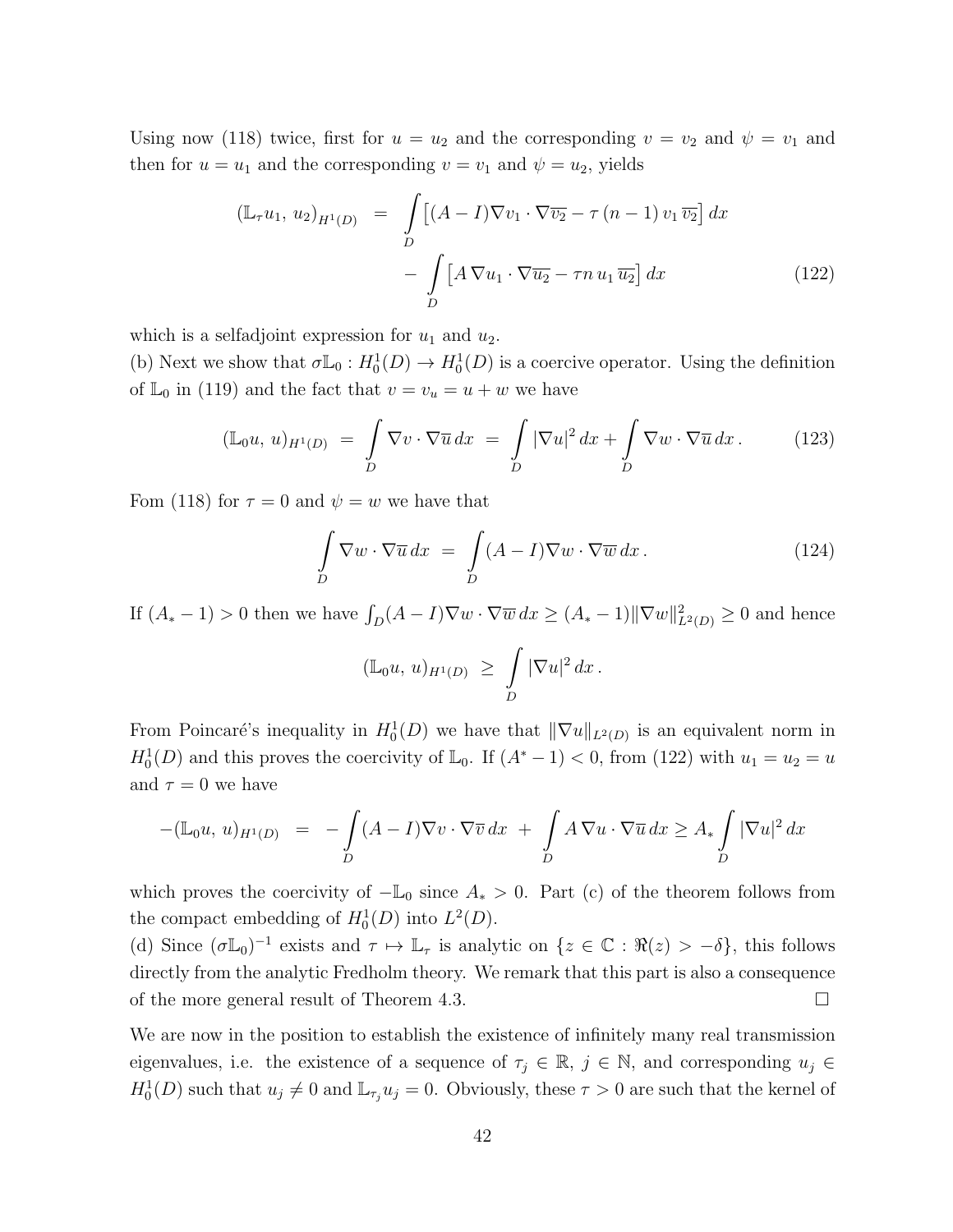$\mathbb{I}-\mathbb{T}_{\tau}$  is not trivial, where  $-\sigma(\sigma\mathbb{L}_0)^{-1/2}(\mathbb{L}_{\tau}-\mathbb{L}_0)(\sigma\mathbb{L}_0)^{-1/2}$  is compact, which correspond to one being an eigenvalue of the compact self-adjoint operator  $\mathbb{T}_{\tau}$ . From the above discussion we conclude that transmission eigenvalues  $k > 0$  have finite multiplicity and are such that  $\tau := k^2$  are solutions to  $\mu_j(\tau) = 1$  where  $\{\mu_j(\tau)\}_1^{+\infty}$  is the increasing sequence of the eigenvalues of  $\mathbb{T}_{\tau}$ . Note that from max-min principle  $\mu_j(\tau)$  depend continuously on  $\tau$  which the core of the proof the following theorem (see e.g. [50] for the proof)

#### Theorem 4.7 Assume that

- (1) there is a  $\tau_0 \geq 0$  such that  $\sigma \mathbb{L}_{\tau_0}$  is positive on  $H_0^1(D)$  and
- (2) there is a  $\tau_1 > \tau_0$  such that  $\sigma \mathbb{L}_{\tau_1}$  is non positive on some m-dimensional subspace  $W_m$  of  $H_0^1(D)$ ,

then there are m values of  $\tau$  in  $[\tau_0, \tau_1]$  counting their multiplicity for which  $\mathbb{L}_{\tau}$  fails to be injective.

Using now Theorem 4.7 and adapting the ideas developed in Section 3.2 and Section 4.1, we can prove the main theorem of this section.

**Theorem 4.8** Suppose that the matrix valued function A and the function n are such that either  $(A_* - 1) > 0$  and  $(n^* - 1) < 0$ , or  $(A^* - 1) < 0$  and  $(n_* - 1) > 0$ . Then there exists an infinite sequence of transmission eigenvalues  $k_j > 0$  with  $+\infty$  as their only accumulation point.

**Proof:** We sketch the proof only for the case of  $(A_*-1) > 0$  and  $(n^*-1) < 0$  (i.e.  $\sigma = 1$ ) in Theorem 4.7). First, we recall that the assumption  $(1)$  of Theorem 4.7 is satisfied with  $\tau_0 = 0$  i.e.  $(\mathbb{L}_0 u, u)_{H^1(D)} > 0$  for all  $u \in H_0^1(D)$  with  $u \neq 0$ . Next, by definition of  $\mathbb{L}_\tau$  and the fact that  $v = w + u$  have

$$
(\mathbb{L}_{\tau}u, u)_{H^{1}(D)} = \int_{D} \left[ \nabla v \cdot \nabla \overline{u} - \tau v \, \overline{u} \right] dx = \int_{D} \left[ \nabla w \cdot \nabla \overline{u} - \tau w \, \overline{u} + |\nabla u|^{2} - \tau |u|^{2} \right] dx. \tag{125}
$$

We also have that  $w$  satisfies

$$
\int_{D} \left[ (A - I) \nabla w \cdot \nabla \overline{\psi} - \tau (n - 1) w \overline{\psi} \right] dx = \int_{D} \left[ \nabla u \cdot \nabla \overline{\psi} - \tau u \overline{\psi} \right] dx \qquad (126)
$$

for all  $\psi \in H^1(D)$ . Now taking  $\psi = w$  in (126) and substituting the result into (125) yields

$$
(\mathbb{L}_{\tau}u, u)_{H^{1}(D)} = \int_{D} \left[ (A - I)\nabla w \cdot \nabla \overline{w} - \tau (n - 1) |w|^{2} + |\nabla u|^{2} - \tau |u|^{2} \right] dx. \tag{127}
$$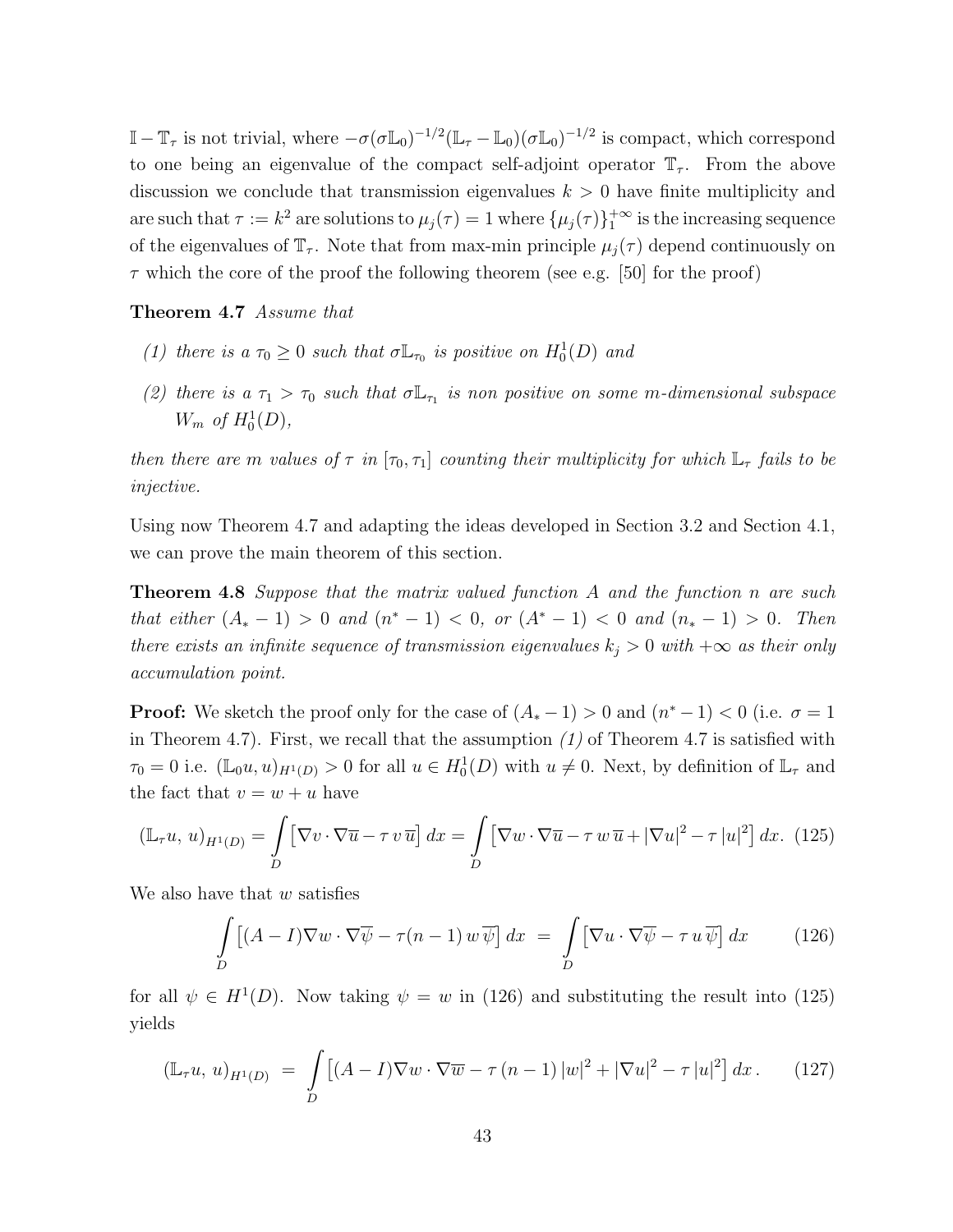Let now  $B_r \subset D$  be an arbitrary ball of radius r included in D and let  $\hat{\tau}$  be such that  $\hat{\tau} := k_1^2(A_*, n^*, B_r)$  where  $k_1(A_*, n^*, B_r)$  is the first transmission eigenvalue corresponding to the ball  $B_r$  with constant contrasts  $A = A_*I$  and  $n = n^*$  (we refer to [21] for the existence of transmission eigenvalues in this case which is again proved by speration of variables and using the asymptotic behavior of Bessel functions). Let  $\hat{v}$ ,  $\hat{w}$  be the non-zero solutions to the corresponding homogenous interior transmission problem, i.e the solution of (87)-(90) with  $D = B_r$ ,  $A = A_*I$  and  $n = n^*$  and set  $\hat{u} := \hat{v} - \hat{w} \in H_0^1(B_r)$ . We denote the corresponding operator by  $\hat{\mathbb{L}}_{\tau}$ . Of course, by construction we have that (127) still holds, i.e. since  $\hat{\mathbb{L}}_{\hat{\tau}}\hat{u} = 0$ ,

$$
0 = (\hat{\mathbb{L}}_{\hat{\tau}} \hat{u}, \hat{u})_{H^1(B_r)} = \int_{B_r} \left[ (A_* - 1) |\nabla \hat{w}|^2 - \hat{\tau} (n^* - 1) |\hat{w}|^2 + |\nabla \hat{u}|^2 - \hat{\tau} |\hat{u}|^2 \right] dx. \tag{128}
$$

Next we denote by  $\tilde{u} \in H_0^1(D)$  the extension of  $\hat{u} \in H_0^1(B_r)$  by zero to the whole of D and let  $\tilde{v} := v_{\tilde{u}}$  be the corresponding solution to (118) and  $\tilde{w} := \tilde{v} - \tilde{u}$ . In particular  $\tilde{w} \in H^1(D)$  satisfies

$$
\int_{D} \left[ (A - I) \nabla \tilde{w} \cdot \nabla \overline{\psi} - \hat{\tau} p \tilde{w} \overline{\psi} \right] dx = \int_{D} \left[ \nabla \tilde{u} \cdot \nabla \overline{\psi} - \hat{\tau} \tilde{u} \overline{\psi} \right] dx
$$

$$
= \int_{B_r} \left[ \nabla \hat{u} \cdot \nabla \overline{\psi} - \hat{\tau} \hat{u} \overline{\psi} \right] dx = \int_{B_r} \left[ (A_* - 1) \nabla \hat{w} \cdot \nabla \overline{\psi} - \hat{\tau} \left( n^* - 1 \right) \hat{w} \overline{\psi} \right] dx \tag{129}
$$

for all  $\psi \in H^1(D)$ . Therefore, for  $\psi = \tilde{w}$  we have by the Cauchy-Schwarz inequality,

$$
\int_{D} (A - I)\nabla \tilde{w} \cdot \nabla \overline{\tilde{w}} - \hat{\tau}(n-1) |\tilde{w}|^2 dx = \int_{B_r} (A_* - 1) \nabla \hat{w} \cdot \nabla \overline{\tilde{w}} + \hat{\tau} |n^* - 1| \hat{w} \overline{\tilde{w}} dx
$$
\n
$$
\leq \left[ \int_{B_r} (A_* - 1) |\nabla \hat{w}|^2 + \hat{\tau} |n^* - 1| |\hat{w}|^2 dx \right]^{\frac{1}{2}} \left[ \int_{B_r} (A_* - 1) |\nabla \tilde{w}|^2 + \hat{\tau} |n^* - 1| |\tilde{w}|^2 dx \right]^{\frac{1}{2}}
$$
\n
$$
\leq \left[ \int_{B_r} (A_* - 1) |\nabla \hat{w}|^2 - \hat{\tau} (n^* - 1) |\hat{w}|^2 dx \right]^{\frac{1}{2}} \left[ \int_{D} (A - I)\nabla \tilde{w} \cdot \nabla \overline{\tilde{w}} - \hat{\tau} (n - 1) |\tilde{w}|^2 dx \right]^{\frac{1}{2}}
$$

since  $|n-1|=1-n\geq 1-n^*=|n^*-1|$  and thus

$$
\int\limits_{D} \left[ (A-I)\nabla \tilde{w} \cdot \nabla \overline{\tilde{w}} - \hat{\tau} (n-1) |\tilde{w}|^2 \right] dx \leq \int\limits_{B_r} \left[ (A_*-1) |\nabla \hat{w}|^2 - \hat{\tau} (n^*-1) |\hat{w}|^2 \right] dx.
$$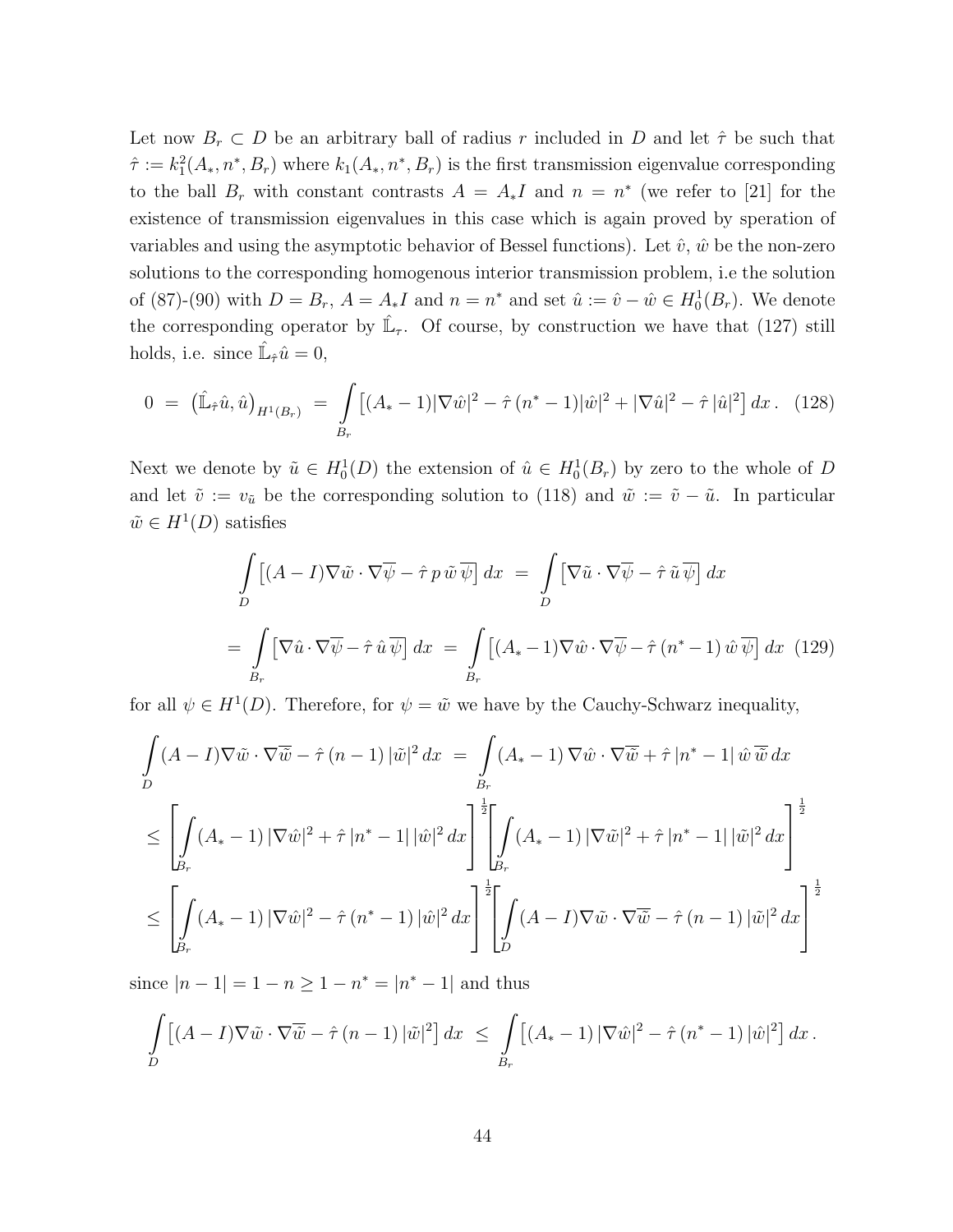Substituting this into (127) for  $\tau = \hat{\tau}$  and  $u = \tilde{u}$  yields

$$
\begin{aligned}\n\left(\mathbb{L}_{\hat{\tau}}\tilde{u},\tilde{u}\right)_{H^1(D)} &= \int\limits_D \left[ (A-I)\nabla\tilde{w}\cdot\nabla\overline{\tilde{w}} - \hat{\tau}(n-1) \,|\tilde{w}|^2 + |\nabla\tilde{u}|^2 - \hat{\tau} \,|\tilde{u}|^2 \right] dx \\
&\leq \int\limits_{B_r} \left[ (A_*-1)|\nabla\hat{w}|^2 - \hat{\tau}(n^*-1) \,|\hat{w}|^2 + |\nabla\hat{u}|^2 - \hat{\tau} \,|\hat{u}|^2 \right] dx = (130)\n\end{aligned}
$$

by (128). Hence from Theorem 4.7 we have that there is a transmission eigenvalue  $k > 0$ , such that in  $k^2 \in (0, \hat{\tau}]$ . Finally, repeating this argument for balls of arbitrary small radius we can show the existence of infinitely many transmission eigenvalues exactly in the same way as in the proof Theorem 3.8.

We can also obtain better bounds for the first transmission eigenvalue stated in the following theorem (see [21] for the proof).

**Theorem 4.9** Let  $B_R \subset D$  be the largest ball contained in D and  $\lambda_1(D)$  the first Dirichlet eigenvalue of  $-\Delta$  on D. Furthermore, let  $k_1(A(x), n(x), D)$  be the first transmission eigenvalue corresponding to (87)-(90).

(1) If  $(A_* - 1) > 0$  and  $(n^* - 1) < 0$  then

 $\lambda_1(D) \leq k_1^2(A(x), n(x), D) \leq k_1^2(A_*, n^*, B_R)$ 

where  $k_1(A_*, n^*, B_R)$  is the first transmission eigenvalue corresponding to the ball  $B_R$  with  $A = A_*I$  and  $n = n^*$ .

(2) If  $(A^* - 1) < 0$  and  $(n_* - 1) > 0$  then

$$
\frac{A_*}{n^*} \lambda_1(D) \leq k_1^2(A(x), n(x), D) \leq k_1^2(A^*, n_*, B_R)
$$

where  $k_1(A^*, n_*, B_R)$  is the first transmission eigenvalue corresponding to the ball  $B_R$  with  $A = A^*I$  and  $n = n_*$ .

We end our discussion in this section by making a few comments on the case when  $(A-I)$ and  $(n-1)$  have the same sign. As indicated above, if one follows a similar procedure, then one is faced with the problem that (118) is not solvable for all  $\tau$ . Thus we are forced to put restrictions on  $\tau$ ,  $(A - I)$  and  $(n - 1)$  which only allow us to prove the existence of at least one transmission eigenvalue. In particular, skipping the details, we set  $\hat{\tau}(r, A_*) := k_1^2(\frac{A_*+1}{2})$  $\frac{k+1}{2}$ , 1,  $B_r$ ) (with the notation of Theorem 4.9 for  $k_1(\frac{A_*+1}{2})$  $\frac{1}{2}, 1, B_r$ ),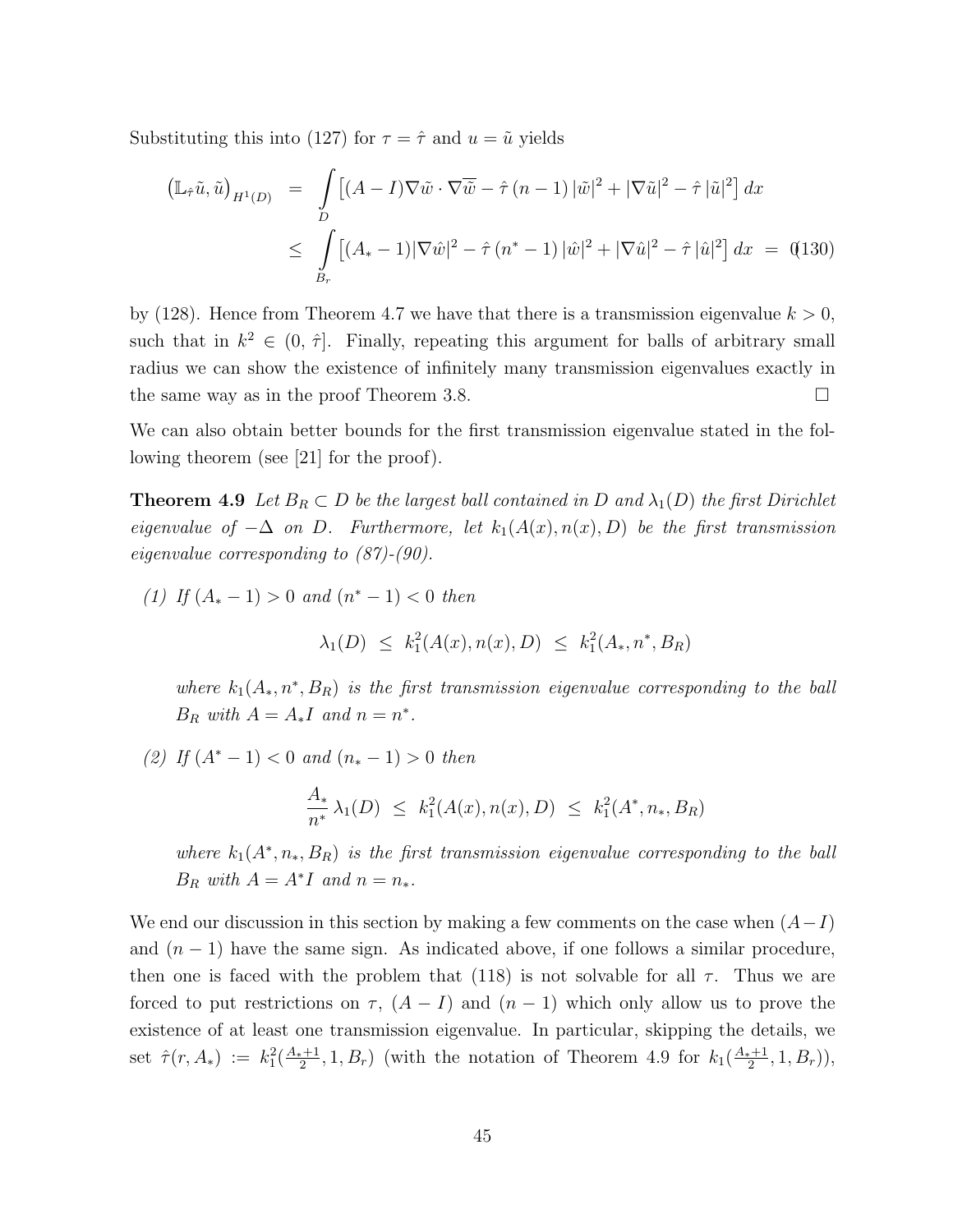where the ball  $B_r$  of radius r is such that  $B_r \subset D$ . Then if  $(n^* - 1) > 0$  is small enough such that

$$
(n^* - 1) \, < \, \frac{\mu(D, n)}{2\,\hat{\tau}(r, A_*)} \,(A_* - 1) \tag{131}
$$

where

$$
\mu(D, n) := \inf_{\psi \in H^1(D), \, \int_D (n-1) \psi \, dx = 0} \frac{\|\nabla \psi\|_{L^2(D)}^2}{\|\psi\|_{L^2(D)}^2},
$$

then there exists at least one real transmission eigenvalue in the interval  $(0, k_1(\frac{A_*+1}{2})$  $\frac{1}{2}, 1, B_r$ ). In fact, if  $(n^*-1)$  is small enough such that (131) is satisfied for an  $r > 0$  such that in D we can fit m balls of radius r, then one can show [21] that there are m real transmission eigenvalues in  $(0, k_1(\frac{A_*+1}{2})$  $\left[\frac{1}{2}, 1, B_r\right]$  counting their multiplicity. It is still an open problem to prove the existence of infinitely many real transmission eigenvalues in this case.

### 5 Conclusions and Open Problems

In this survey we have presented a collection of results on the transmission eigenvalue problem corresponding to scattering by an inhomogeneous medium with emphasis on the derivation of the existence, discreteness and inequalities for transmission eigenvalues. Although we have focused on theoretical results, computational methods for transmission eigenvalues as well as their use in obtaining information on the material properties of inhomogeneous media from scattering data can be found in [13], [16], [18], [29], [33], [38] and [56]. A similar analysis has been done in [11] and [33] for inhomogeneous media containing obstacles inside. The transmission eigenvalue problem has also been investigated for the case of Maxwell's equation where technical complications arise due to the structure of the spaces needed to study these equations (see [17], [18], [21], [20], [19], [34], [39], [45]). The transmission eigenvalue problem associated with the scattering problem for anisotropic linear elasticity has been investigated in [4] and [5]. As previously mentioned, [41] and [43] investigate transmission eigenvalues for higher order operators with constant coefficients.

Despite extensive research and much recent progress on the transmission eigenvalue problem there are still many open questions that call for new ideas. In our opinion some important questions that impact both the theoretical understanding of the transmission eigenvalue problem as well as their application to inverse scattering theory are the following: 1) Do complex transmission eigenvalues exists for general non-absorbing media? 2) Do real transmission eigenvalues exist for absorbing media and absorbing background? 3) Can the existence of real transmission eigenvalues for non-absorbing media be estab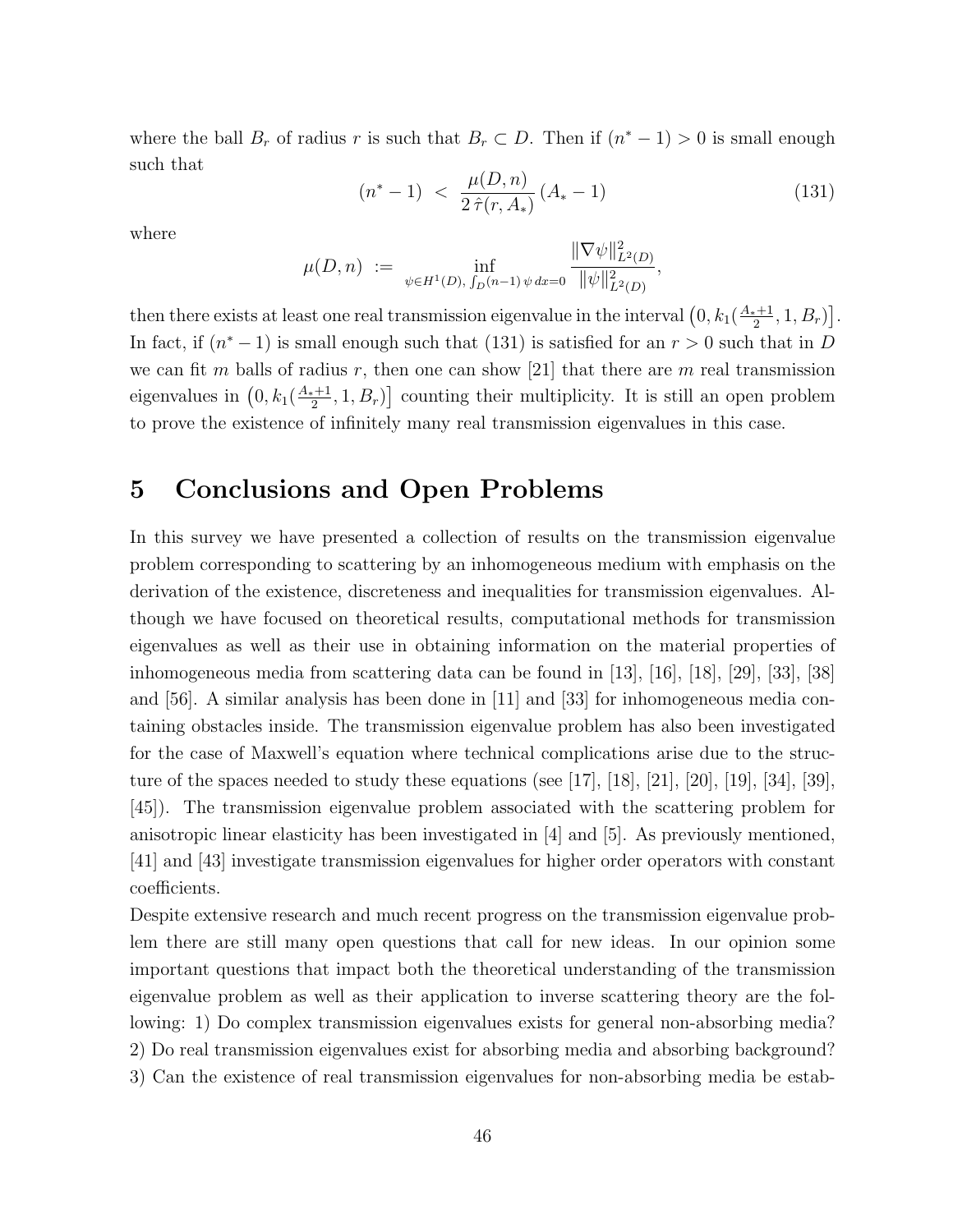lished if the assumptions on the sign of the contrast are weakened? 4) What would the necessary conditions be on the contrasts that guaranty the discreteness of transmission eigenvalues? 5) Can Faber-Krahn type inequalities be established for the higher eigenvalues? 6) Can completeness results be established for transmission eigenfunctions, i.e nonzero solutions to transmission eigenvalue problem corresponding to transmission eigenvalues? (We remark that in [43] the completeness question is positively answered for transmission eigenvalue problem for operators of order higher than 3. The proof breaks down for operators of order two which are the cases considered in this paper and are related to most of the practical problems in scattering theory), 7) Can an inverse spectral problem be developed for the general transmission eigenvalue problem? We also believe that a better understanding of the physical interpretation of transmission eigenvalues and their connection to the wave equation could provide an alternative way of determining transmission eigenvalues from the (possibly time-dependent) scattering data.

## Acknowledgement

The research of F.C. was supported in part by the AFOSR under Grant FA 9550-11-1-0189 and NSF Grant DMS-1106972. The paper was written while F.C. was a CNRS visiting researcher at CMAP, Ecole Polytechnique, Palaiseau. The financial support of CNRS is greatly acknowledged. The authors thanks Professor David Colton for his valuable comments on spherically stratified media, in particular for the observation that resulted in an improved version of Theorem 3.1.

## References

- [1] T. Aktosun, D. Gintides, and V. Papanicolaou. The uniqueness in the inverse problem for transmission eigenvalues for the spherically symmetric variable-speed wave equation. Inverse Problems, 27:115004, 2011.
- [2] T. Arens, and A. Lechleiter The linear sampling method revisited. J. Integral Equations and Applications, 21(2):179–203, 2009.
- [3] T. Arens. Why linear sampling method works. Inverse Problems, 20:163–173, 2004.
- [4] C. Bellis, F. Cakoni, and B. Guzina. Nature of the transmission eigenvalue spectrum for elastic bodies. IMA J. Appl. Math. (to appear).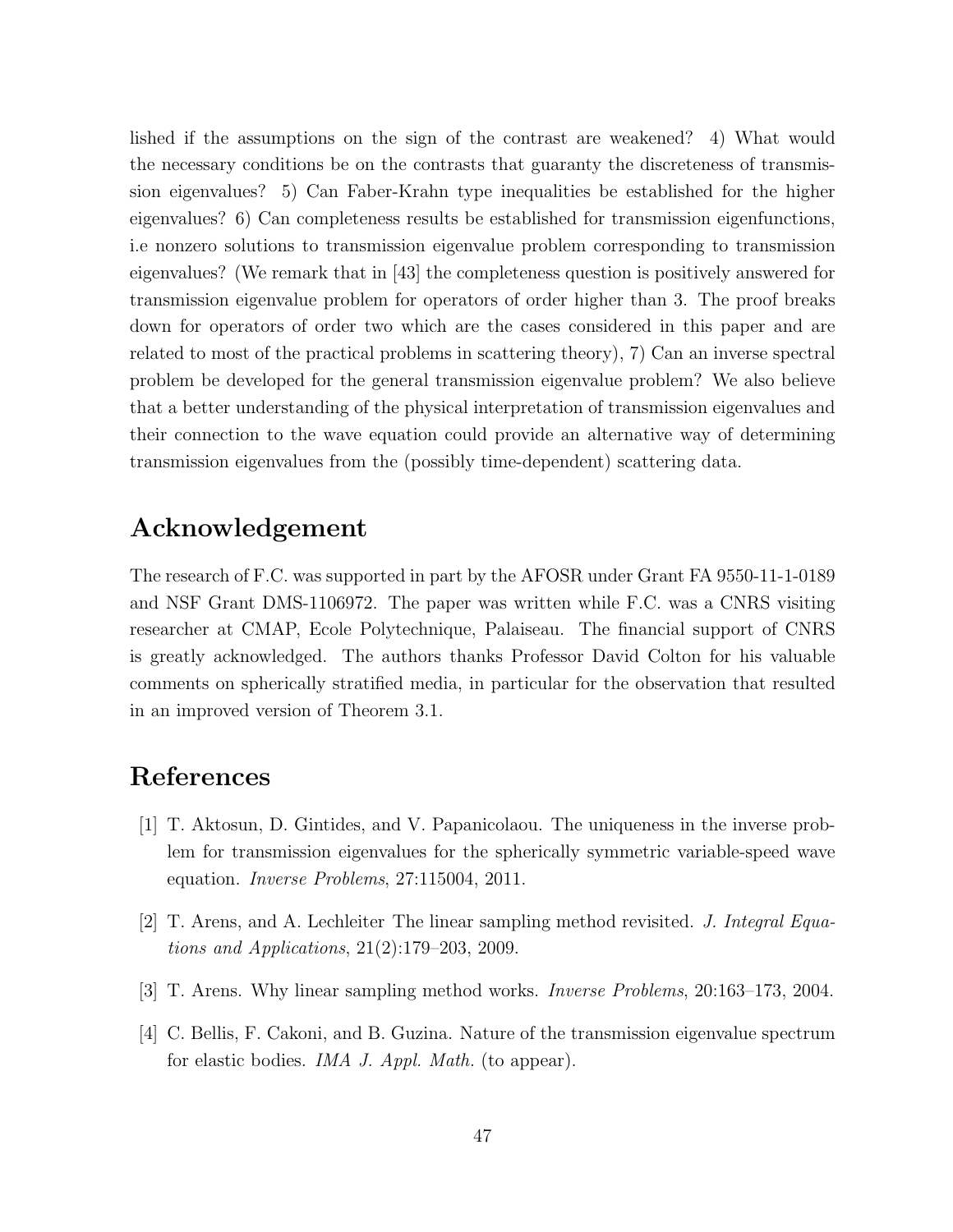- [5] C. Bellis and B. Guzina. On the existence and uniqueness of a solution to the interior transmission problem for piecewise-homogeneous solids. Journal of Elasticity, 101:29– 57, 2010.
- [6] AS. Bonnet-BenDhia, L. Chesnel, and H. Haddar. On the use of t-coercivity to study the interior transmission eigenvalue problem. C. R. Acad. Sci., Ser. I, 340, 2011.
- [7] AS. Bonnet-BenDhia, P.Ciarlet, and C.Maria Zwölf. Time harmonic wave diffraction problems in materials with sign-shifting coefficients. J. Comput. Appl. Math, 234(6):1912–1919, 2010.
- [8] F. Cakoni, M. Cayorën and D. Colton. Transmission eigenvalues and the nondestructive testing of dielectrics. Inverse Problems, 24, 2008.
- [9] F. Cakoni and D. Colton. Qualitative Methods in Inverse Scattering Theory. Interaction of Mechanics and Mathematics. Springer-Verlag, Berlin, 2006.
- [10] F. Cakoni, D. Colton, and D. Gintides. The interior transmission eigenvalue problem. SIAM J. Math. Anal., 42(6):2912–2921, 2010.
- [11] F. Cakoni, D. Colton, and H. Haddar. The interior transmission eigenvalue problem for absorbing media. (submitted).
- [12] F. Cakoni, D. Colton, and H. Haddar. The linear sampling method for anisotropic media. J. Comp. Appl. Math., 146:285–299, 2002.
- [13] F. Cakoni, D. Colton, and H. Haddar. The computation of lower bounds for the norm of the index of refraction in an anisotropic media. J. Integral Equations and Applications, 21(2):203–227, 2009.
- [14] F. Cakoni, D. Colton, and H. Haddar. The interior transmission problem for regions with cavities. *SIAM J. Math. Anal.*, 42(1):145–162, 2010.
- [15] F. Cakoni, D. Colton, and H. Haddar. On the determination of Dirichlet or transmission eigenvalues from far field data. C. R. Acad. Sci. Paris, 348:379–383, 2010.
- [16] F. Cakoni, D. Colton, and P. Monk. On the use of transmission eigenvalues to estimate the index of refraction from far field data. Inverse Problems, 23:507–522, 2007.
- [17] F. Cakoni, D. Colton, and P. Monk. The Linear Sampling Method in Inverse Electromagnetic Scattering. CBMS-NSF, SIAM Publications, Philadelphia, 2011.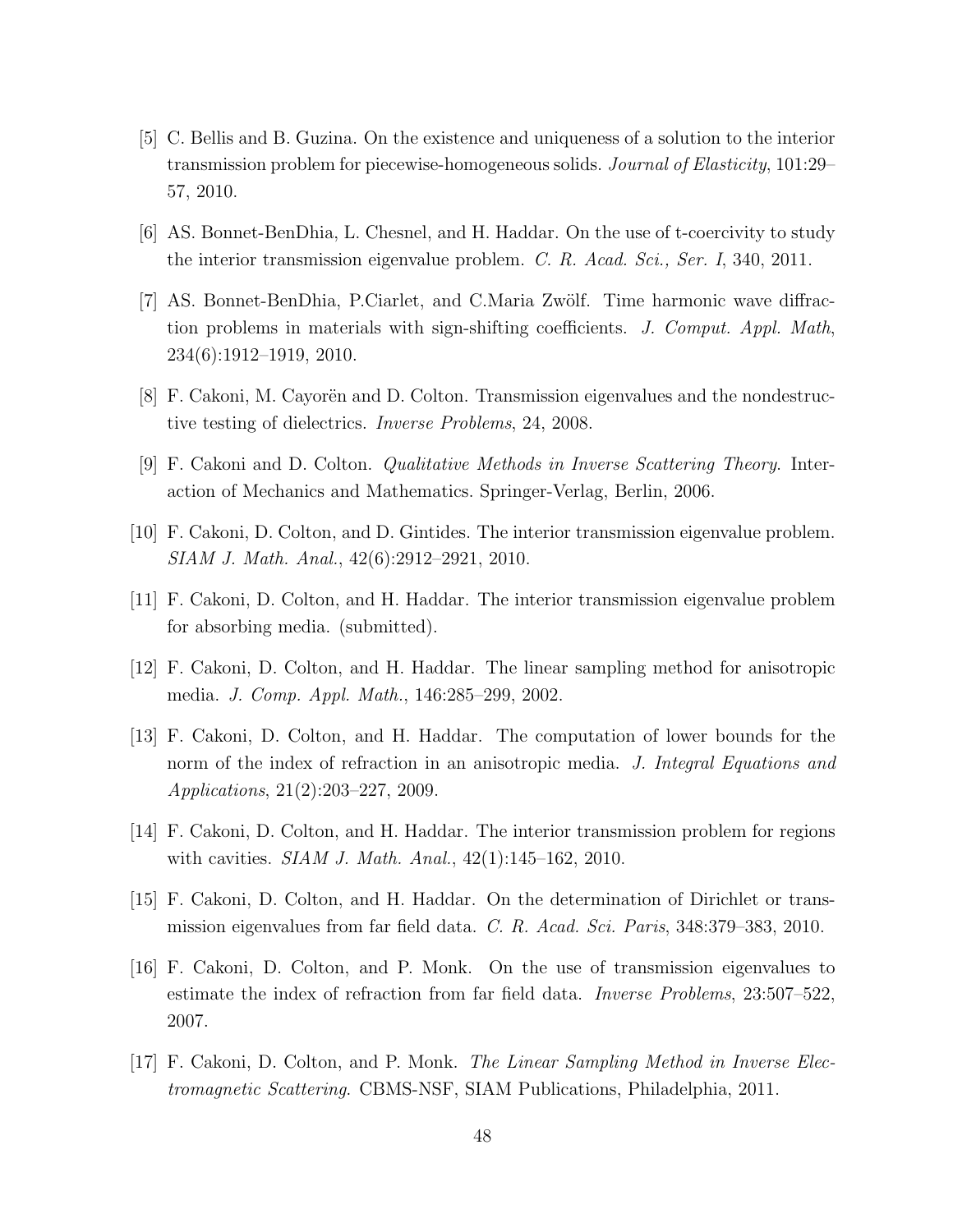- [18] F. Cakoni, D. Colton, P. Monk, and J. Sun. The inverse electromagnetic scattering problem for anisotropic media. Inverse Problems, 26:074004, 2010.
- [19] F. Cakoni, D. Gintides, and H. Haddar. The existence of an infinite discrete set of transmission eigenvalues. SIAM J. Math. Anal., 42:237–255, 2010.
- [20] F. Cakoni and H. Haddar. On the existence of transmission eigenvalues in an inhomogeneous medium. Applicable Analysis, 88(4):475–493, 2008.
- [21] F. Cakoni and A. Kirsch. On the interior transmission eigenvalue problem. Int. Jour. Comp. Sci. Math., 3:142–167, 2010.
- [22] L. Chesnel. Ph.D. Thesis. ENSTA, Pais, France, 2011.
- [23] D. Colton, A. Kirsch, and L. Päivärinta. Far-field patterns for acoustic waves in an inhomogeneous medium. SIAM J. Math. Anal., 20:1472–1483, 1989.
- [24] D. Colton and R. Kress. The construction of solutions to acoustic scattering problems in a spherically stratified medium II. Quart. J. Mech. Appl. Math, 32:53–62, 1972.
- [25] D. Colton and R. Kress. Integral Equation Methods in Scattering Theory. John Wiley, New York, 1983.
- [26] D. Colton and R. Kress. Inverse Acoustic and Eletromagnetic Scattering Theory. Springer, New York, 2nd edition, 1998.
- [27] D. Colton and R. Kress. On the denseness of Herglotz wave functions and electromagnetic Herglotz pairs in Sobolev spaces. Math. Methods Applied Sciences, 24:12891303, 2001.
- [28] D. Colton and P. Monk. The inverse scattering problem for time-harmonic acoustic waves in a inhomogeneous medium. *Quart. Jour. Mech. Applied Math.*, 41:97–125, 1988.
- [29] D. Colton, P. Monk, and J. Sun. Analytical and computational methods for transmission eigenvalues. Inverse Problems, 25:045011, 2010.
- [30] D. Colton and L. Päivärinta. Transmission eigenvalues and a problem of Hans Lewy. Jour. Comp. Applied Math, 117:91–104, 2000.
- [31] D. Colton, L.Päivärinta, and J. Sylvester. The interior transmission problem. *Inverse* Problems and Imaging, 1:13–28, 2007.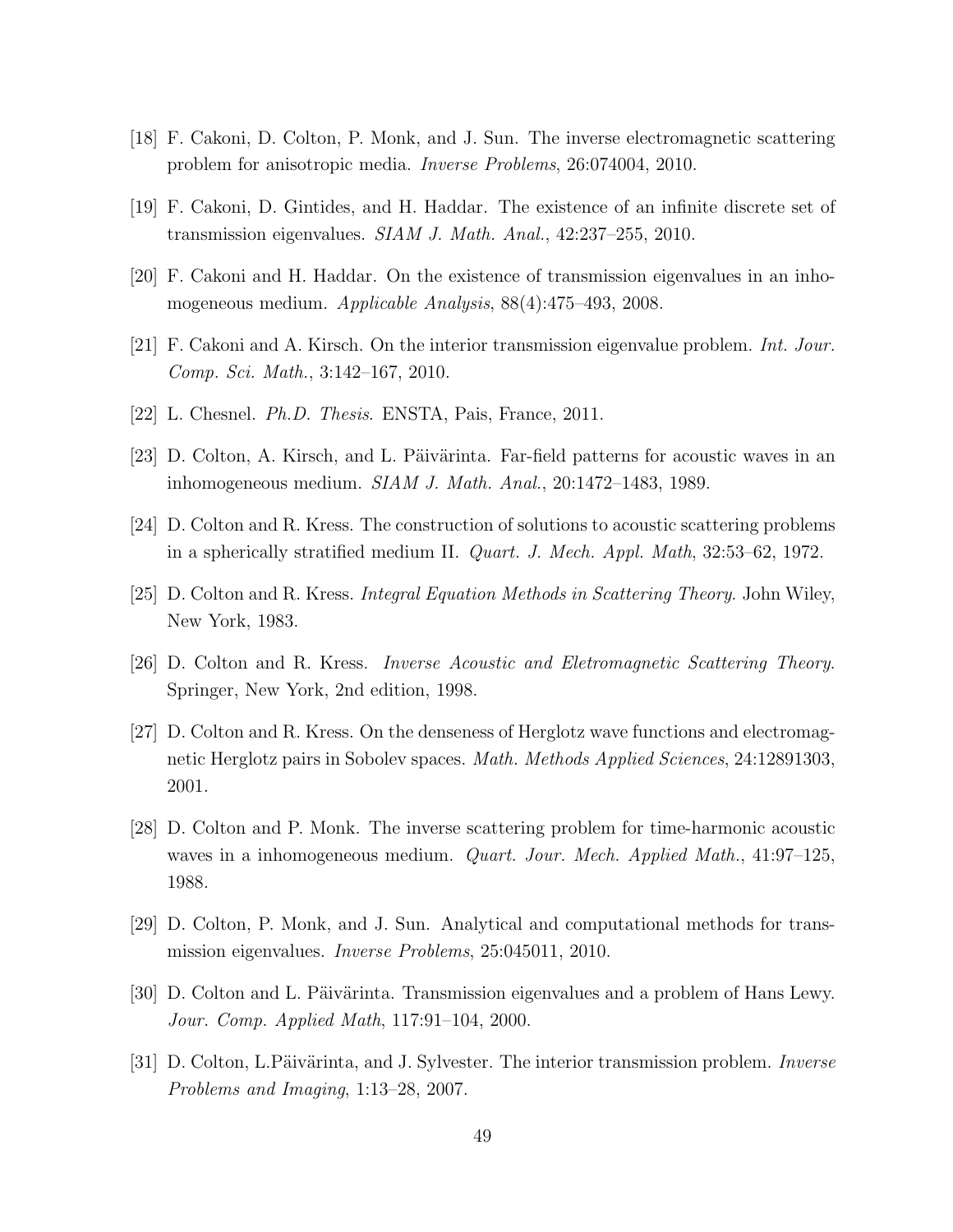- [32] D. Colton and B. Sleeman. An approximation property of importance in inverse scattering theory. Proc. Edinburgh Math. Soc., 44:449–454, 2001.
- [33] A Cossonnière. *thesis.* CERFACS, Toulouse, France, 2011.
- [34] A. Cossonniere and H. Haddar. The electromagnetic interior transmission problem for regions with cavities. SIAM J. Math. Anal., 43(4):1698–1715, 2011.
- [35] P.J. Davis. Interpolation and Approximation. Blaisdell Publishing Company, New York, 1963.
- [36] A. Erdelyi. Asymptotic Expansions. Dover, 1956.
- [37] D. Finch. Private comunication.
- [38] G. Giovanni and H. Haddar. Computing estimates on material properties from transmission eigenvalues. Research Report RR-7729, INRIA, September 2011.
- [39] H. Haddar. The interior transmission problem for anisotropic Maxwell's equations and its applications to the inverse problem. Math. Methods Applied Sciences, 27:2111– 2129, 2004.
- [40] K. Hickmann. Interior transmission problem with refractive index having  $C^2$ transition to the background medium. Applicable Analysis, to appear.
- [41] M. Hitrik, K. Krupchyk, P. Ola, and L. Päivärinta. Transmission eigenvalues for operators with constant coefficients. SIAM J. Math. Anal., 42:2965–2986, 2010.
- $[42]$  M. Hitrik, K. Krupchyk, P. Ola, and L. Päivärinta. The interior transmission problem and bounds on transmission eigenvalues. Math Research Letters, 18:279–293, 2011.
- [43] M. Hitrik, K. Krupchyk, P. Ola, and L. Päivärinta. Transmission eigenvalues for elliptic operators. SIAM J. Math. Anal., to appear.
- [44] A. Kirsch. The denseness of the far field patterns for the transmission problem. IMA J. Appl. Math., 37:213–226, 1986.
- [45] A. Kirsch. On the existence of transmission eigenvalues. Inverse Problems and Imaging, 3:155–172, 2009.
- [46] A. Kirsch and N. Grinberg. The Factorization Method for Inverse Problems, Oxford University Press, Oxford, 2008.